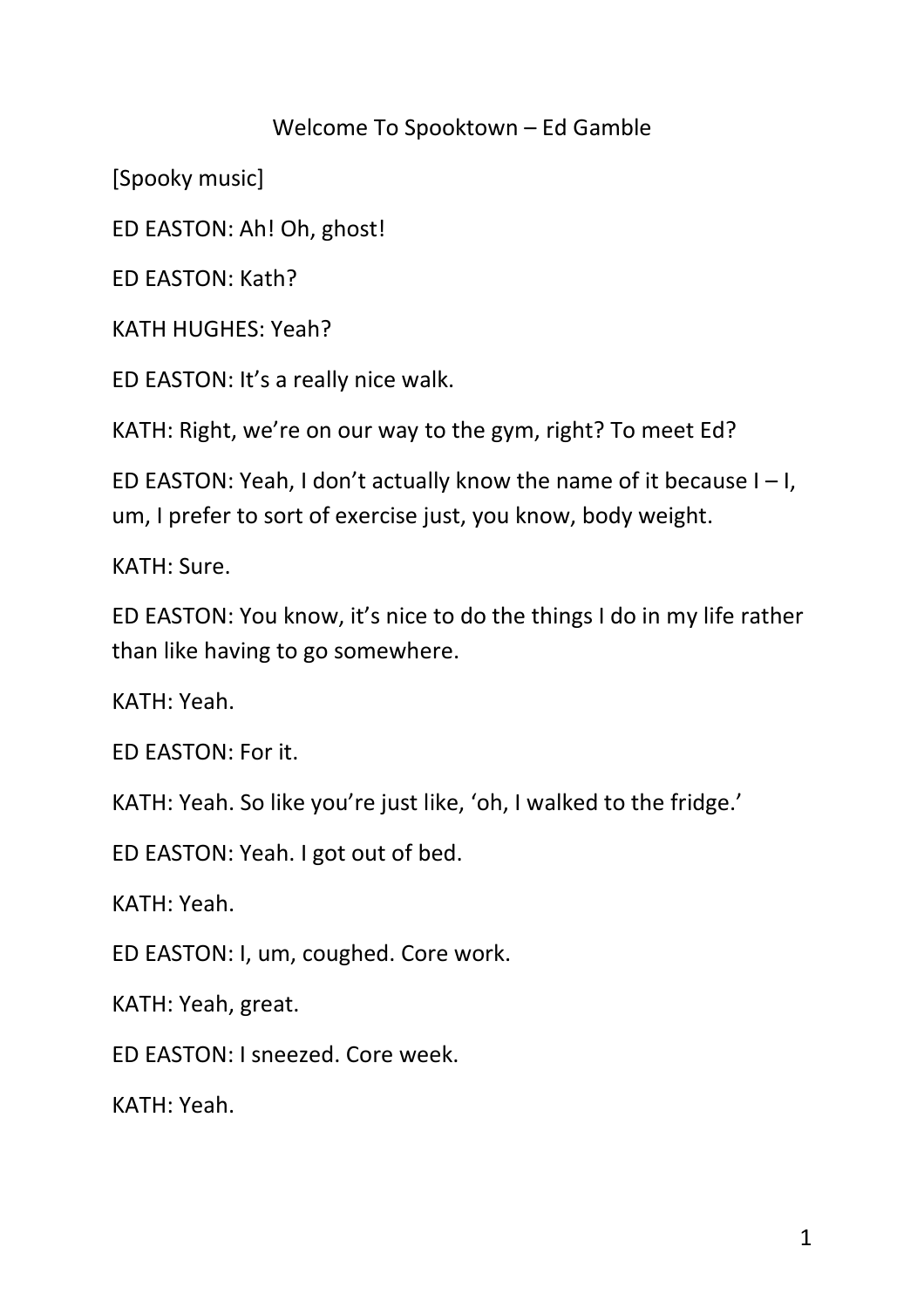ED EASTON: Change the channel, change the channel, change the channel. Change the channel.

KATH: Yeah, working your arms. Yeah, real nice.

ED EASTON: Working the ceps. That's what I call biceps.

KATH: Yeah, no. I got that, I got that.

ED EASTON: Putting your shoes on. That's for my back. Um –

KATH: Yeah. Taking your shoes off, what's that working out?

ED EASTON: That's my back again.

KATH: Full – is that full body? Taking your shoes off? Full body workout?

ED EASTON: Full body workout, taking your shoes off, yeah.

KATH: I thought it was a lot. Well, if you're stood up doing it. Don't sit down and do it. Stand up and work for it.

ED EASTON: Um, sit down onto the toilet. Leg work.

KATH: Yeah.

ED EASTON: Shit. Core work.

KATH: Yeah.

ED EASTON: Stand back up again. Leg work again.

KATH: Yeah, great.

ED EASTON: What were we talking about?

KATH: Put your arms in the air while you're doing it. Arm work. Um, I think we were – we were –

ED EASTON: Take my top off for the shit. That's arm work.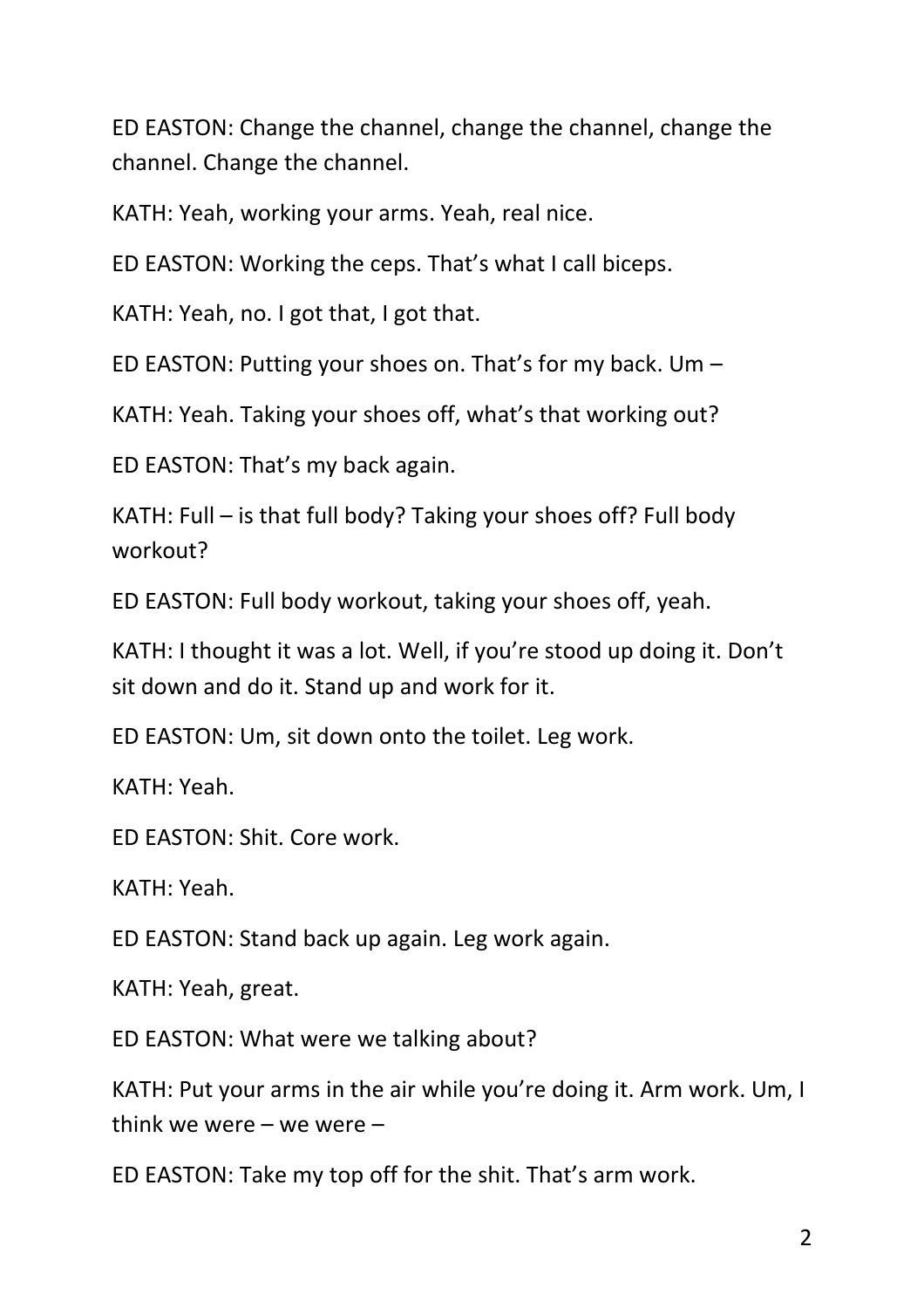KATH: Arm work, yeah. Lift the soap. Arm work. Great.

ED EASTON: For the shit? Do you fully – fully wash your anus every time you go for a shit? That actually sounds great.

KATH: Um, no. It's more about, um, what most people do is they wash their hands after they've been to the toilet.

ED EASTON: Oh, called me out here, haven't you?

KATH: So  $I - I'm$  concerned that your first thought with soap in the bathroom –

ED EASTON: Yeah.

KATH: Would be to –

ED EASTON: Yeah.

KATH: Put it on your asshole. As opposed to washing your hands with it.

ED EASTON: Yeah, yeah.

KATH: Really concerned.

ED EASTON: I mean I've got nothing to defend myself there.

KATH: Yeah. Really worrying.

ED EASTON: Everything – everything you're worried about is – you're right to be worried about that.

KATH: I'm right to be worried. Okay.

ED EASTON: Yeah. Yeah.

KATH: Okay. I can smell your hands from here.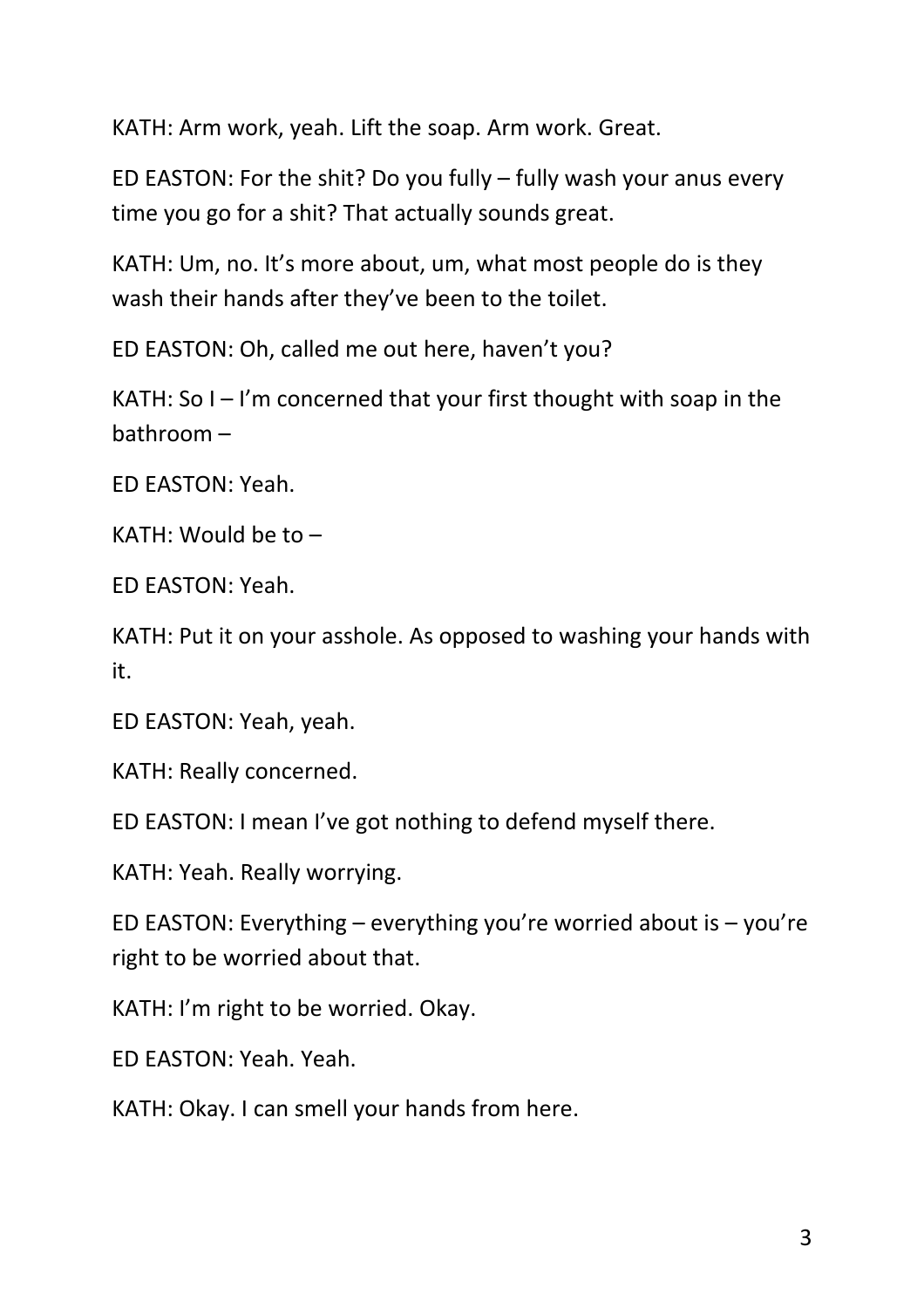ED EASTON: Whenever we're in a public toilet I'm like, 'fucking hell.' It's hard to get this soap up my anus. Got, um, trousers around my ankles. Waddle out of the cubicle, like [imitates pumping soap] push down the little thing –

KATH: Yeah, yeah.

ED EASTON: Waddle back into the cubicle, soap up, flush, hopefully it splashes on, rinses it off, uh, and then I go out and I try and get my, um, full ass into the Dyson Airblade.

KATH: Oh, yeah.

ED EASTON: Yeah.

KATH: Well the full body workout. Yeah.

ED EASTON: The full body workout. That pause there after I said 'try and get my full ass into a Dyson Airblade' is the, uh, loudest silence I've ever experienced.

[Both laugh]

KATH: Have you – have you had any nightmares this week?

ED EASTON: Yes. Um, I had a – what they call a coffee refresher at work.

KATH: What's that?

ED EASTON: Where they sort of – so I've been working at a café for about six months in Spooktown. Um, making coffees for everybody. 'Hi, can I have a flat white?' 'Yes, you can.' Make a flat white, give it to them. 'Can I have a latte and a cappuccino?' etc. etc. And then I had a coffee refresh, which is basically we got some new members of staff so it's to teach them and to remind me how to make coffees.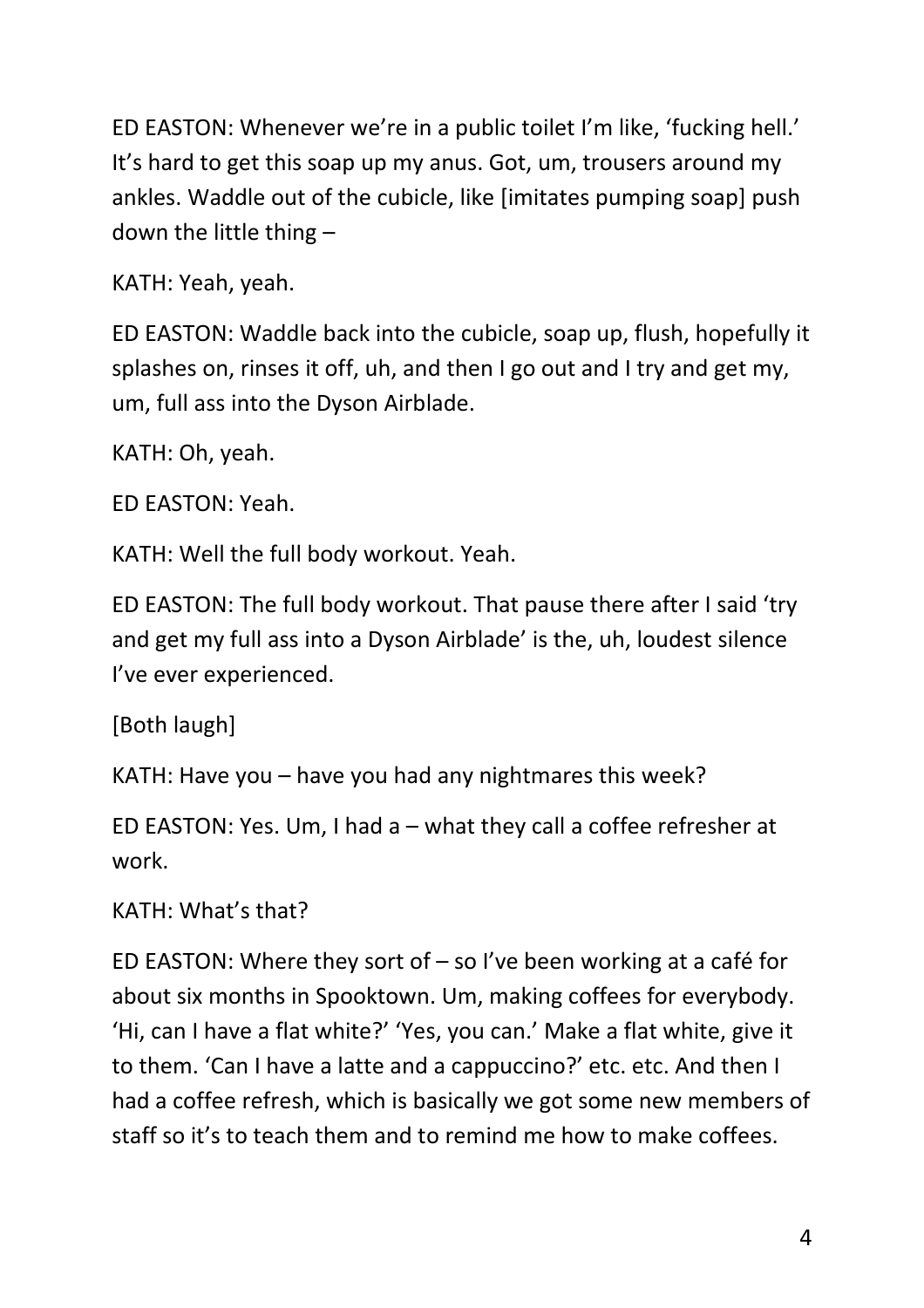KATH: Got you.

ED EASTON: Turns out I don't have a fucking clue how to make a coffee.

KATH: Oh.

ED EASTON: Everything I was doing was so wrong.

KATH: That's a tough way to find out.

ED EASTON: Yeah. literally had no fucking clue how to make a coffee. Yeah, really bad.

KATH: Oh.

ED EASTON: Bit of a nightmare. Have you had any nightmares?

KATH: Yeah, I had, um, I had one where I continuous – I can't say the word 'continuously' for a start.

ED EASTON: You just did it.

KATH: Continuously kept going for a high-five and it  $-$ 

ED: Yeah. Yeah.

KATH: And it was just someone waving at someone behind me. But it happened over and over in one dream. Sorry, nightmare.

ED EASTON: This is while you were asleep?

KATH: Whilst I was asleep. Who dreams that?

ED EASTON: That's fucking – that's rotten. Yeah, that's rotten.

KATH: Because it's not even like a, 'oh, that's horrific.' It's just like, 'god, that's just  $-$  god.'

ED EASTON: Yeah, social faux pas.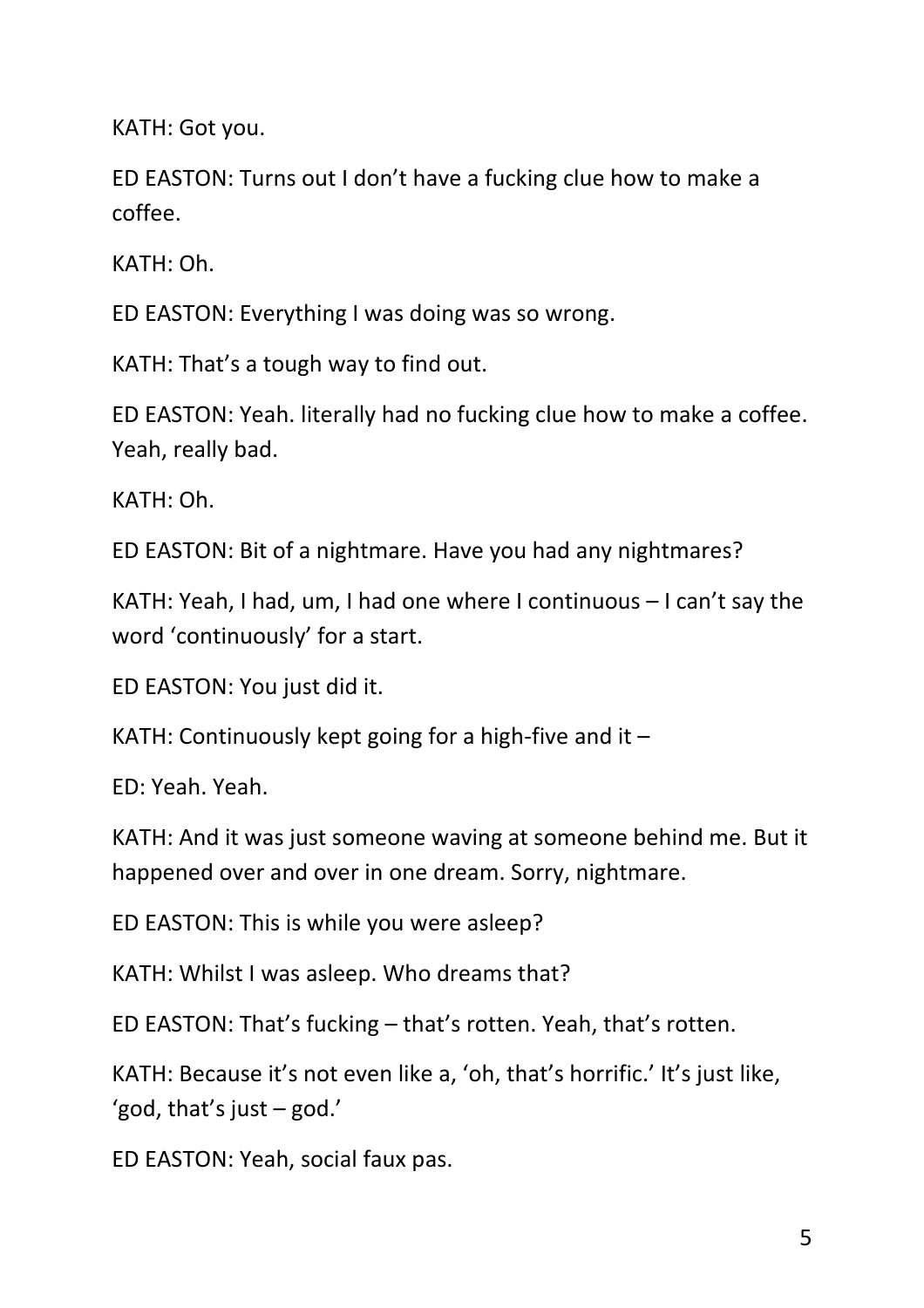KATH: Yeah. That over and over.

ED EASTON: Um, I'm so sorry I've been eating this Billy Bear meat all on my own. Do you want – I've managed to, uh, buy a wholesale, um, tube or pudding of Billy Bear Ear.

KATH: Oh, great. Yeah.

ED EASTON: So I just was sort of, um, chomping into that like an apple.

KATH: Yeah, give us an ear. But like the whole ear. So the length of the  $-$  the pudding.

ED EASTON: The length of the ear, yeah yeah yeah.

KATH: The length of the ear, yeah. That's  $-$ 

ED EASTON: It's sort of like a pepperoni.

KATH: Yeah. A pepperoni of Billy Bear meat.

ED EASTON: Or a cheese string but it's a Billy Bear ear.

KATH: Yeah. Just don't try and pull it apart. Ugh.

ED EASTON: William Bear on his birth certificate.

KATH: Yeah, of course. His given name.

ED EASTON: Oh, thank god it's Ed.

KATH: Hello, Ed Gamble.

ED GAMBLE: Hello. How's it going? Nice to see you two.

ED EASTON: Oh, it's so good. It's really – it's genuinely really nice to see you.

KATH: Yeah, yeah. Great.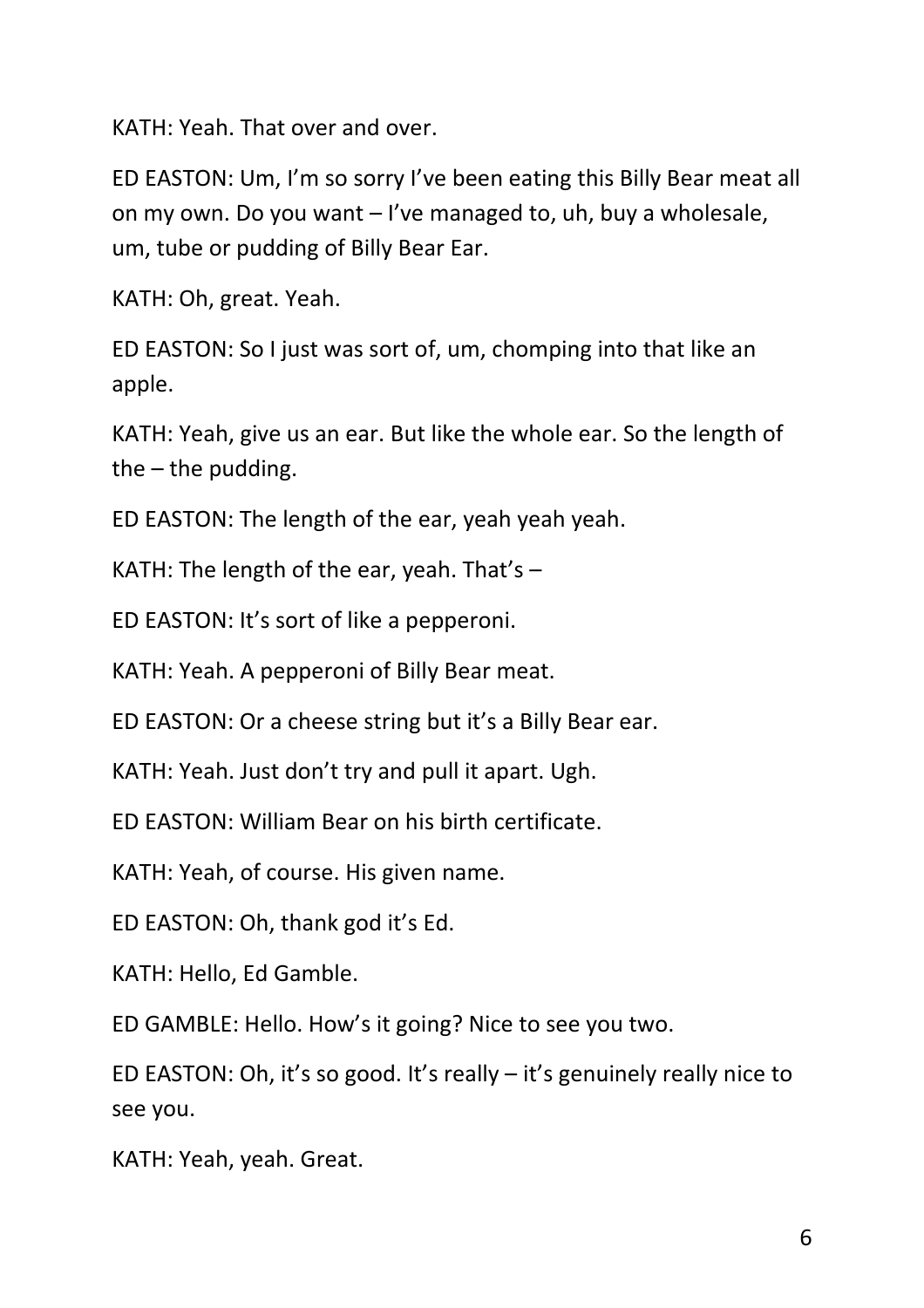ED EASTON: Yeah, might be the first time I've said 'genuinely' on this podcast, which means I didn't mean it any of the other times.

ED GAMBLE: Yeah. 'Genuinely', I find when people say it, um, that that's when they really don't mean what they're about to say. Like if you ever see a comedian go, 'and then this genuinely happened,' that is the absolute key to knowing it's a completely bullshit story.

KATH: Yeah yeah yeah.

ED EASTON: 'And then, no word of a lie,' he lied.

KATH: Yeah.

ED GAMBLE: Yeah. If anyone in the story looks the comedian right in the eye as well, you know it's made up. 'He looked me right and the eye and he said' – no, he didn't.

KATH: That's a porky that, yeah. Yeah. So essentially we're not pleased to meet you. I think just read between the lines.

ED GAMBLE: No, that's fine. And I'm genuinely happy to be here.

ED EASTON: That's genuinely nice to hear.

KATH: Genuinely lovely.

ED EASTON: Genuinely can't wait to hear your story.

[Spooky music]

ED EASTON: This is a nice, um, gym by the way. Do you  $-$  is this  $-1$ quite like this gym we're stood outside.

ED GAMBLE: Yeah, it's quite – it's quite a nice gym. Stallion's gym,  $um -$ 

KATH: Stallion's gym, oh.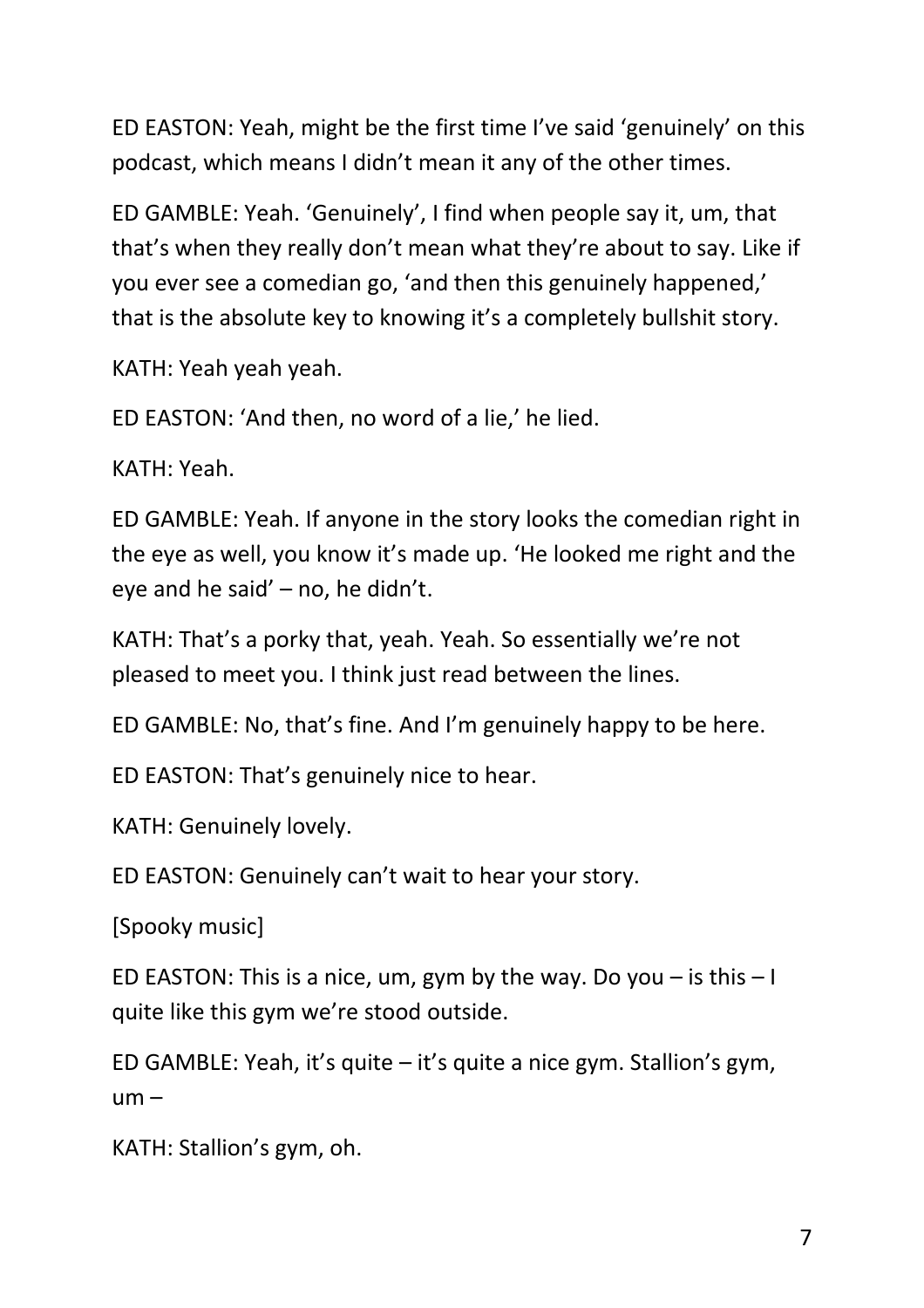ED EASTON: Stallion's gym, nice.

ED GAMBLE: Yeah, It's for the big boys.

ED EASTON: Big boy gym, okay. Okay.

KATH: Okay. Okay.

ED GAMBLE: Yeah, it's a big boy gym. I don't tend to go in here just because it's a bit, yeah.

ED EASTON: Just free weights.

ED GAMBLE: Oh yeah. No – no running machines or anything like that. It's all free weights, baby.

ED EASTON: If you want to run, jog on. Am I right?

ED GAMBLE: That's – I mean that's what it says above the door.

ED EASTON: Yeah. That's what I'm saying. Am I – am I right?

KATH: That it does, yeah. Yeah yeah.

ED EASTON: Is that – have I read that right?

ED GAMBLE: Yeah, you're have. That's correct, yeah, in saying that.

ED EASTON: Yeah.

ED GAMBLE: Some of the letters have rubbed off, but you're correct, yeah.

ED EASTON: 'If you want a un,  $og - og$  on,' is what it says.

ED GAMBLE: 'Og On.' Yeah yeah yeah. Yeah yeah yeah.

ED EASTON: Yeah.

ED GAMBLE: Sort of – you put two and two together there. There's sort of nothing – nothing else that could be, really.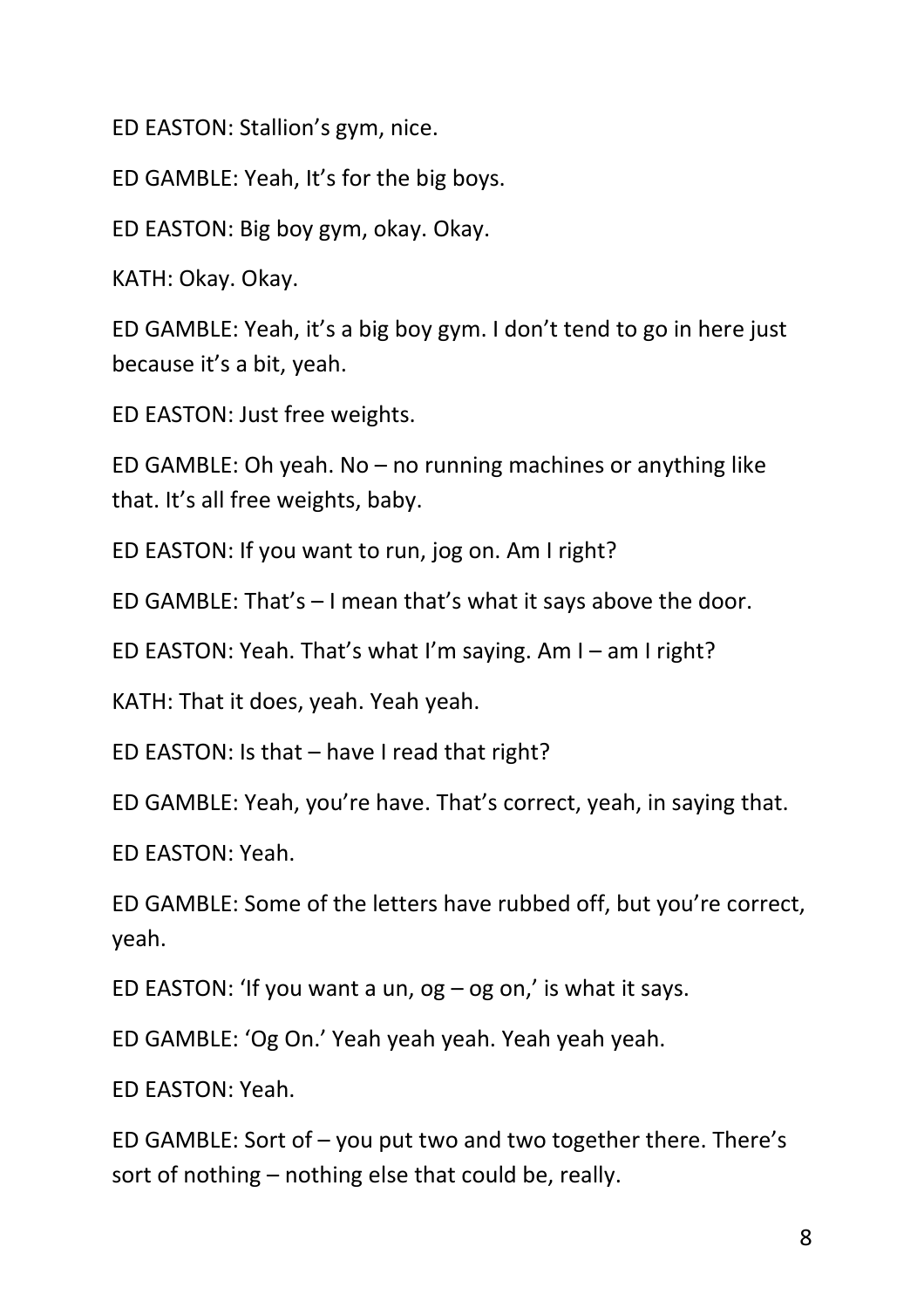KATH: Yeah.

ED GAMBLE: 'If you want – if you want to fun, tog on.'

KATH: Tog.

[All laugh]

ED EASTON: Weird thing for a gym to say. But, you know, who am I to argue? Um, great. Well thank you so much for meeting us here. Quick – my first question, how was – how was your journey here? How – anyway, I'll see you guys later. Kath, do you want to take over? How – how was – how was your – how – how was your journey here?

ED GAMBLE: It took a while to be honest. I mean I'm sort of, yeah, not really used to, uh, travelling at the moment. And, uh, it  $-$  the thought of getting on a train was a lot. And then having to get the eight connecting trains, uh, was a bit of a pain. Um, especially when you get towards the seventh and eighth trains where they're those weird ones where you have to press a button to say that you want to stop. You have to tell the man where you want to get off.

ED EASTON: Yeah.

KATH: Yeah.

ED EASTON: Yeah. Yeah, sorry about that. The infrastructure is pretty dogshit here. Um –

ED GAMBLE: Yeah.

ED EASTON: I'm just going to write down 'train'.

ED GAMBLE: Yeah, thank you.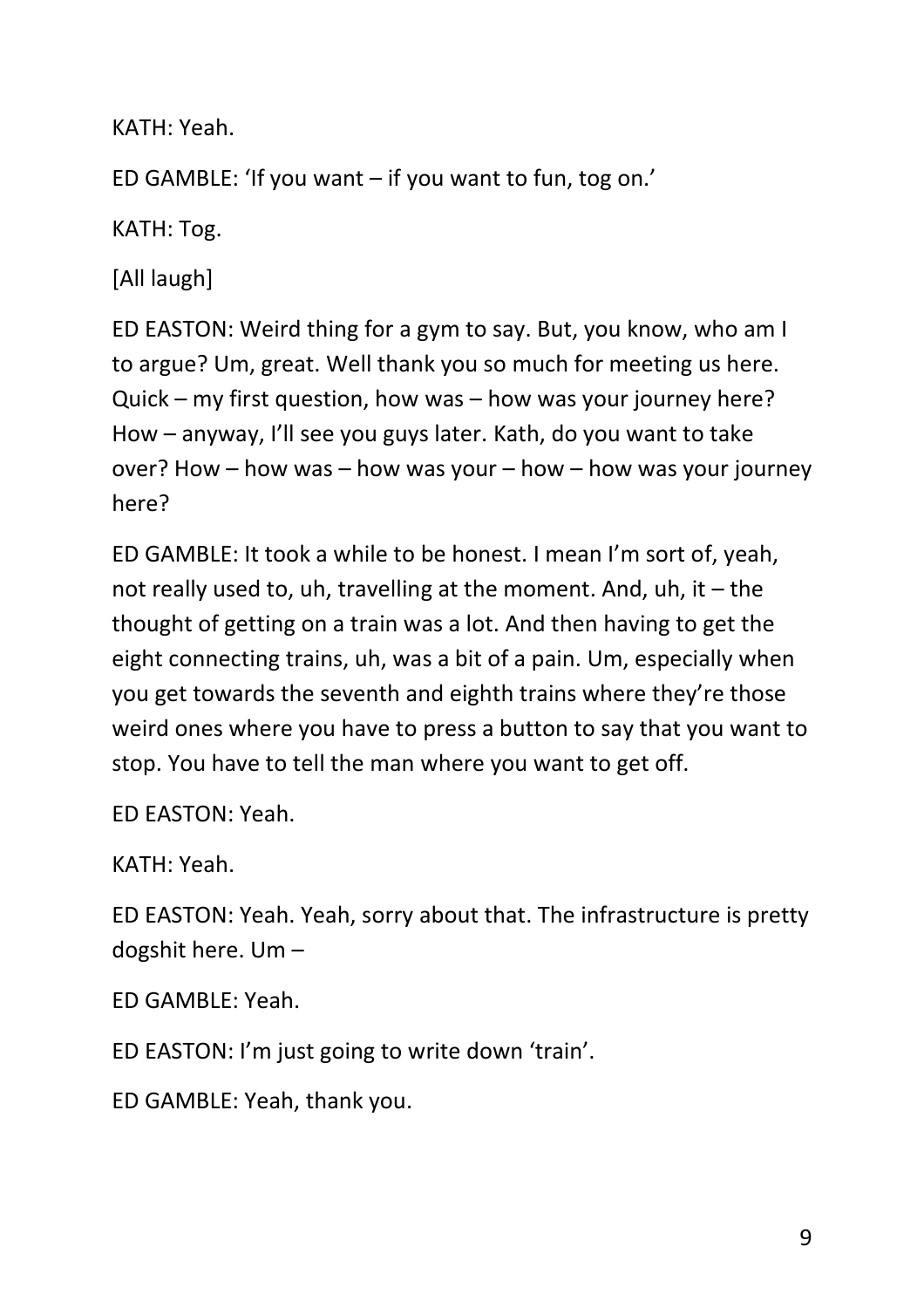ED EASTON: Great. Uh, no, thank you. Um, no, thank you. Genuinely. Uh, fuck me. Right, so, Ed –

ED GAMBLE: Hello.

ED EASTON: I think that's throwing me. Um, Ed. Did you – hi. Did you – have you seen any ghosts this week? I'm not Ed. See Ed. How many – fucking hell. Um, Ed, how many ghosts have you seen this week?

ED GAMBLE: Hello, Ed. And I think none. But I do a lot of Zoom calls, and I think maybe some of the people I've been on Zoom calls have been ghosts.

ED EASTON: Yeah. Yeah.

ED GAMBLE: Because that would be the best way to disguise yourself as a real human if you're a ghost, would be to be on a Zoom call. Because occasionally there's delays, uh, you might freeze, uh, there's little –

ED EASTON: Wow.

ED GAMBLE: You know, little flaws that happen that you might – if you someone do that in real life you'd be like, 'ghost.' But if it was on a Zoom call, could just be the internet, right?

KATH: Yeah, you can get away with it.

ED EASTON: That's great, yeah.

ED GAMBLE: Yeah.

KATH: That's a really good point.

ED EASTON: Maybe Zoom's flawless and we all just assume it's the internet that's fucking up.

KATH: Yeah.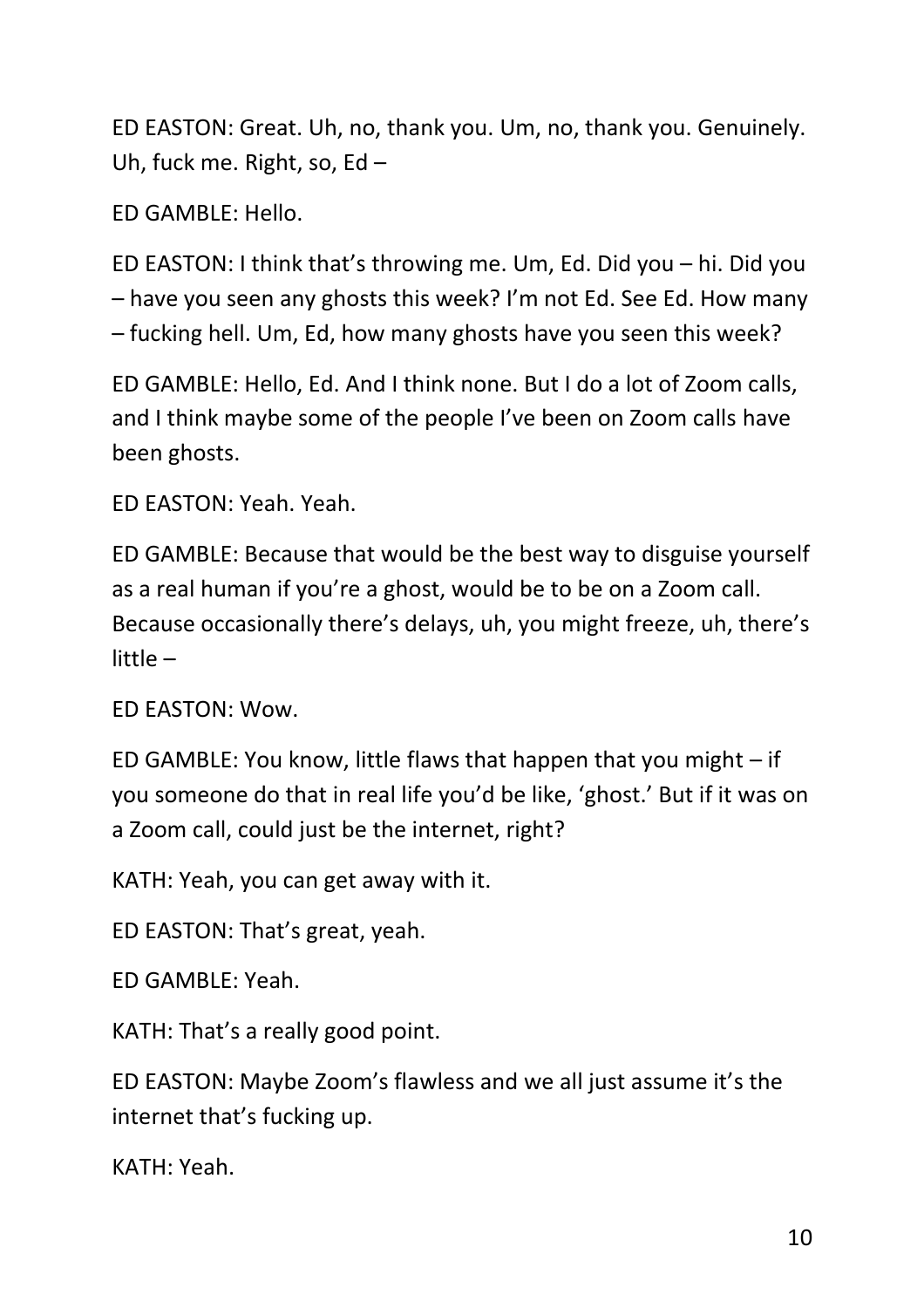ED EASTON: Yeah.

KATH: But it's just loads of ghost.

ED GAMBLE: Just everyone – everyone's ghosts.

ED EASTON: Just everyone's ghosts.

ED GAMBLE: Also my cat I think is a ghost.

KATH: What has, um, led you to believe that your cat is a ghost?

ED GAMBLE: Well he's white, which is a dead giveaway. And then,  $um -$ 

KATH: Yeah yeah yeah. Don't even need the ghost sheet when you're that.

ED GAMBLE: No, exactly, yeah. He's a very nice cat, um, but I think maybe the lady who sold it to us has basically got a scam going where she sells sort of spirit of dead cats. Because occasionally you'll catch him round the corner. If you turn off the light you'll look at him and his eyes are see-through and red all at the same time. And it's utterly terrifying. And there's – the only explanation is that he's – he's a dead ghost cat.

ED EASTON: Do you love him?

ED GAMBLE: Yeah.

ED EASTON: Yeah, that's sort of nice then.

ED GAMBLE: Yeah.

KATH: My cat shat on himself this morning.

ED GAMBLE: Oh, no, well that's not a – that's not a ghost, is it?

ED EASTON: Right. No.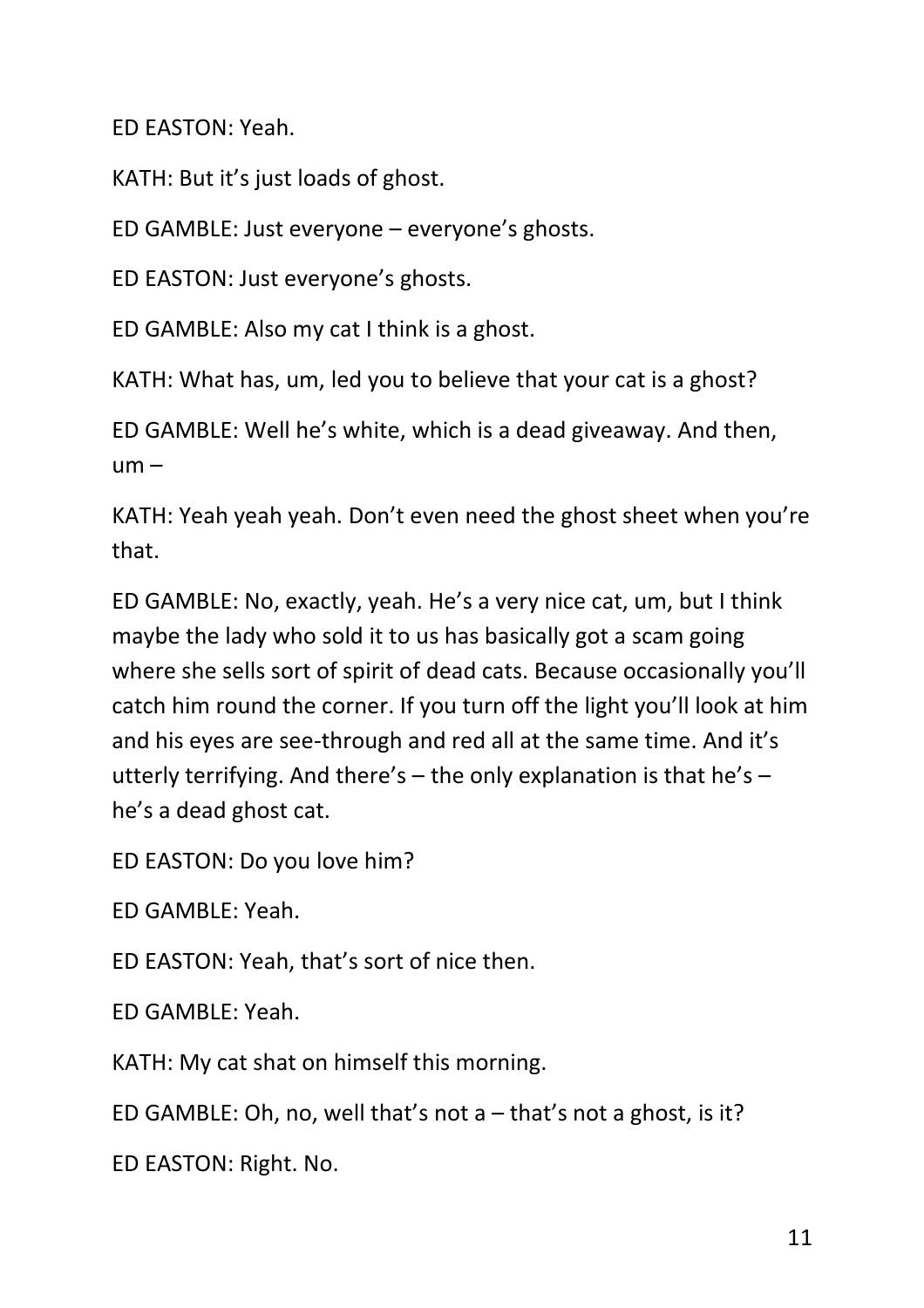KATH: No, it's  $-$  it was very - very, very, uh, lifelike.

ED GAMBLE: To be fair actually maybe Pig is not a ghost because he has also done that. Well what he tends to do is shit and then like accidentally sit in his own shit or walk in his own shit.

KATH: Yeah. Yeah.

ED GAMBLE: Or get some – he's a long haired cat so he gets shit around the fur. Around his, uh, around his bum hole.

ED EASTON: Oh.

KATH: Yeah.

ED GAMBLE: And it's very difficult to clean out. And then – so what have to we do is we just cut the hair away. So he's got a completely bare back half.

KATH: And that's – is that the main reason you think he's a ghost, or –

ED GAMBLE: Yeah, I think so. Yeah.

KATH: Yeah.

ED GAMBLE: More – losing more and more of his hair because of his shit.

ED EASTON:  $I - I$  was wondering why my cat's never ever done that, ever. He's never got shit – he got shit on his paws once and jumped on me. But he's never got shit on his butthole.

ED GAMBLE: Right.

ED EASTON: That's because you've both got long haired cats, right?

ED GAMBLE: Yeah. Yeah.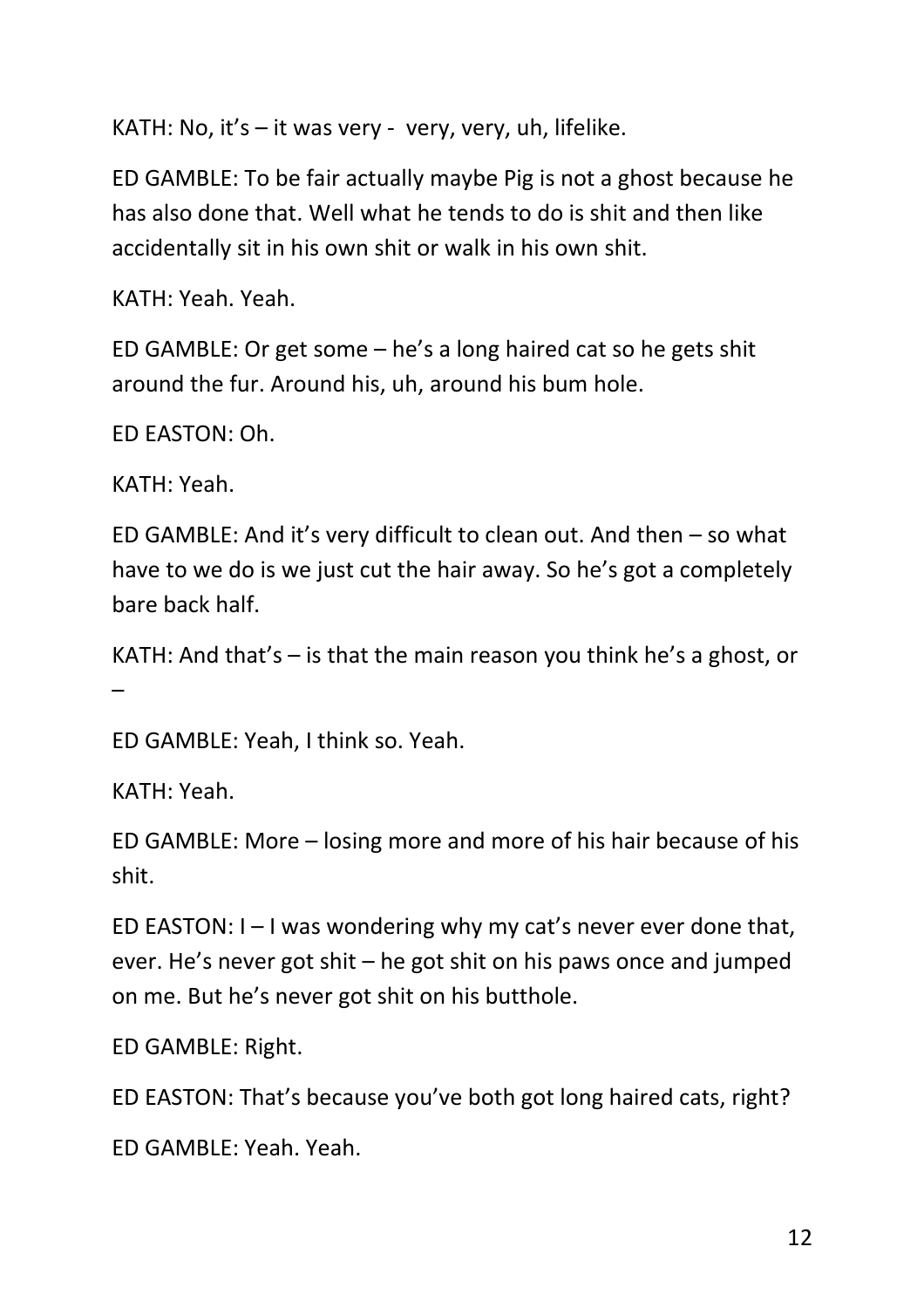KATH: Long haired cats, yeah.

ED GAMBLE: And your cat can wipe his own ass, can't he?

ED EASTON: Yes. Yeah yeah yeah. Got the old opposable thumbs and a tiny roll of toilet roll next to his litter tray. You know there's videos of, uh, hamsters eating tiny burritos?

ED GAMBLE: Yeah.

ED EASTON:  $I - I'$ ve got loads like that but it's just of the cat wiping its ass with a tiny toilet roll.

ED GAMBLE: Yeah, less viral. Less viral, I'd say.

[All laugh]

ED EASTON: Uh, so anyway. Tell us more about your cat's asshole.

ED GAMBLE: Uh –

ED EASTON: Which is weirdly already written down as my next question, so I'm glad you brought it up.

ED GAMBLE: Uh, bright pink until it's not.

[Spooky music]

ED EASTON: What is the spookiest thing that's ever happened to you? Ever?

ED GAMBLE: Oh, okay. Um, my girlfriend's alarm went off one morning, uh, and she didn't wake up for it. And I went around to check, um, check her alarm. And in the middle of the night, in her sleep, she had set an alarm and labelled it as an alarm for my funeral.

ED EASTON: Oh, no.

KATH: Oh my god.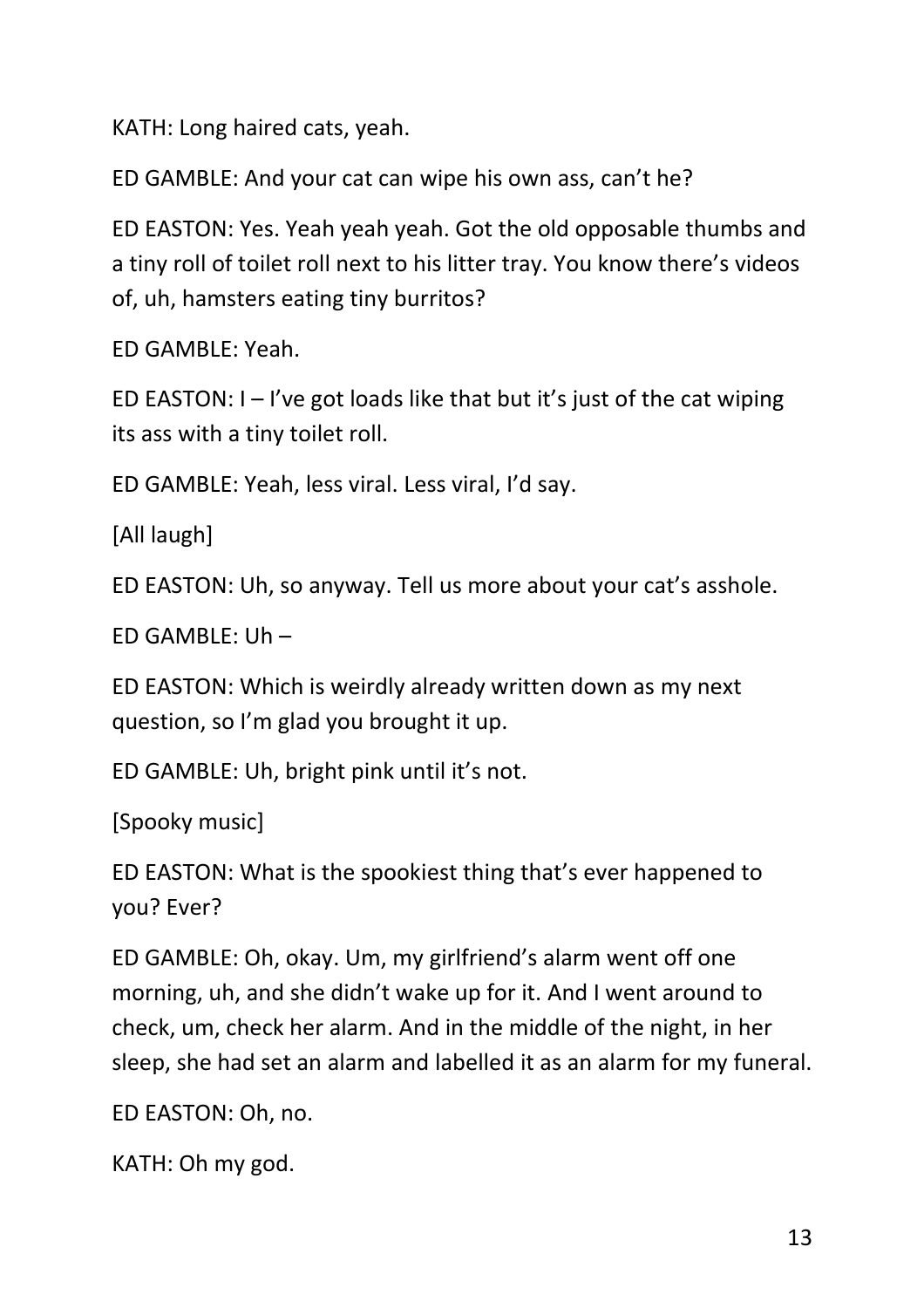ED GAMBLE: 8 am, Ed's funeral.

KATH: Oh. What? Why? Oh god.

ED GAMBLE: Yeah, she'd woken up in the middle of the night. She'd clearly had a bad dream that I died, and so – 'well I'm not going to be late for that.' Horrifying.

ED EASTON: That's creepy.

KATH: Wow.

ED GAMBLE: Yeah.

ED EASTON: That's spooky as shit, yeah. Oh my god.

KATH: That's awful.

ED GAMBLE: Yeah, we felt bad about that for a few days.

KATH: Yeah. Yeah.

ED EASTON: Also I love the idea that you've gone around to turn off her alarm, seen 'Ed's funeral: 8 am', you've gone, 'what's this?' And she's gone, 'I must've done it in my sleep.' Yeah, I fucking – I fucking bet.

ED GAMBLE: Yeah, she pushed a knife under the pillow pretty quickly. Well, this is all falling into place now. She was supposed to kill me and she fell asleep.

ED EASTON: Yeah. She slept through the 7:00 alarm of 'kill Ed.'

KATH: Yeah. Yeah. Yeah.

ED GAMBLE: Must've been.

ED EASTON: That's very spooky. That's very spooky. And my last question is what's the spookiest thing that's ever happened to your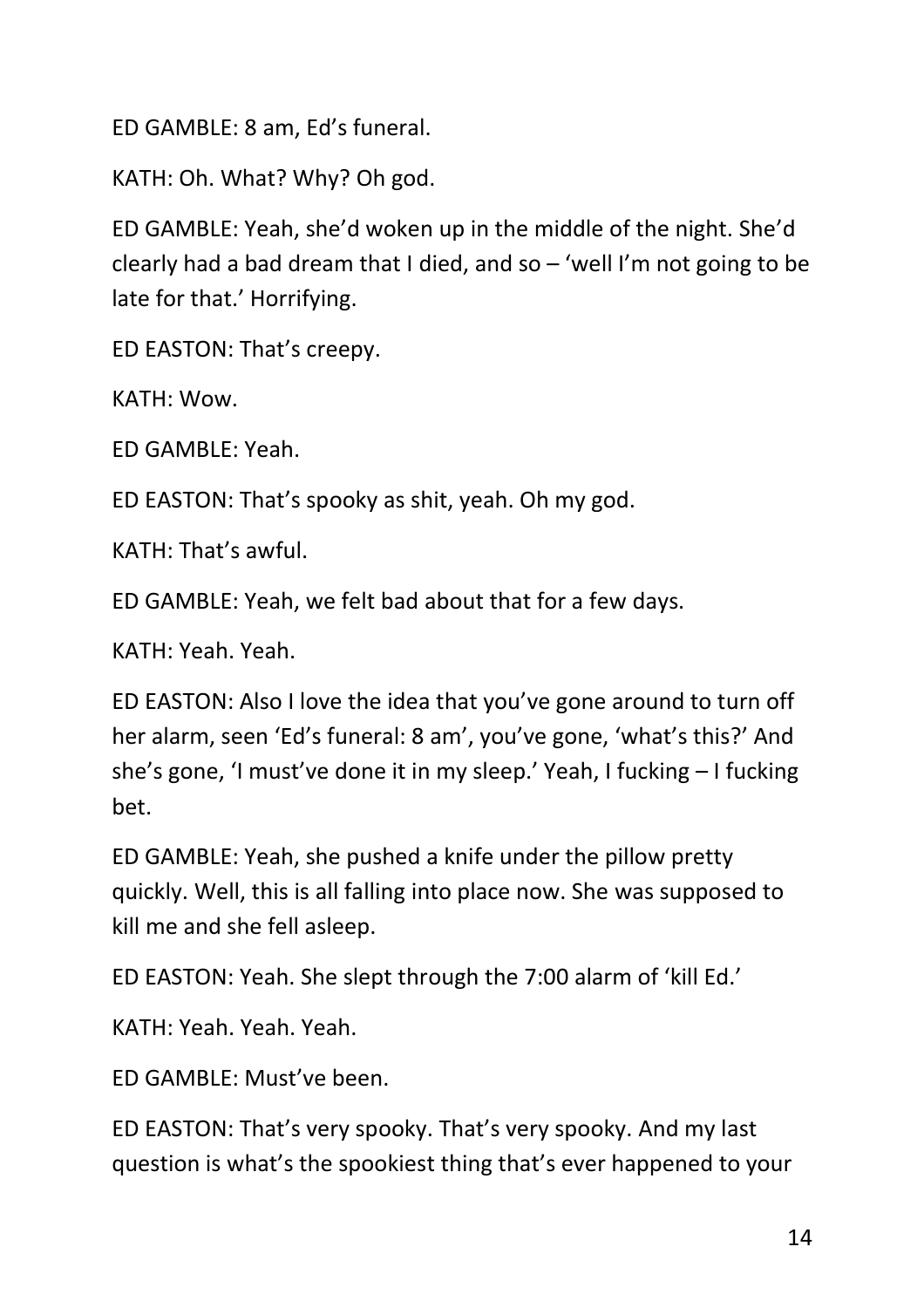cat's anus? Nah, nah, I'm messing. That's not a question, please don't answer that. Unless – unless you've got a real doozy.

ED GAMBLE: No, no.

ED EASTON: Okay.

ED GAMBLE: No, no.

ED EASTON: Um, great. That's – that's – yeah, that's all of my questions. Kath?

KATH: Yes, hi.

ED EASTON: Have you got a question to ask Ed Gamble?

KATH: Yeah, yeah. So Ed Gamble, um, okay, so the witches from Roald Dahl's 'The Witches', witches from 'Macbeth', or Which.com. Shag, marry, kill.

ED GAMBLE: Oh, great. Great great great question. Um –

KATH: Thank you.

ED GAMBLE: Let's take it from the top. I mean obviously the witches from Roald Dahl's 'The Witches' – not ideal partners in any sense, really. Like quite – quite sexy if we're thinking in that terminology.

ED EASTON: Yeah.

ED GAMBLE: But then once they get their kit off, not sexy at all, right? Because they're wearing loads of things to disguise – I mean Ed looks offended by this.

ED EASTON: Oh yeah.

ED GAMBLE: But –

ED EASTON: I didn't think about all of that.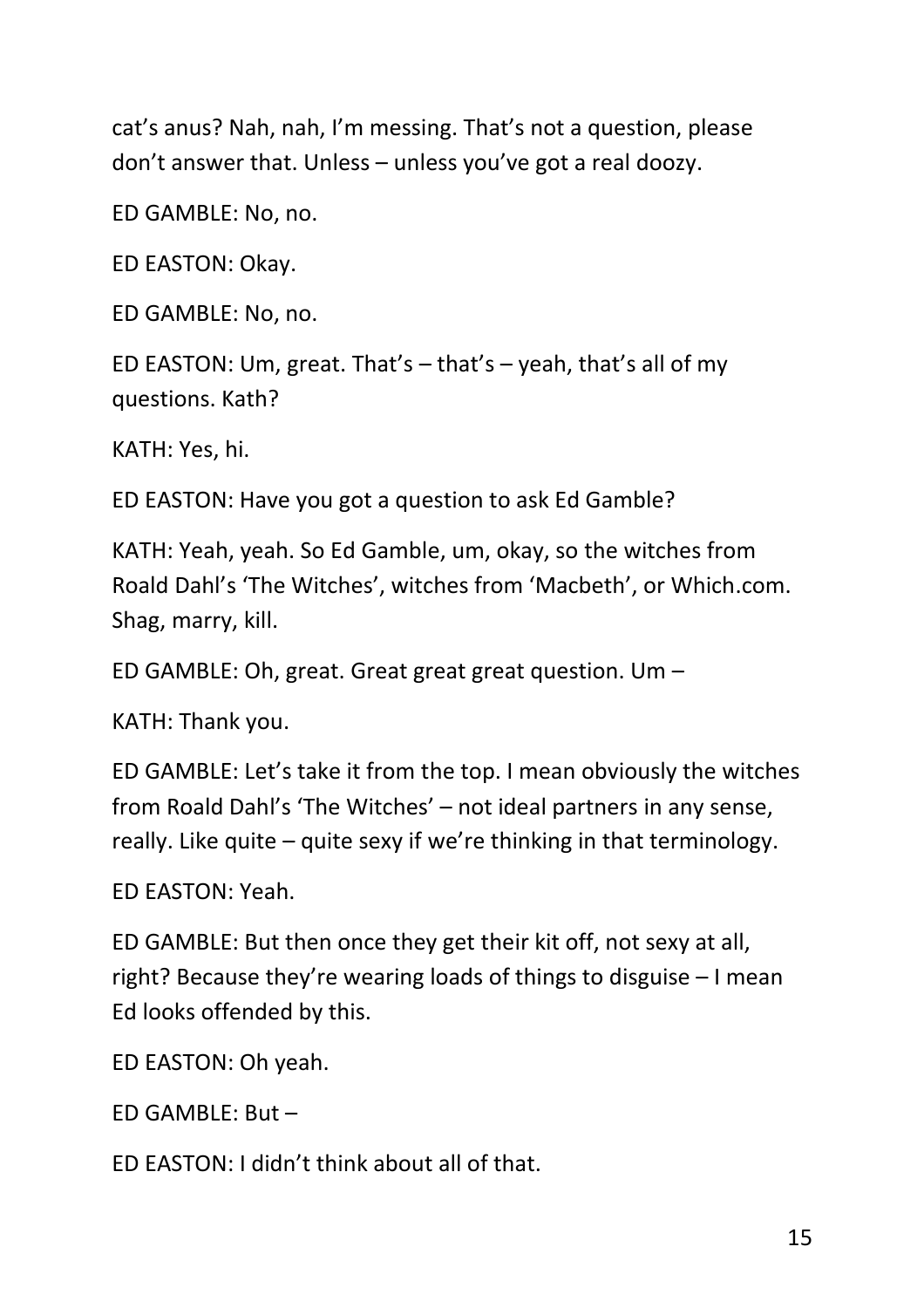KATH: Yeah.

ED GAMBLE: You forgot about that. They're – they're wearing wigs and they're wearing shoes because they've got no toes. They're wearing pointy shoes because they've got square – square feet at the end, right?

KATH: Yeah.

ED EASTON: Yeah, yeah, yeah.

KATH: Yes.

ED GAMBLE: So I guess shag them, but I'm going to have to be quite specific about when they leave on.

KATH: Yeah, okay.

ED GAMBLE: Do you see what I mean?

ED: Yeah yeah yeah. Yeah yeah yeah.

KATH: Yeah. So you'd get – you'd get –

ED EASTON: I don't – in the heat of the moment I don't – I don't want anyone popping their shoes off.

KATH: Yeah, yeah. Because even with the lights off you'd know, wouldn't you?

ED GAMBLE: Oh, you'd know.

KATH: Yeah, so –

ED GAMBLE: You'd know. You know, their little stump touching you and then their – their wig flies off and – no, I'm not – I'm not having that.

ED EASTON: How fast are you going?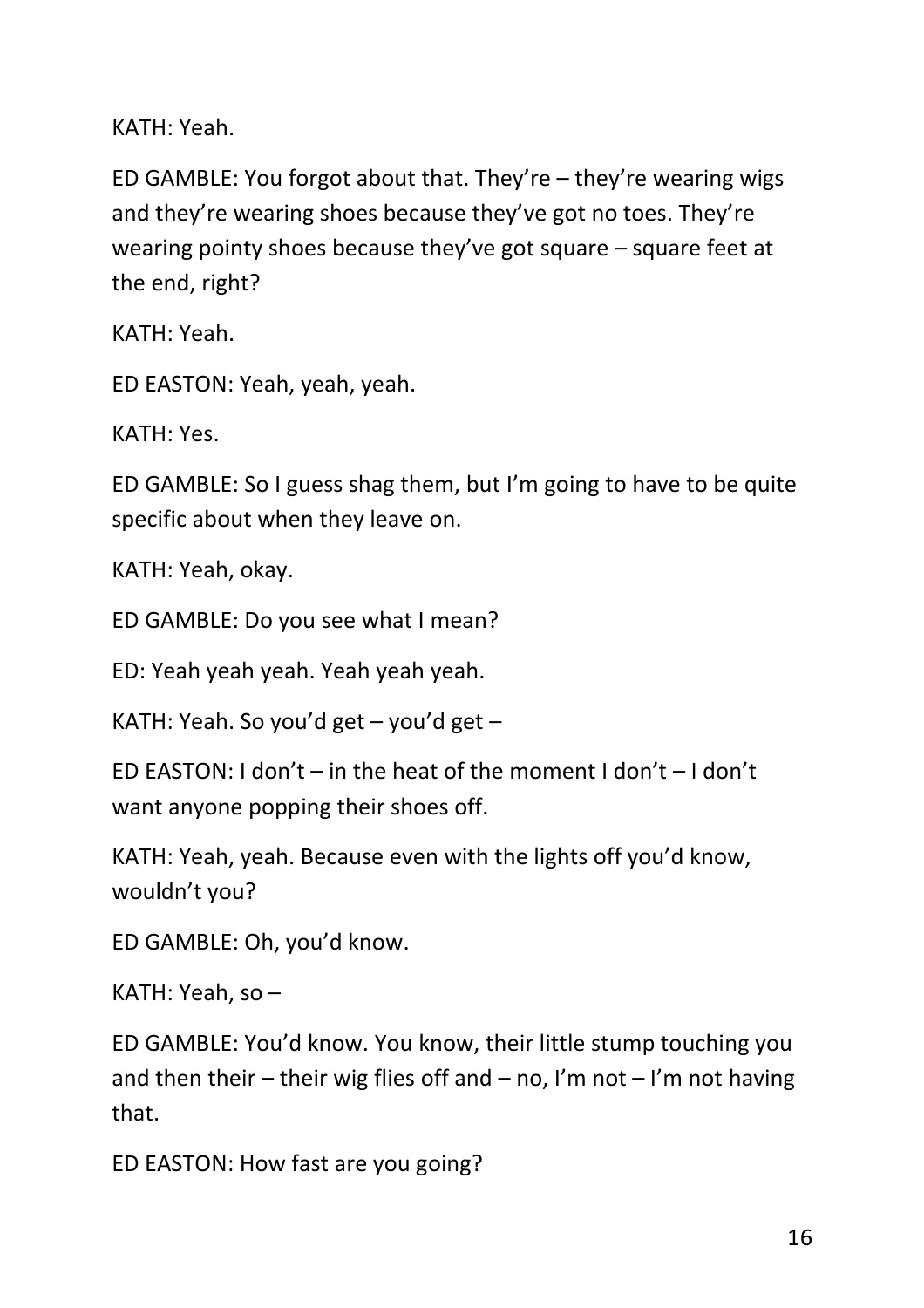ED GAMBLE: Well, look –

ED EASTON: And then their wig flies off? Ed's a beast in bed.

ED GAMBLE: Well I've got to get the shag done. I've got  $-$  I've got to marry someone and then kill someone. It's a busy day.

KATH: Yeah.

ED GAMBLE: This is all in one day, right?

ED EASTON: Yeah yeah yeah.

KATH: Yeah yeah yeah. That's the rules, yeah.

ED EASTON: Ideally within like an hour window.

ED GAMBLE: Yeah.

KATH: Yeah.

ED GAMBLE: Um, marry Which.com.

KATH: Oh yeah?

ED EASTON: Great.

ED GAMBLE: Lots of – that's what you want from a spouse, I think. Is sure, love, affection, all of that. But also some, you know, good information on what to buy.

ED EASTON: Yeah.

KATH: Yeah.

ED GAMBLE: That's very much – my fiancé provides that information for me. She's very good with stuff like that.

KATH: Oh, that's nice. So you know it's like a good fridge/ freezer to buy, and  $-$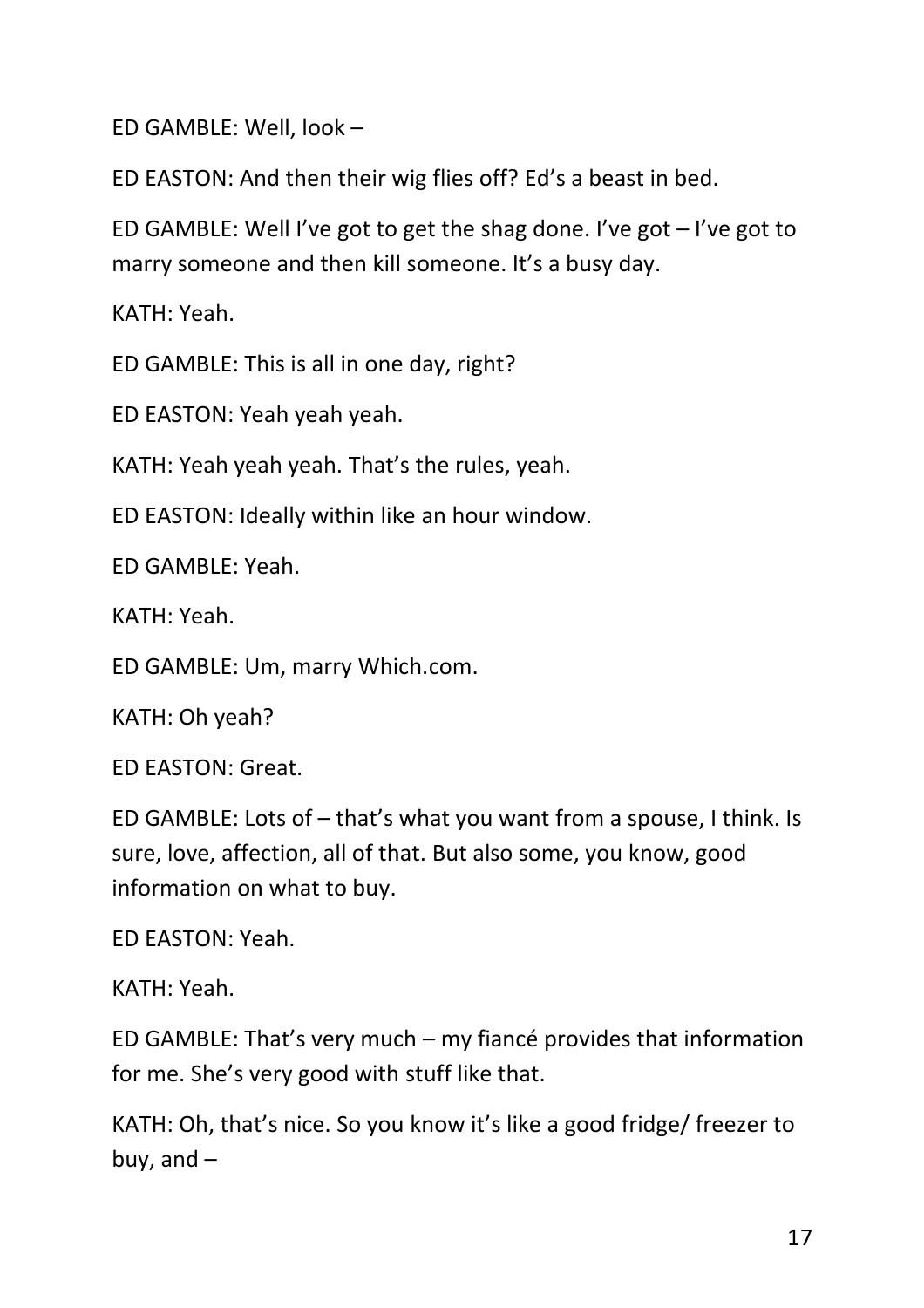ED GAMBLE: Exactly. She's got all the reviews logged.

KATH: Yeah. Yeah.

ED GAMBLE: So I think it's got to be marry Which – Which.com. I thin $k -$ 

ED EASTON: Yeah.

ED GAMBLE: I'd be in  $-$  in it for the long haul with Which.com.

KATH: Yeah, you're right. Yeah. Good answer.

ED GAMBLE: Kill – and then I guess kill the witches from Macbeth. They're nasty witches. There's kind of no –

ED EASTON: They're bellends.

ED GAMBLE: I mean – I've not really – I've not read Macbeth in – since GCSE probably. But I don't remember them being good eggs.

KATH: I haven't read it either. I don't think they're good eggs.

ED GAMBLE: They're not good eggs.

KATH: From what I've heard through the grapevine.

ED EASTON: They curse Macbeth.

ED GAMBLE: Yeah.

ED EASTON: But he's a bit of a prick anyway. So maybe – listen, I think you're going to kill them whatever. Because you're going to marry –

ED GAMBLE: Yeah, I think  $-1$  think I'm  $-1$ 'm happy with my other decisions and that's really the only option left.

ED EASTON: Yeah.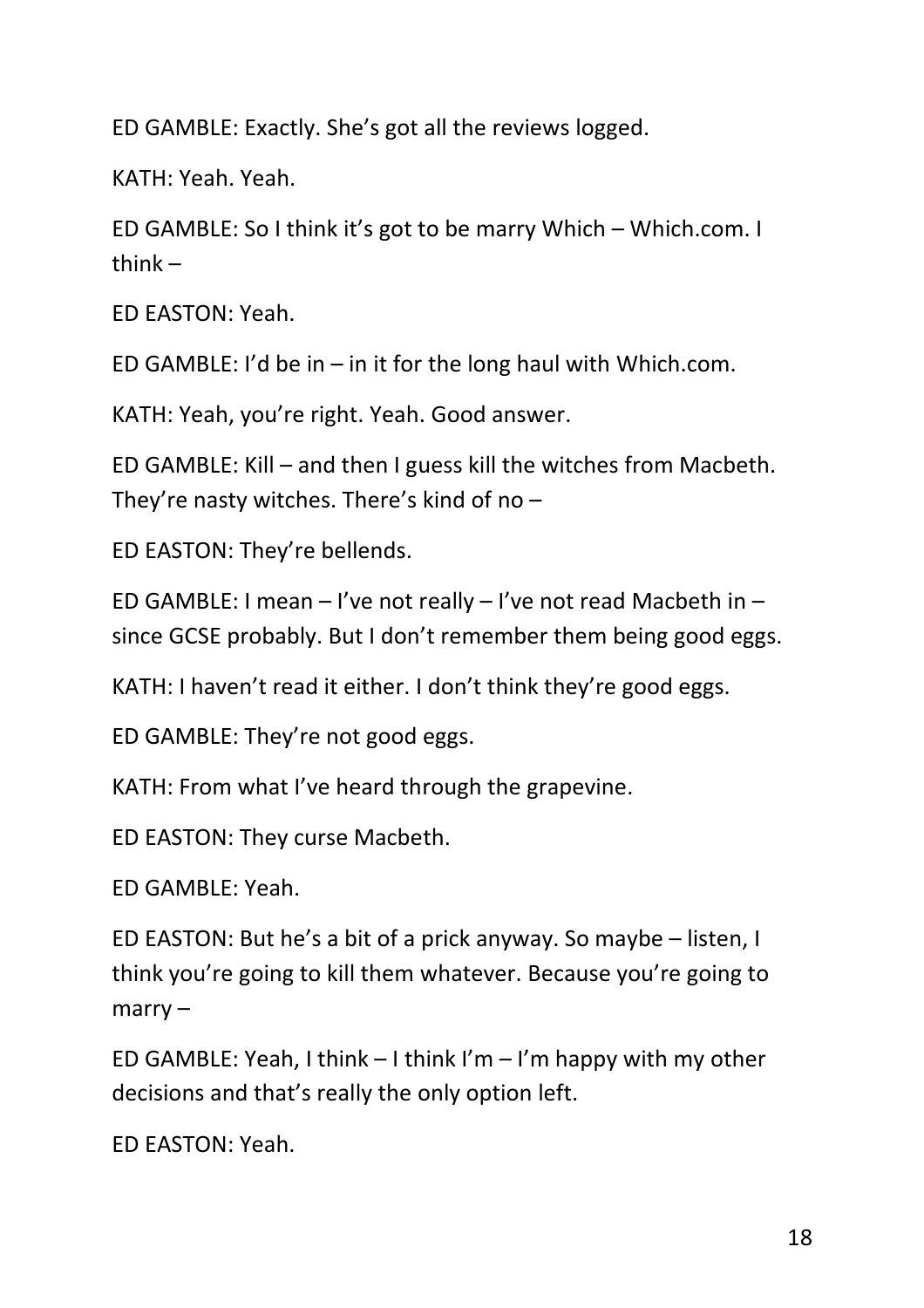ED GAMBLE: And I don't – I wouldn't feel bad about killing them, really.

ED EASTON: I – I also – I respect somebody who – I always feel a little fright when you go, 'shag, marry, kill,' and they always go, 'well, I'll kill blank.' When they go like – the glee with which people, um, murder –

ED GAMBLE: Yeah.

ED EASTON: Is quite worrying. So I'm glad that you sort of reluctantly murdered the bag eggs. Yeah.

ED GAMBLE: Yeah, I think it just has to be the one who's left over, right? You have to decide who –

ED EASTON: Yeah.

ED GAMBLE: You want to shag, who you want to marry, and then –

KATH: Yeah.

ED GAMBLE: Oh dear, odd one out –

ED EASTON: Oops.

ED GAMBLE: You're going to die.

KATH: Yeah. Whoops.

ED GAMBLE: Yeah.

KATH: Soz.

ED EASTON: Oops, witch one, witch two, and witch three. I played witch one in our school's production of Macbeth.

KATH: Oh.

ED EASTON: Because it was an all boys' school.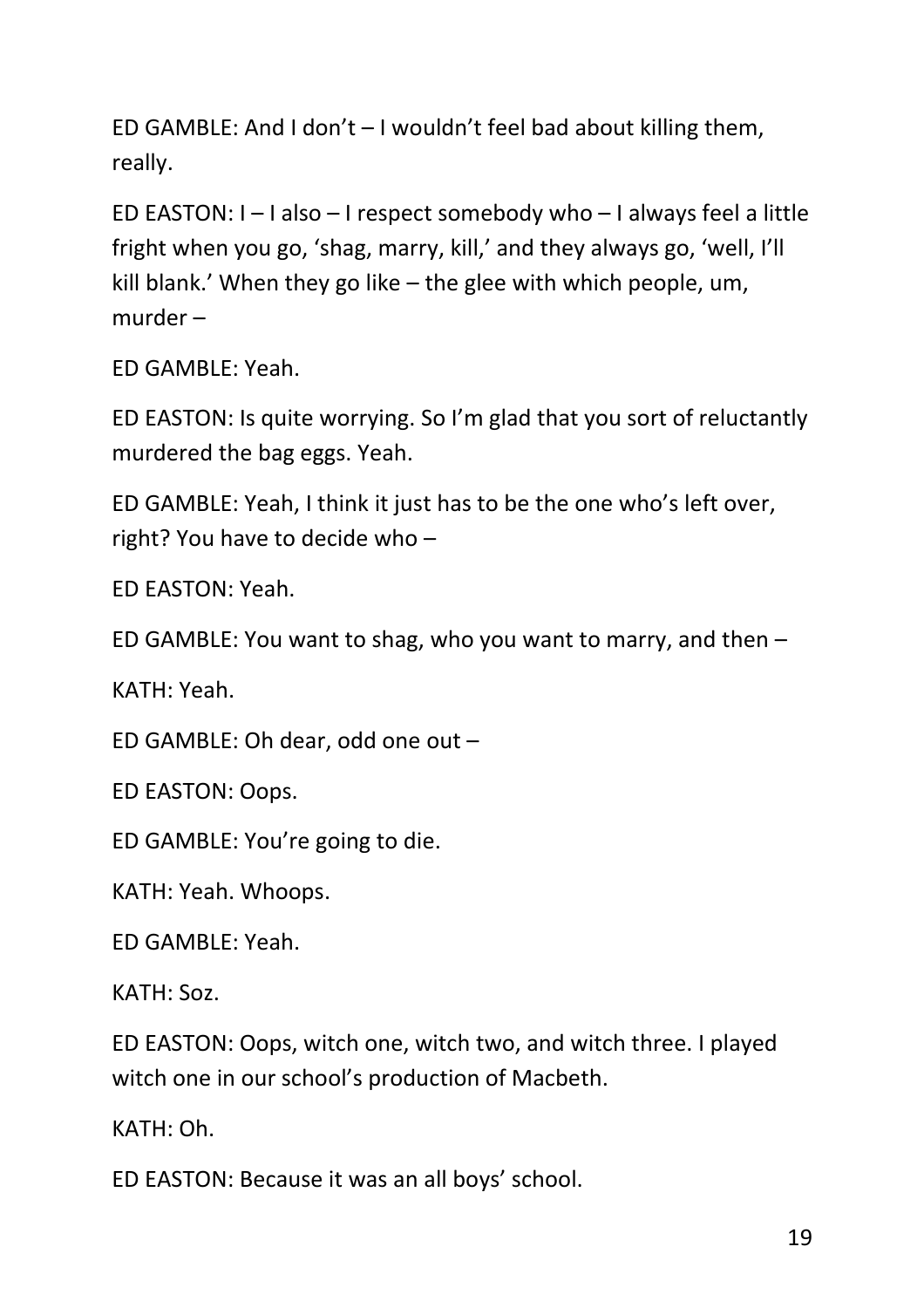ED GAMBLE: Now what – what's the famous line again?

ED EASTON: When shall we three meet again? In thunder, lightning, or in rain?

ED GAMBLE: No, the one about –

ED EASTON: When the hurlyburly's done, when the battle's lost and  $won -$ 

ED GAMBLE: No, not that.

ED EASTON: Air the place. Something like that. Oh, uh, is it that a dagger I see before me?

ED GAMBLE: No, the –

KATH: Hubble, bubble, toil and trouble.

ED GAMBLE: That's the one.

ED EASTON: Hubble, bubble, toil and trouble. Fire burn and cauldron bubble.

ED GAMBLE: Yeah, whenever I remember that, all I remember is 'hubble, bubble, toilet trouble.' Because we used to say that if you had diarrhea.

KATH: Oh, sure, yeah.

ED GAMBLE: Yeah.

KATH: Also –

ED EASTON: That's actually in the second act.

ED GAMBLE: Yeah.

ED EASTON: In the first act they do the 'hubble, bubble, toil and trouble.'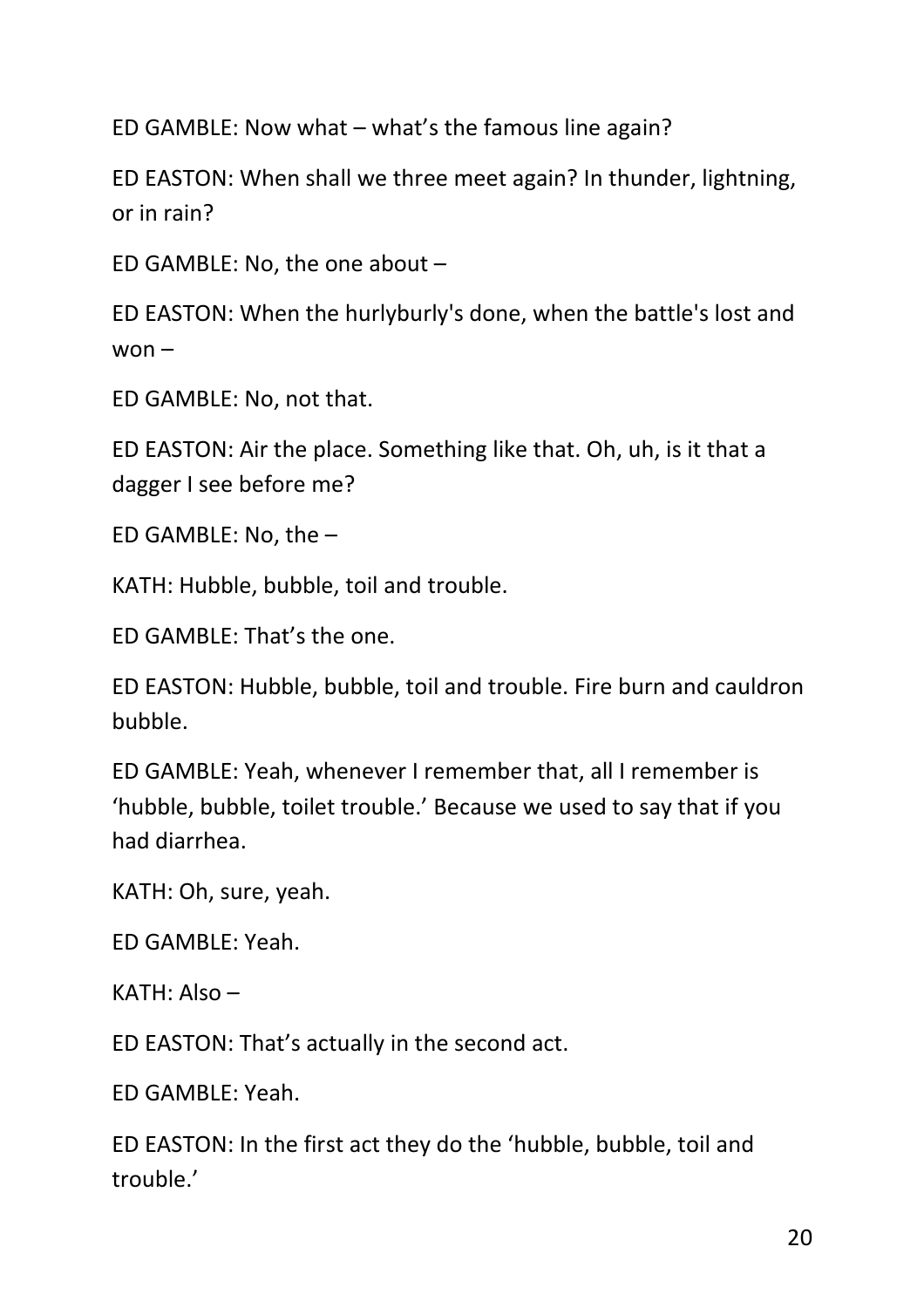KATH: Oh, of course. Because you've read the whole thing, right. Yeah.

ED EASTON: I've read the whole thing. A lot of people don't read past the first act.

KATH: Yeah. Yeah.

ED GAMBLE: Yeah.

ED EASTON: It's quite dry. And then the second one, they're  $$ they're all around a toilet. They're going, 'fucking hell.'

ED GAMBLE: Yeah, it's one of the main reasons I – I can't psychologically eat Hubba Bubba. Because I worry that it's going to give me toilet trouble.

KATH: Yeah.

ED EASTON: Hubba Bubba, toilet trouble.

ED GAMBLE: Toilet trouble. Hubba Bubba, toilet trouble. Yeah.

[All laugh]

ED GAMBLE: I rarely ask this when I'm doing a podcast, but am I doing it right? Is this  $-$  is this good  $-$  good sort of stuff?

ED EASTON: Uh, well, this –

ED GAMBLE: I always want to ask that when I'm doing a podcast though, do you know what I mean?

ED EASTON: Yeah.

ED GAMBLE: Just want to go, 'is this the sort of thing you're after?' Sorry, guys?

ED EASTON: Yeah.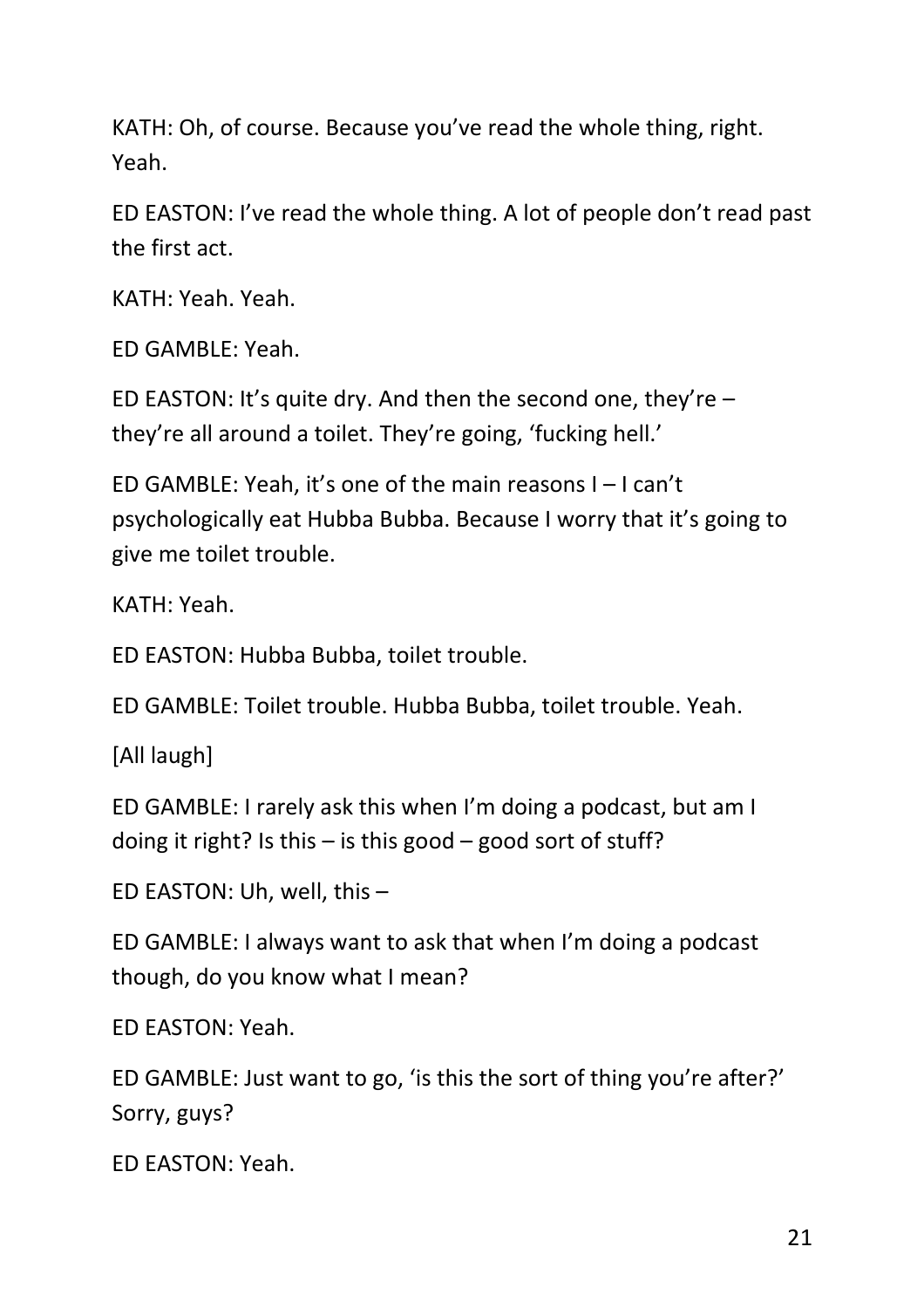KATH: Yeah, is this – is this it? Yeah.

ED EASTON: Uh, so far from – I mean I don't know. I – I feel like asking that on this one as well. Jo, Sam, is this it?

KATH: I'm always flying by the seat of my pants. Uh, always.

ED EASTON: Is this what you were asking for?

SAM: Um –

 $KATH: It -$ 

ED EASTON: Thanks, Sam.

ED GAMBLE: Cheers, Sam. If you can just chip in every now and again, that would be great. Cheers, mate.

ED EASTON: Yeah.

KATH: Yeah, no. It's a good thing to ask as well. 'Am I doing this right?' Wake up in the morning, 'am I doing this right?'

ED EASTON: I think when I wake up I know I've done it wrong already.

ED GAMBLE: Yeah.

KATH: Yeah.

ED EASTON: As soon as I wake up I'm like, 'fuck that, again.'

KATH: So I wake up with a heavy heart. 'Oh, fucked it.' Yeah.

ED EASTON: Yeah.

ED GAMBLE: Screwed up already. How have I managed that?

[Spooky music]

ED EASTON: Um, right. So we're – we're here outside Stallion's Gym.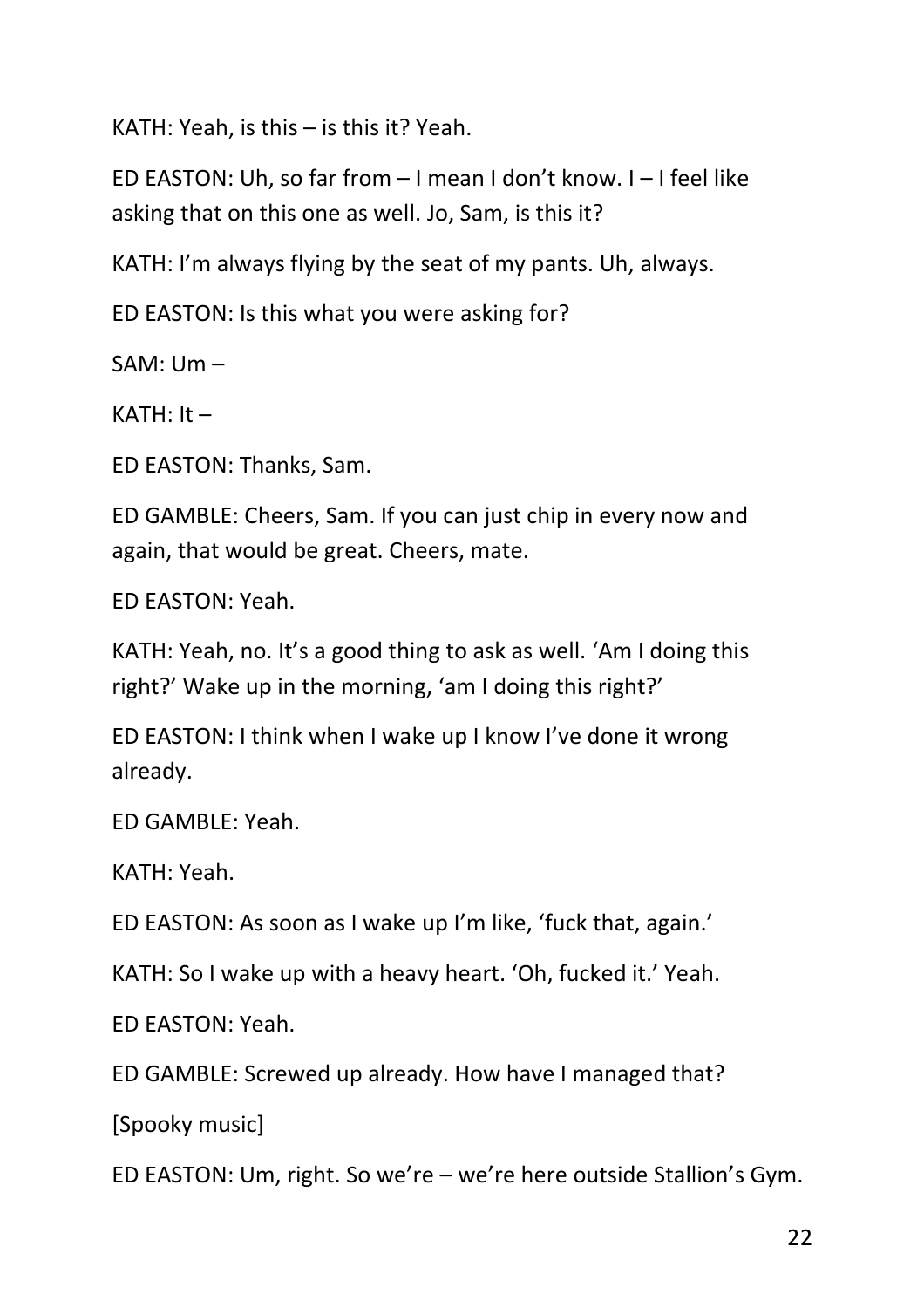ED GAMBLE: Yes.

ED EASTON: If you want to run, jog on. Um –

ED GAMBLE: Yeah.

ED EASTON: We hear you have  $a$  – we hear you have a story about –

ED GAMBLE: Yeah I do. I do have a story about the gym.

KATH: Great.

ED GAMBLE: Um, do you want a title? Do – do they have titles normally?

ED EASTON: Oh, that's such a good point. Um, hi, Ed. Does your story have a title?

ED GAMBLE: Hello. It does actually, yeah. It's called 'Gains'.

ED EASTON: Nice.

KATH: Real nice.

ED EASTON: Nice. With a 'z'? With a z or an 'n'?

ED GAMBLE: 'S'.

ED EASTON: 'S'.

KATH: 'Mad Gains'.

ED GAMBLE: 'Mad Gains'.

KATH: 'Mad Gains'.

ED GAMBLE: Don't try and add a 'z' to my story, please. Okay, here we go. I feel like I'm at school. This is so weird. Right.

ED EASTON: You will be graded on this, so.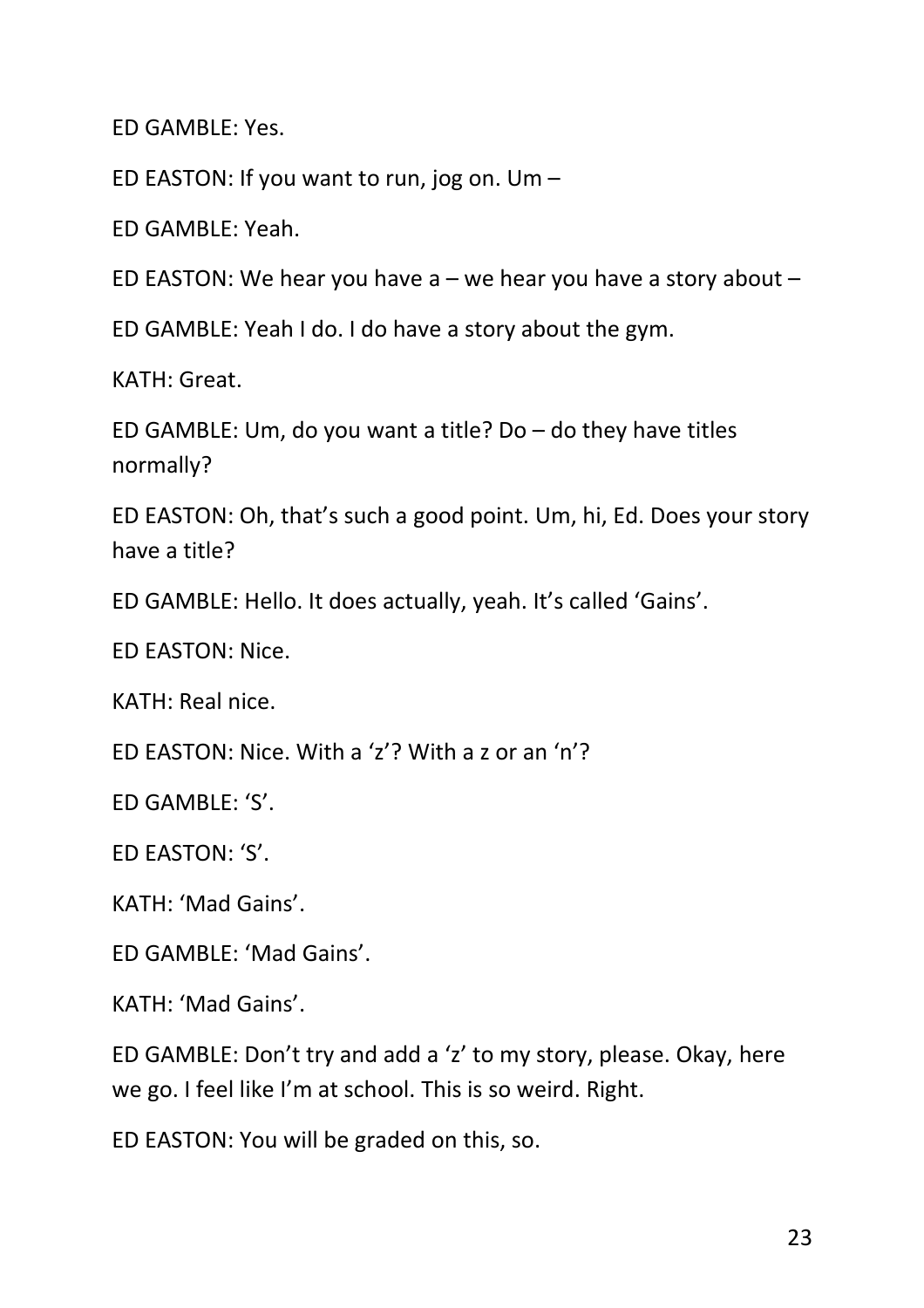ED GAMBLE: Yeah. This – this also made me remember, um, we were given – we had to write a story at school once, uh, and we were given the title. You know when you get given the title? And, um, the story was, uh, 'The Boy Who Was Born in the Bubble'. Um, and, uh, I wrote a three-page story, um, and, uh, my friend Jack Holroy wrote a story that I still remember by heart, which was, um, 'one day there was a boy born in a bubble. One day he landed on a pin in France. The end.'

[All laugh]

ED GAMBLE: it was about 25 words long and 'one day' came up twice. I absolutely loved it.

ED EASTON: That's astonishing.

KATH: That's great. That's great.

ED EASTON: It's got everything. It's got absolutely everything.

ED GAMBLE: Yeah.

KATH: Yeah. Yeah.

ED EASTON: It's better than a Bond film. It's got France, it's got jeopardy. It's fucking amazing.

ED GAMBLE: Oh my god.

ED EASTON: It's got a beginning, middle, and an end.

KATH: A tragic end, yeah.

ED GAMBLE: It's got a beginning, middle, and end in that the beginning is, 'there was a boy born in a bubble,' which is the title.

ED EASTON: Yes.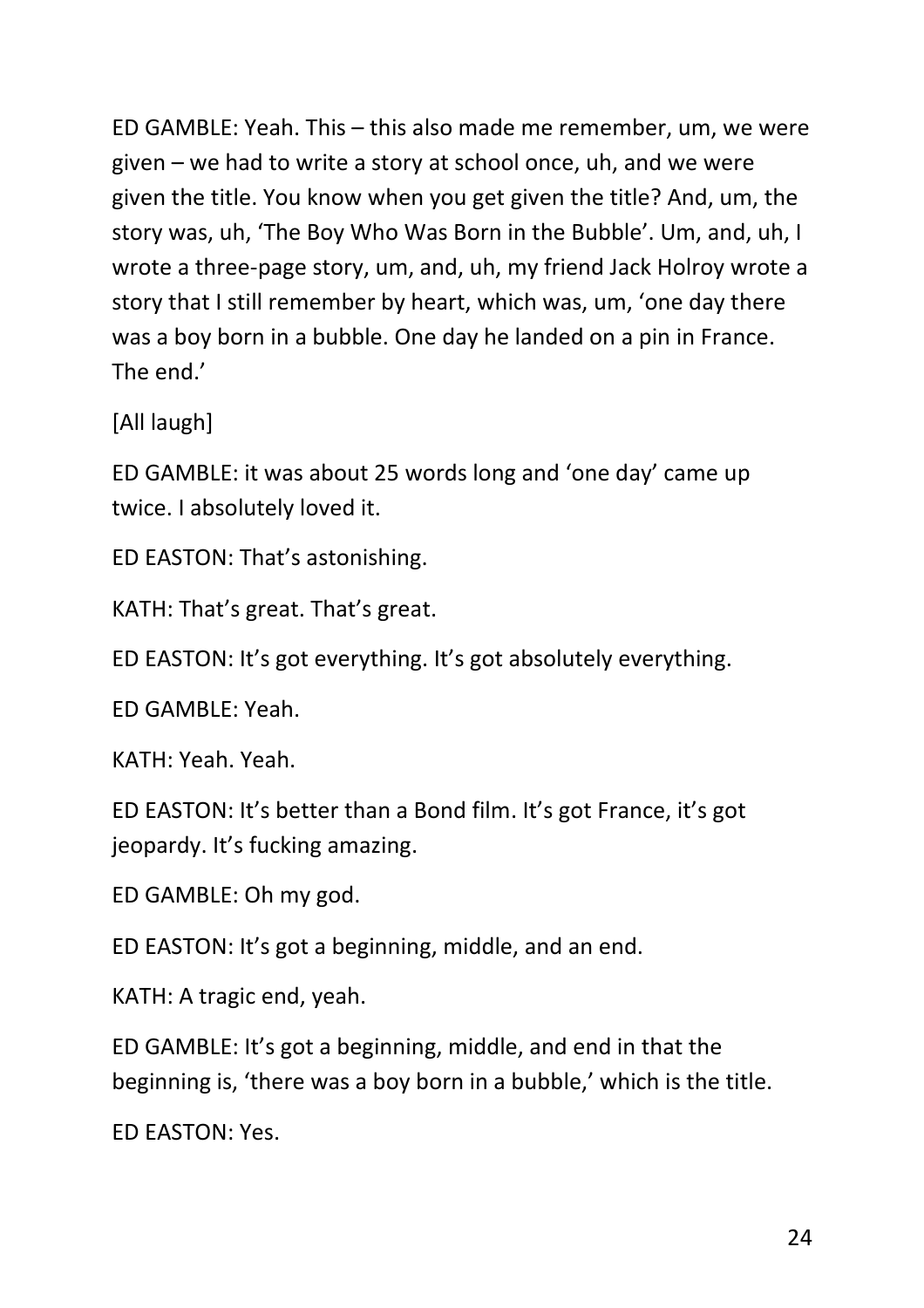## KATH: Yeah.

ED GAMBLE: Um, middle, 'landed on a pin in France.' And the end is just the words 'the end.' It's perfect. It's a perfect story. Okay, let's not put off the inevitable. Here we go.

# [Spooky music]

ED GAMBLE: [upbeat music] Marcus hammered on the door urgently. [knocking] It was 6:31 am and the doors of Stallion's Gym should've been open one minute ago. He had of course been here since 6:29 but decided to give them a minute's grace period so as not to seem too desperate. Ever since Stallion's has opened in Spooktown three years ago, he hadn't missed a day. He was the only person who'd managed that. There had been others but they'd dropped off along the way. Todd, Graham, Linus. All of them used to be the 6:30 boys, but they were weak.

[nasally voice] 'I'm coming, I'm coming,' said a muffled voice from inside.

Marcus saw the silhouette of Kevin, the gym's owner, trotting down the corridor towards the reception area. Kevin was a thick-set pink man with a body that was almost perfectly cylindrical. You certainly would never have seen anyone as cylindrical as Kevin before, so it's difficult to truly imagine what he looked like. Imagine a baby that had been forced to grow inside a Pringles tube until it was 12 and you might be getting close. If Billy Bear ham was a man might be a better way to describe him. In fact, let's just change his name to Billy to make things easier.

Billy fumbled with the lock and threw the doors open. [door opening] He looked up at Marcus in a huff, [door closing] his processed meat face an even more unnatural shade of pink than normal.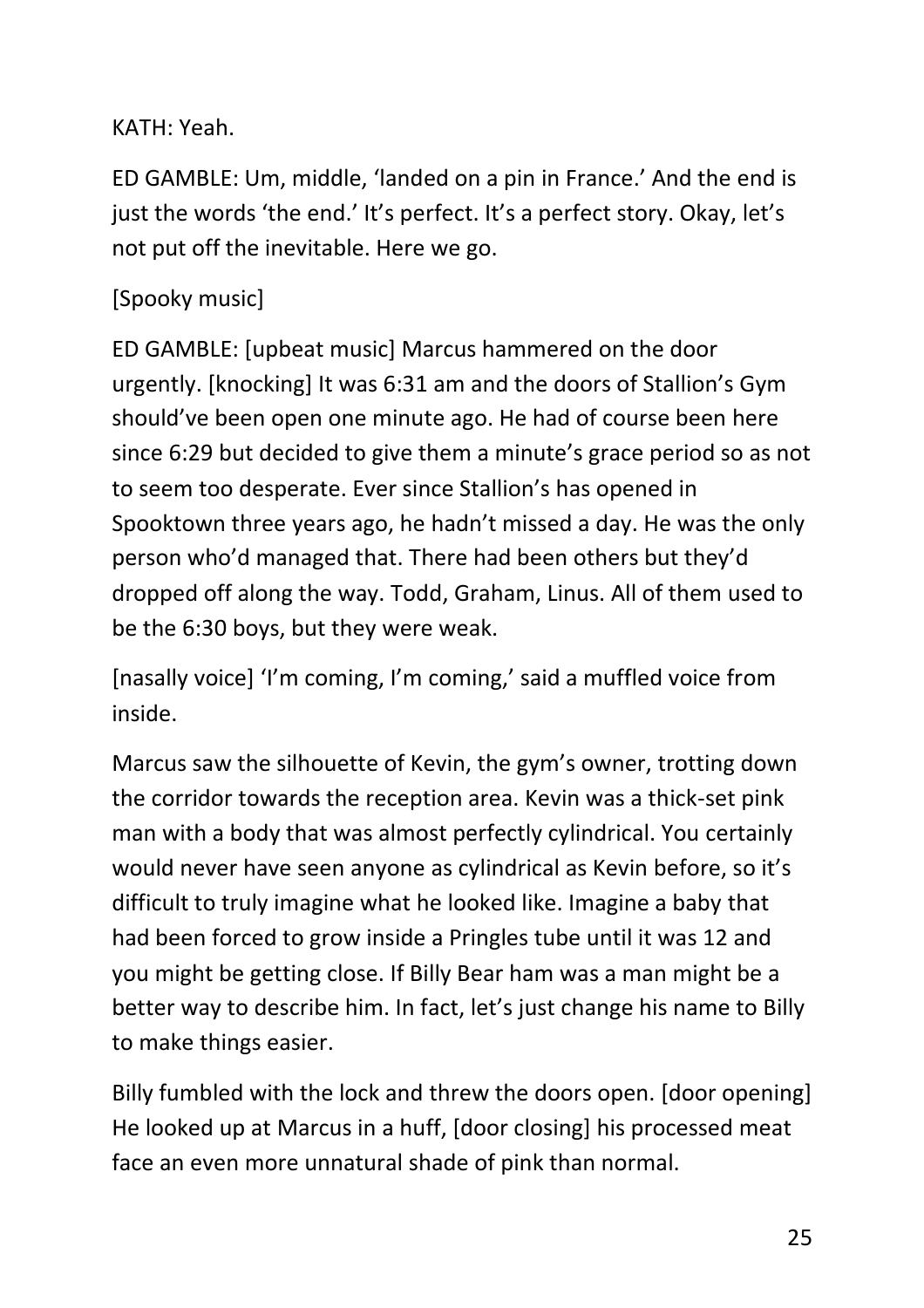'No need for that there, is there, Marcus?' he spluttered, mouth full of porridge.

'Sorry Billy, but you're late opening. There's customers to think of,' said Marcus, barely concealing his disdain.

'Customer,' snapped back Billy. 'It's only ever you here at this time. Next person here will be the postman, and he only ever pops in for a shit.'

'I've got the competition in three weeks, haven't I? Every minute counts.'

Oh yes, the competition. The annual Spooktown Bodybuilding Olympiad was all that had occupied Marcus's mind for the last year. 'Weak arms', the phrase that was burned into his mind. [repetitive music] 'Weak arms.' It rang in his ears from the moment he woke up to the moment he went to sleep. And in his sleep, to be fair. All of the time might be a better way of putting it. All the judges had commented on was his weak arms. Every day since then, Marcus had been at Stallion's at opening time. Even when they were closed for building works during the addition of the ladies' gym Ponytails, Marcus was there. Offering to help the builders lift the equipment in the hope of getting a vital bicep pump.

'Oh yeah, the bodybuilding comp,' said Billy. 'I've entered that actually.'

Marcus squawked out an offensively loud laugh. [laughing] 'You? I'm sorry, Billy.' He wasn't. 'But do you think that's a good idea? You're not really built for it. You're about 5'2''.'

'I'll have you know I'm 5'1'' ½,' proclaimed Billy. 'And it's not about size or strength. It's what you've got up here.' He tapped his big red skull, the skin momentarily turning white where his fingers had just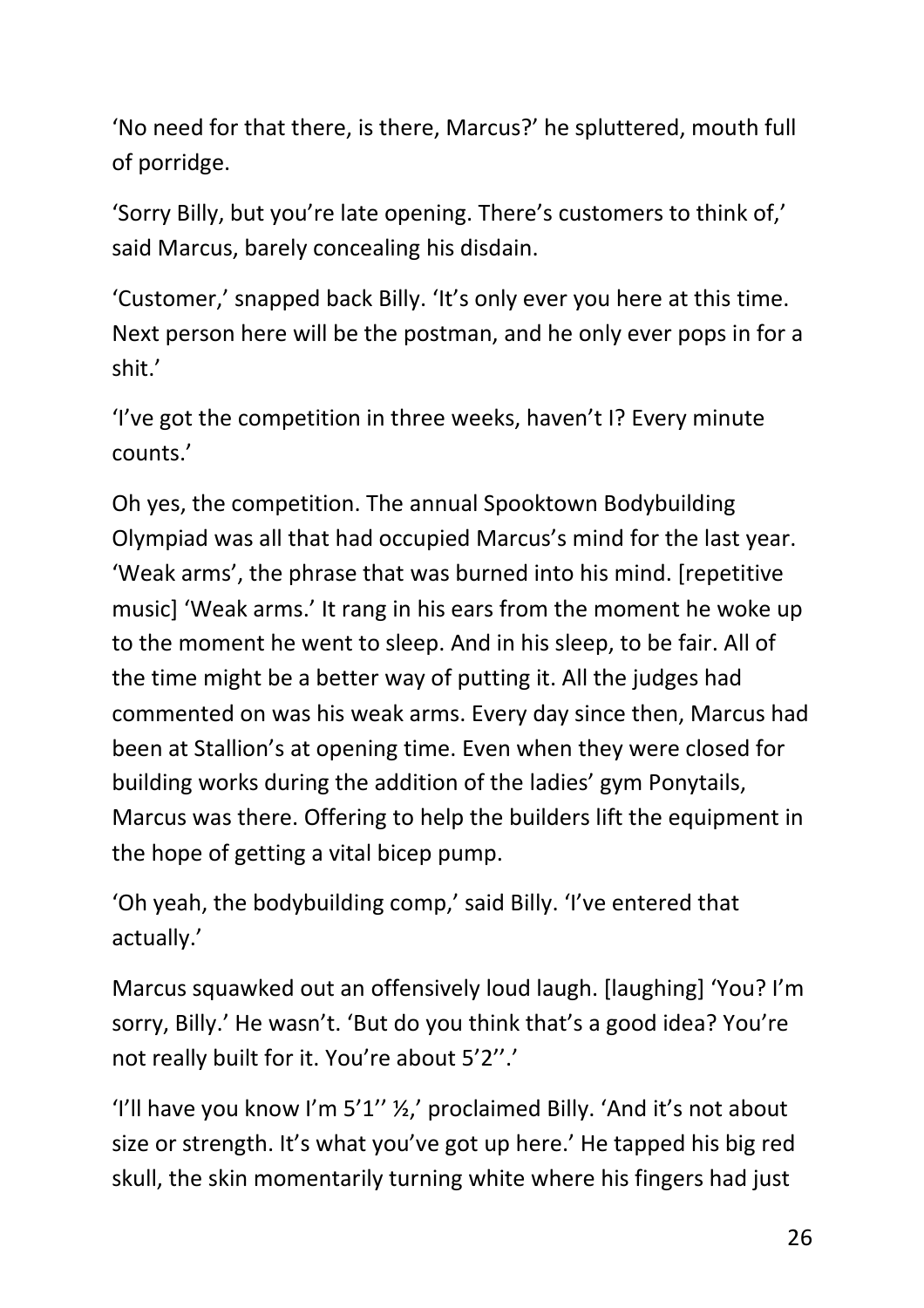been before the blood panicked and rushed back. 'I'm a man of science. And it's that what will beat the likes of you is.'

When Billy says he is a man of science, he means what all athletes when they say 'science.' Sports science. [metal music] All in all, a useless degree with no practical application in the actual world. He had a degree from Spooktown University, formerly Spooktown Polytechnical College, formerly the Spooktown Butcher Training School for Wayward Teens, formerly the Spooktown Asylum for Medically Annoying Women, formerly a field.

Marcus scoffed at Billy and brushed past him into the weights room. His workout that day went as he'd hoped. He was progressing well and the work he had been putting into his arms was starting to show. They were almost read for competition day, and if he got his diet right and remembered to rub on the yak oil for shine, he was guaranteed the win. On his way out, he stopped by reception to buy a protein shake. When he approached the desk, Billy seemed startled. He was drinking a protein shake of his own, [car revving] but he chugged this as soon as he saw Marcus coming and quickly and clumsily grabbed something and hid it in his desk drawer.

'What's that you've got there?' Inquired Marcus.

'Don't know what you mean,' burbled Billy. 'Just the usual, is it? Two scoops of the big man banana pump juice?'

Marcus knew something was up. He instinctively knew that he had to see what was in that drawer. He'd have to play it smart. Turns out he didn't have to play it at all, because just at that moment there was a cry from the toilet.

'It's happened again.'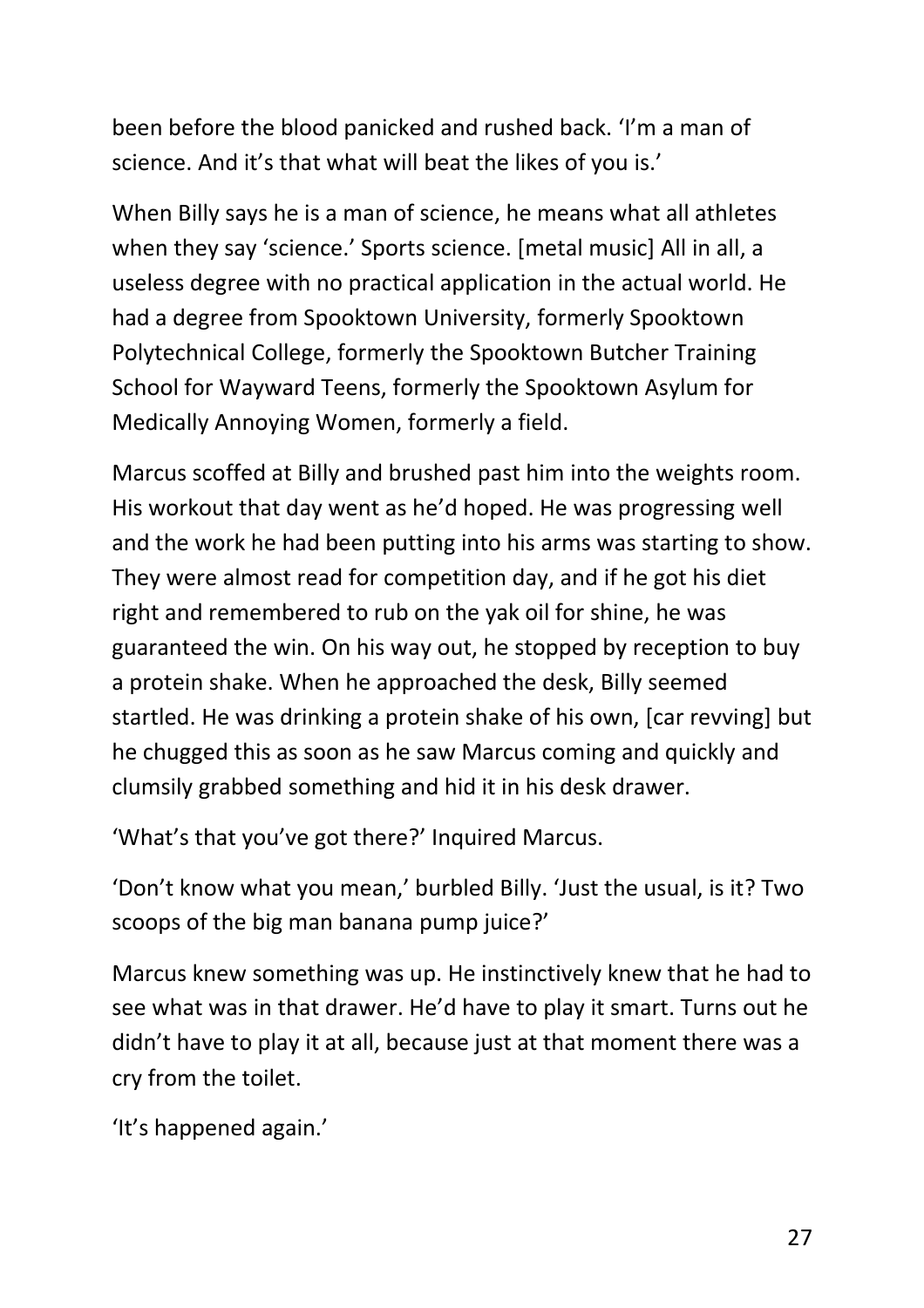Billy jumped up from his seat. 'That fucking postman. He blocks the blog every time.' He bobbed off down the corridor towards the bathroom, cursing as he went. [grumbling]

As soon as he disappeared from sight, Marcus shot around the desk and flung open the drawer. [drawer opens] There, nestled amongst some paperwork, was a bag of protein powder that he had never seen before. This in itself was an unusual enough occurrence. Marcus considered himself extremely up to date with the world of protein, even subscribing to 'Protein' magazine, not to be confused with 'Proteen' magazine, which he accidentally subscribed to and caused an embarrassing incident at the news agent's. This was a black bag with blood red writing emblazoned across the front. 'Hydraulic muscle powder.' [car revving] The name was certainly intriguing. Marcus flipped over the packet. The reverse promised that the powder made the most revolutionary protein shakes to hit the fitness world with a real chocolate flavour. Marcus skim read this. He was used to these sorts of claims and knew from experience that real chocolate flavour meant it would taste like if a toddler ate a Freddo bar and then spat in your mouth. Besides, his attention was drawn to something else on the packet. 'The ultimate arm gains. The only protein on the market to give you that extra arm pump.' [car revving] This was exactly what Marcus needed. No wonder Billy was trying to hide it from him. He was trying to gain the edge in the competition. Without a second thought, he thrust the packet into his gym bag and quickly made his exit, weaving past Billy, who was too busy reprimanding an embarrassed postman to notice.

[choir music] As soon as he was home, he made himself a shake from the hydraulic powder. As expected, the flavour was nothing to write home about. But he could have sworn that as soon as he took his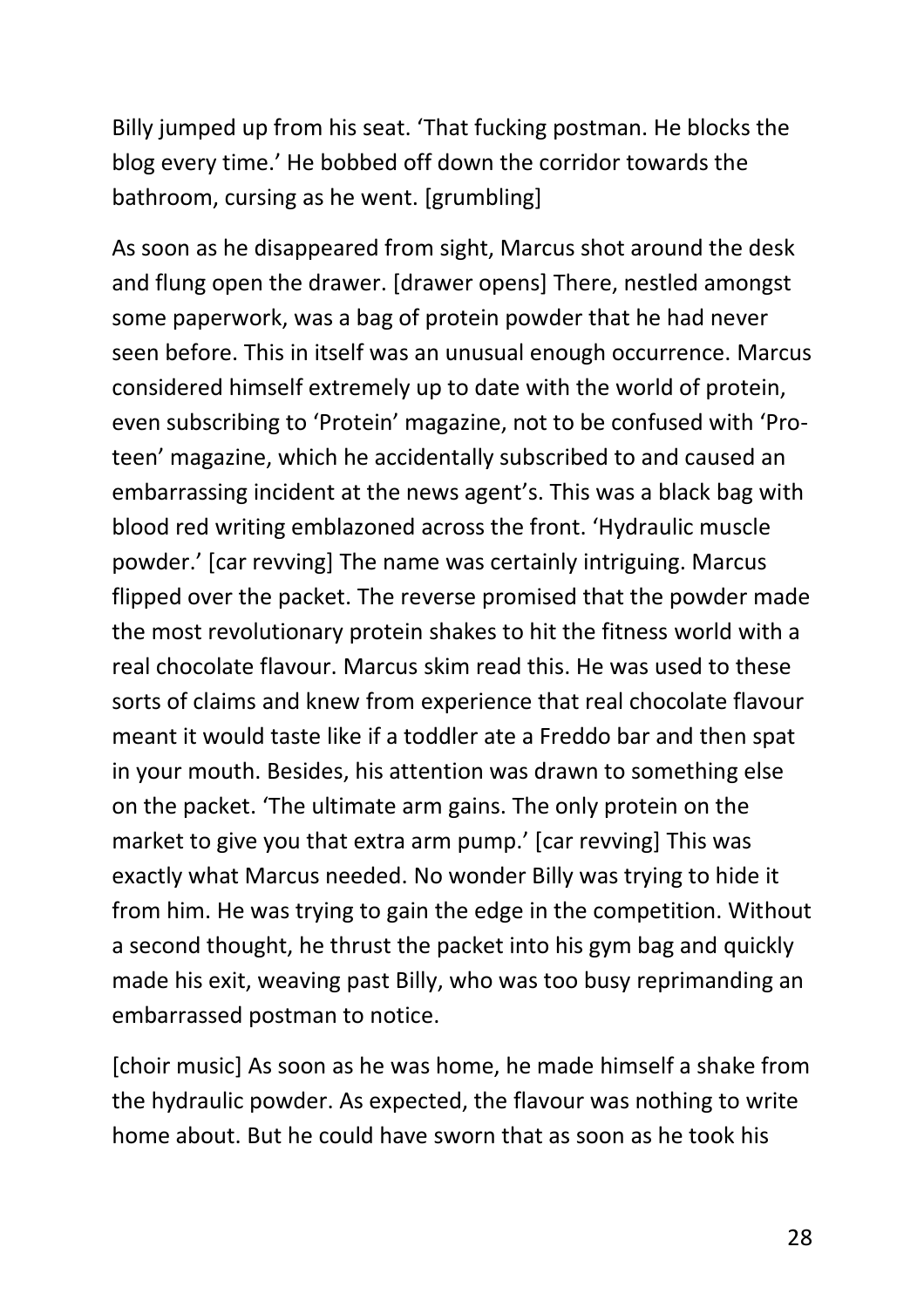first sip, he felt strength and energy pulsating around his body. [car revving]

'Probably psycho-sematic,' he laughed to himself, 'but it can't hurt.' [mysterious music] He had one more shake later with his plate of night meat, and bedded down around 10. His night was peppered with sweaty fever dreams. He had no memory of what the dreams were about, but he awoke on several occasions, flinging himself upright in bed as if propelled by an unknown force. At 5:30 am, his alarm punctured through his consciousness and he fought his way out of bed. He didn't feel good, but Stallion's beckoned. He went through his normal morning ritual. Shower, eggs, teeth, skincare, one more egg, bath. If there was anything Marcus liked more than exercise, it was being clean and eggs. He went to pull on his t-shirt, but something was wrong. Rather oddly, it wouldn't go on. [car revving] His arms and head went through the usual holes, sure. But whenever he tried to pull it down, it just wouldn't go. [repetitive music] He took it off and tried again, but every time the same issue. [car revving] He knew he was tired, but this was insane. Maybe it had shrunk in the wash. He rushed to the bathroom to get another t-shirt from the dirty linen basket. And as he bent over to grab one, he noticed something utterly bizarre in the mirror. Protruding from between his shoulder blades, as proud as he liked, was an arm. It was about the size of a baby's arm and hung there limply pointing towards the floor. Marcus fell backwards in shock, tumbling towards the lino, woozy headed and overwhelmed. But rather than hitting the deck with a sick thud, he found himself back on his feet. The arm had somehow cushioned his fall and pushed him back upright.

'Impressive,' thought Marcus, before returning to his previous state of utter panic. 'What does one do in this situation? Call an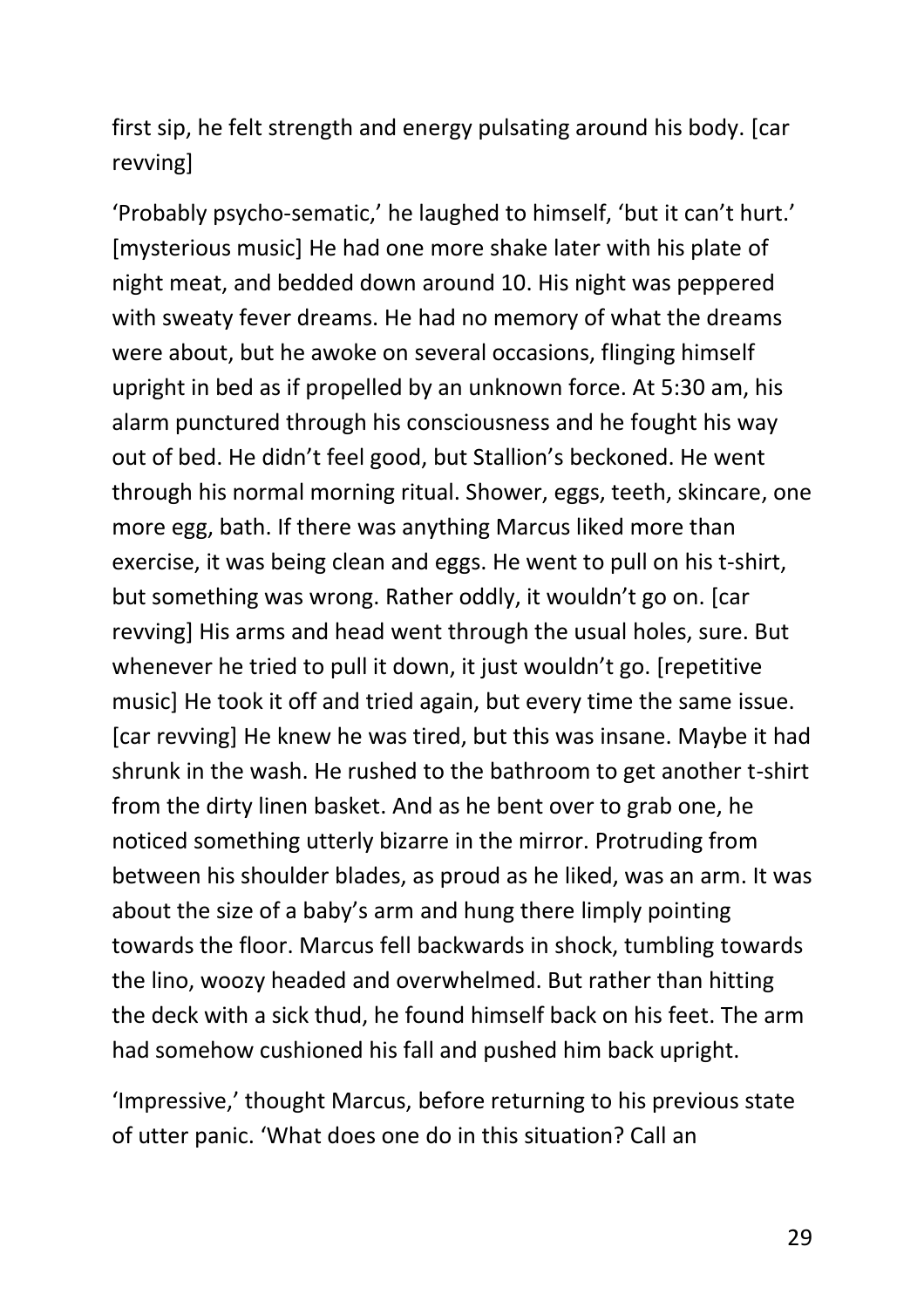ambulance? Try and cut it off with a bread knife?' Marcus didn't have a bread knife. He didn't eat bread.'

This swirling mass of ideas was interrupted suddenly when Marcus saw the time. 6:09. He had to go. There's no way he could break his streak at Stallion's, it was nearing competition day. The competition. A stampede of panic came charging towards Marcus. He would have to be topless. Everyone would see the little arm. He wasn't aware of anyone in bodybuilding history who had an extra little arm. Or in general history, come to think of it. Then came another rush of panic. 'Weak arms.' All this time he'd spend developing his incredible arms, and now he had another to contend with and it was anything other than incredible. He examined it in the mirror. Pale, shapeless and soft. One look at that and no matter what the other two did, he knew the judges would mark him down. [repetitive music] But there was no time to think of that now. He negotiated on a t-shirt, hunched himself over his car's steering wheel, [car starts] and sped off to Stallion's.

Once there, he grunted 'hello' to Billy, hoping he wouldn't mention the stolen protein powder. Remarkably, Billy didn't bring it up. [upbeat music]

'Perhaps he hadn't noticed yet,' thought Marcus. The workout was, as expected, tricky. Marcus tried his hardest to focus, but when you've got an extra little arm on your back it tends to consume the majority of your brain power. For the first time in his life, Marcus decided to call it a day early. He stood up from the weights bench, replaced his dumbbells in the rack, [clanging] and began to walk towards the exit. But as he did, he felt something pulling him back in the direction of the gym. It didn't take him long to realise that the little arm had began to heave, point, and thrust towards the weights.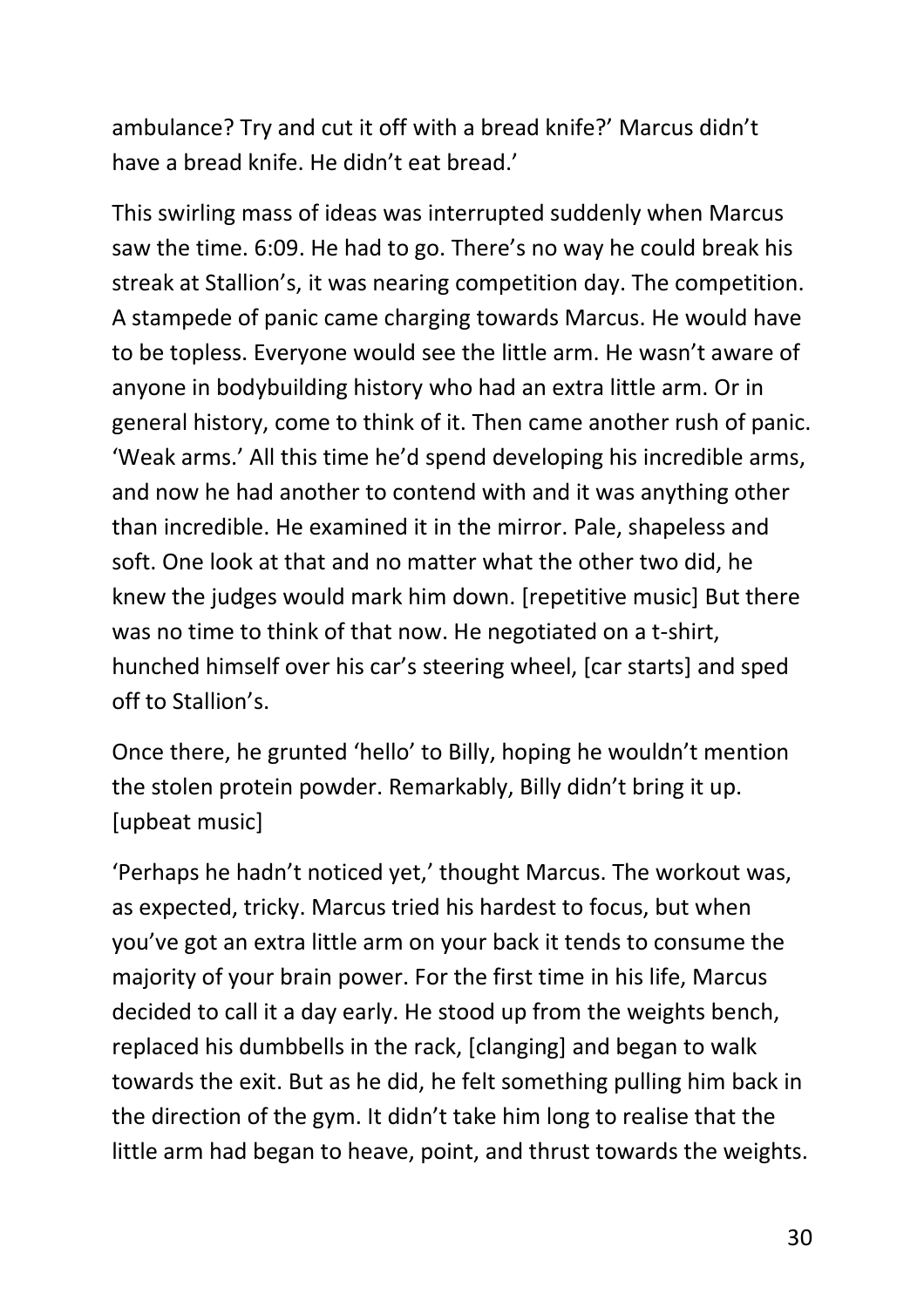It wanted him to go back. [car revving] The further he got away from the gym, the more insistent and desperate the arm's movements became, until it was urgently thrashing inside his shirt. He couldn't risk Billy seeing what was going on, so in order to placate the arm he walked backwards in the direction of the dumbbells. The arm led him to an area he didn't frequent, the lighter weights. At this point he had decided to just do what the arm wanted. [metal music] He still wasn't convinced that this was happening in real life, and that he wasn't in some sort of coma, so he felt like he may as well lean into it until the doctors working on him could get him into surgery or whatever.

As always at this time, the gym was empty apart from Billy, who was facing away. He knelt down beside the weights and pulled up his shirt, freeing the little arm. It immediately stopped flinging itself about, cracked its tiny knuckles [cracking], and gripped a five kilogram dumbbell. It hoisted it up and began to curl it rapidly. Marcus was, to be fair, surprised. It's difficult to imagine that on a day that he had grown an extra arm that there would be any more surprises in store, but here we are. The little arm was now in the full throes of a workout, veins popping out and a sheen of sweat forming on the triceps. Marcus decided it was probably best to let it tire itself out, so he sat backwards on the bench and prayed it would be over soon. Eventually, after 30 minutes or so, the arm dropped the weight with a thud [thudding] and fell suddenly limp, slapping loosely onto Marcus's spine. He slowly got up from the bench, being ever so careful to not wake the arm, and headed to the showers. What he was confronted with in the mirror was not the arm he had seen this morning. It was distinctly bigger, more defined, and bulging. [car revving] A half an hour workout had given it what Marcus would estimate as six months' progress. Suddenly an idea occurred to him.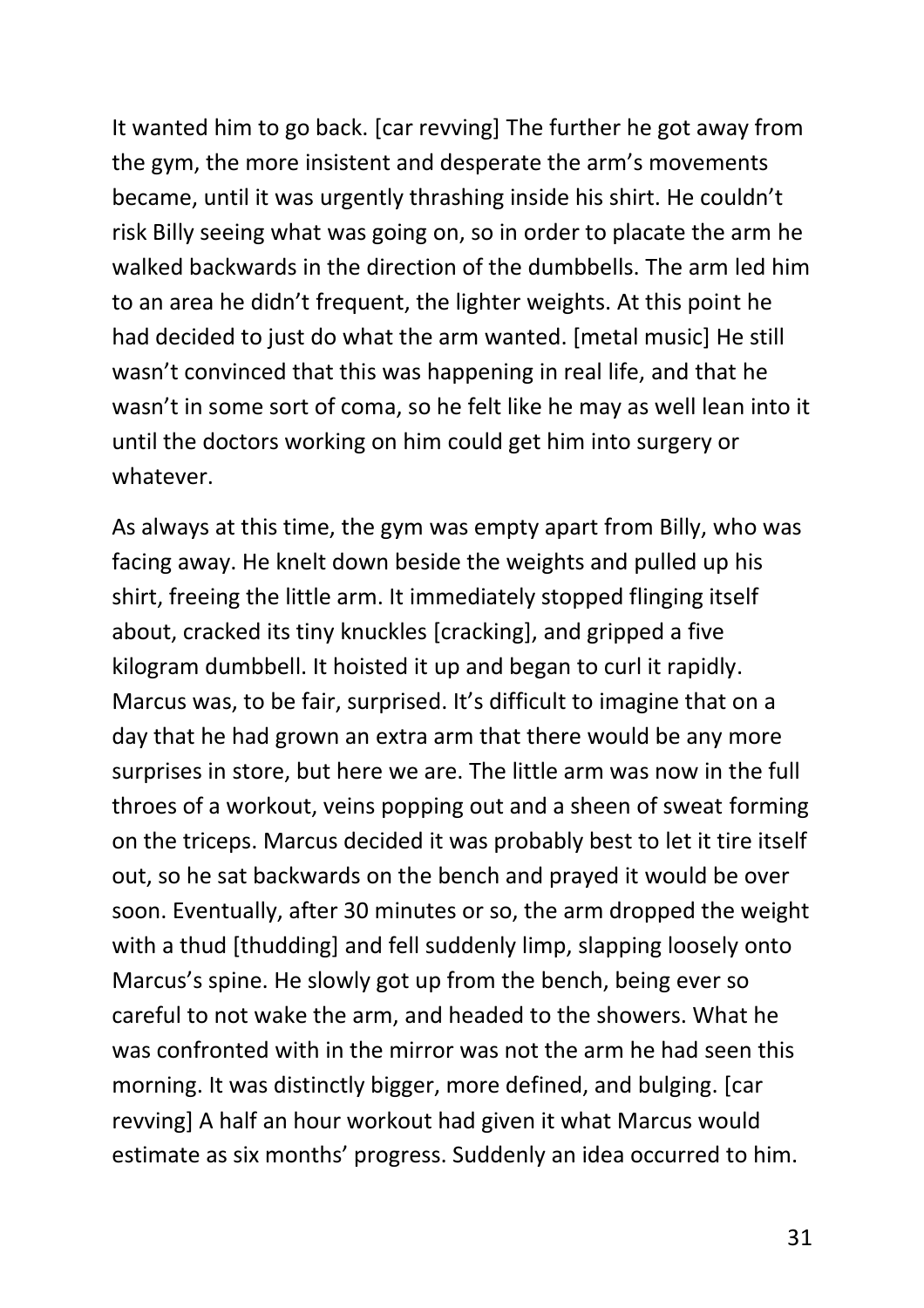This didn't have to be what lost him the competition. This could be his winning flourish. There would be no other competitors on the day who could spin around and show the judges an extra fully developed arm. He would win this competition and he would do it with arms cubed.

Every day after that was arm day. His whole life became gym, protein shake, gym, protein shake. His focus increased, his passion tripled, and his eyes were well and truly on the prize. The extra arm grew at an insane rate. It was only a week until it was the same size as the two he was born with and after that it only got bigger. Concealing it from Billy had become difficult. A few days in, he had started wearing a large puffer jacket to disguise it, and told Billy it was a new training technique that he had read about online. Billy, true to form, came in the next day wearing one as well, desperate as he was to beat Marcus in the rapidly approaching comp. The arm continued to come on leaps and bounds. It got to the point that Marcus could do pull-ups with the extra arm whilst texting and do press-ups whilst the extra arm did bench press.

Soon it was the evening before the big day, and Marcus had never felt more confident. He climbed into bed at 9 pm, showered and moisturised all over. The process had become much quicker now he had a willing extra hand to reach the previously elusive areas. [choir music] He settled down onto his side, which is how he slept now for obvious reasons. Just as he began to drift off, he began to get the distinct sensation of not being able to breathe. [car revving] Every time he gasped for air, his throat got tighter. [mysterious music] His eyes snapped open but it was useless. All he could see was the veins behind his eyeballs and red spots as he gulped needily into his pillow. After a few more seconds, it was over. [car revving] The arm felt his body go limp and released him. After slapping him around the face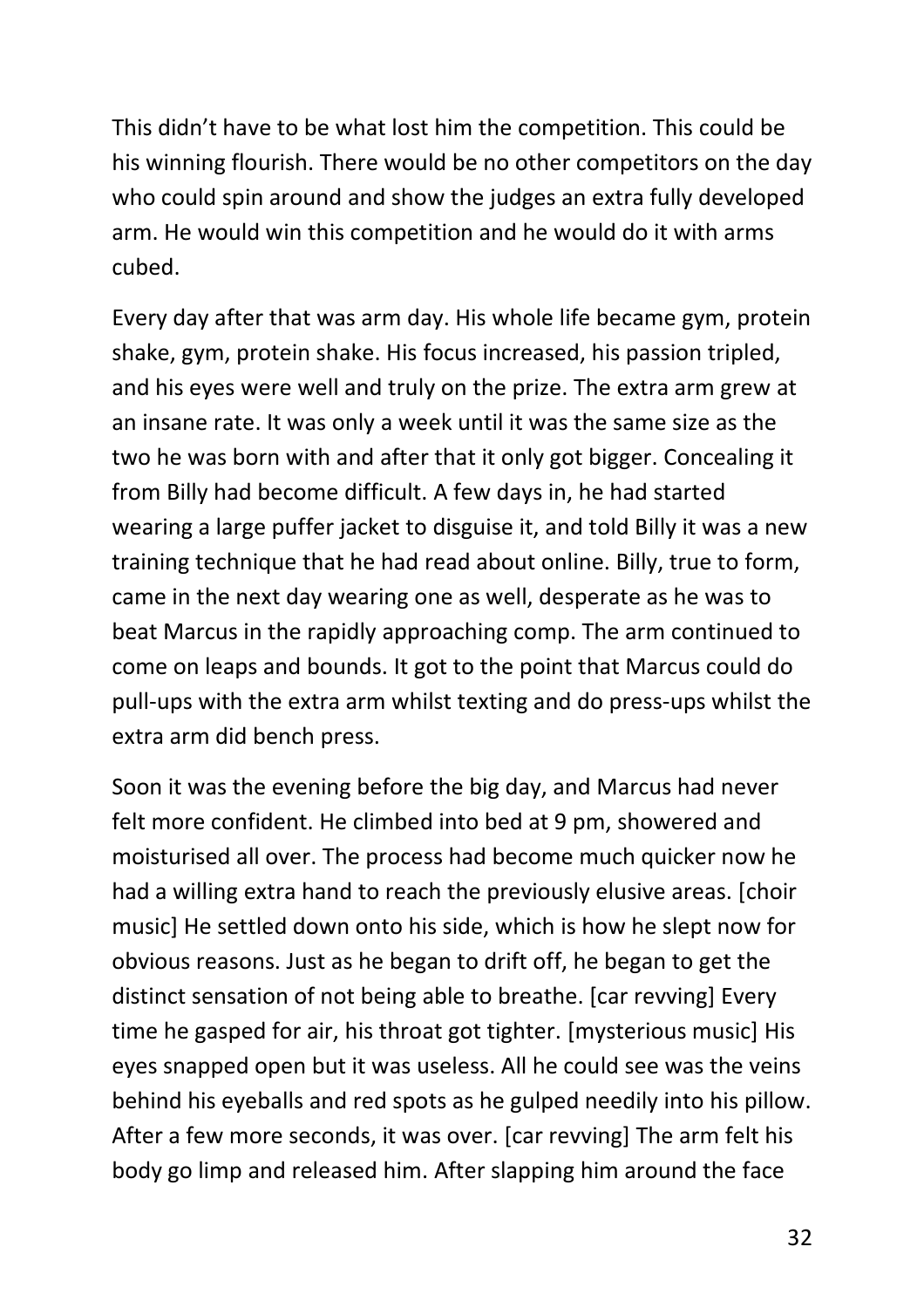and taking his pulse [slapping] to check that it had done its job, the arm began its long and arduous journey. [car revving, metal music] It dragged itself and its lifeless cargo out of the bed, grabbing onto the bedside table and yanking the whole lot onto the carpet with a massive crash. [moaning, crashing] And slowly and painfully it hoisted Marcus across the living room and out the front door. It dragged him along the street, into the park and across the grass with grim determination. [groaning] Eventually it reached an industrial estate where it finally rested outside unit ten, 'Hydraulic Protein Enterprises'. The large garage door rattled open. [creaking] Billy emerged, loaded the corpse into a trolley, [grunting] and took it into the back room. There he began the painstaking process of removing the arm. [groaning, ripping] The bodies of the rest of the 6:30 am boys lay nearby. Todd, Graham, and Linus. Each one of them with an extra impressive protrusion. Two legs and an arm, to be precise. Billy smiled and began to prep himself for a long night. Tomorrow was competition day after all, and he didn't have long to attach these new limbs in place of his own. But if these judges were to learn anything, it's that Sports Science is actually quite a useful degree. The end.

## [Spooky music]

KATH: Now – so this all happened here, did it? In Stallion's?

ED GAMBLE: Yes, Stallion's gym.

KATH: You don't go to this gym though?

ED GAMBLE: No, but I know – I know a couple of people who go to the gym and they've heard about it.

KATH: Oh, so this is all hearsay then.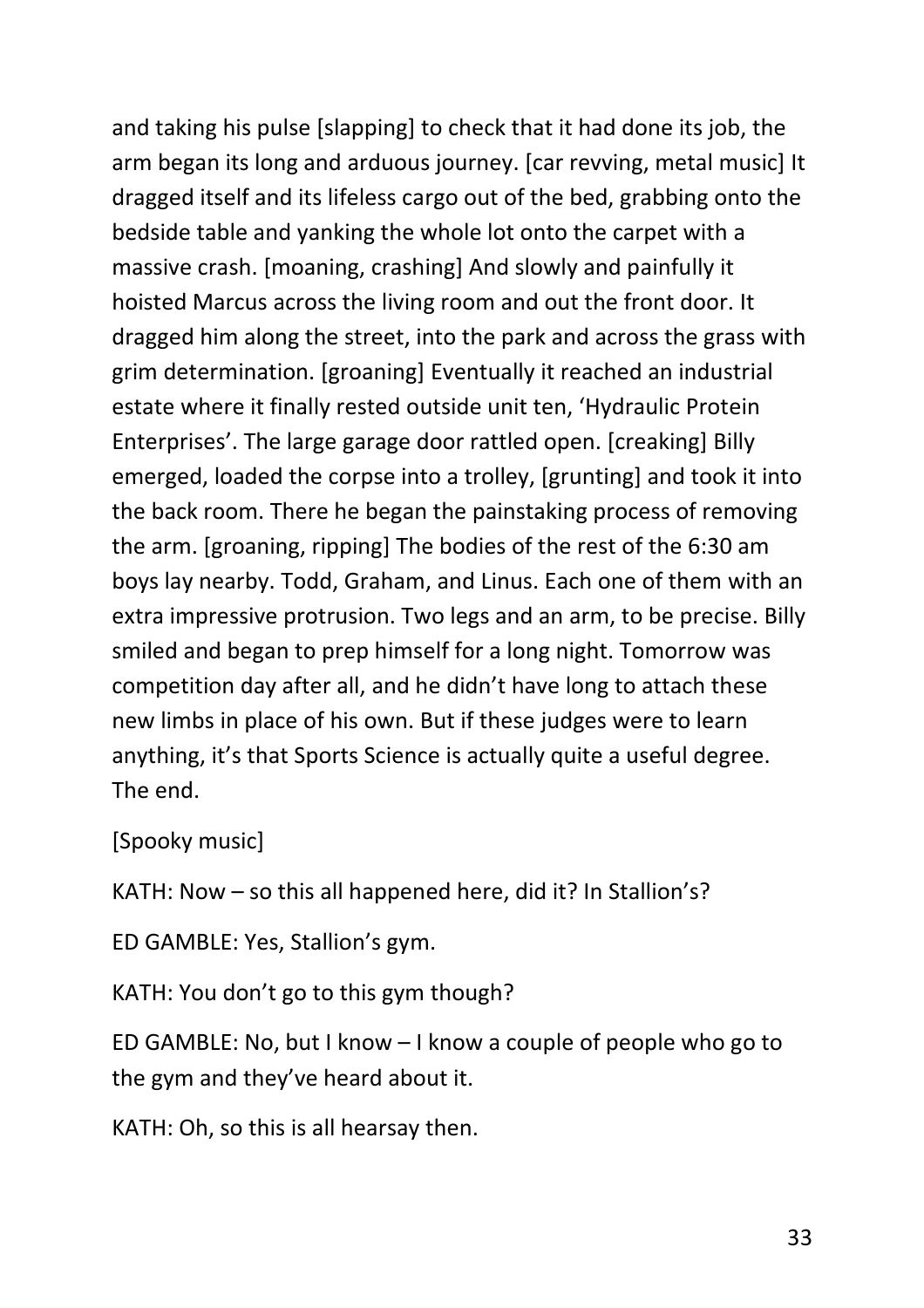ED GAMBLE: No, they know it happened and then they told me. Yeah.

KATH: So is  $-$  is Billy still owning the place?

ED GAMBLE: Yeah, Billy's still there, yeah. But he's got –

KATH: So he's just hench as fuck now?

ED GAMBLE: Yeah, he's really massive now. Yeah.

ED EASTON: Can I ask a – a question? When did this happen?

ED GAMBLE: This was about five – five years ago.

KATH: Okay.

ED EASTON: Did he – did he win?

ED GAMBLE: The competition? Yeah, only he – well they thought he looked a bit weird.

ED EASTON: Yeah.

ED GAMBLE: He  $-$  if anything he was too  $-$  he sort of did the arms and legs but he didn't do the rest of his body, which was an oversight.

ED EASTON: So it's the Pringles tube.

ED GAMBLE: Yeah.

ED EASTON: With muscly arms and legs, yeah.

ED GAMBLE: Yeah. Yeah.

ED EASTON: Yeah.

KATH: So just neglected the core.

ED GAMBLE: He forgot about the core, poor old Billy.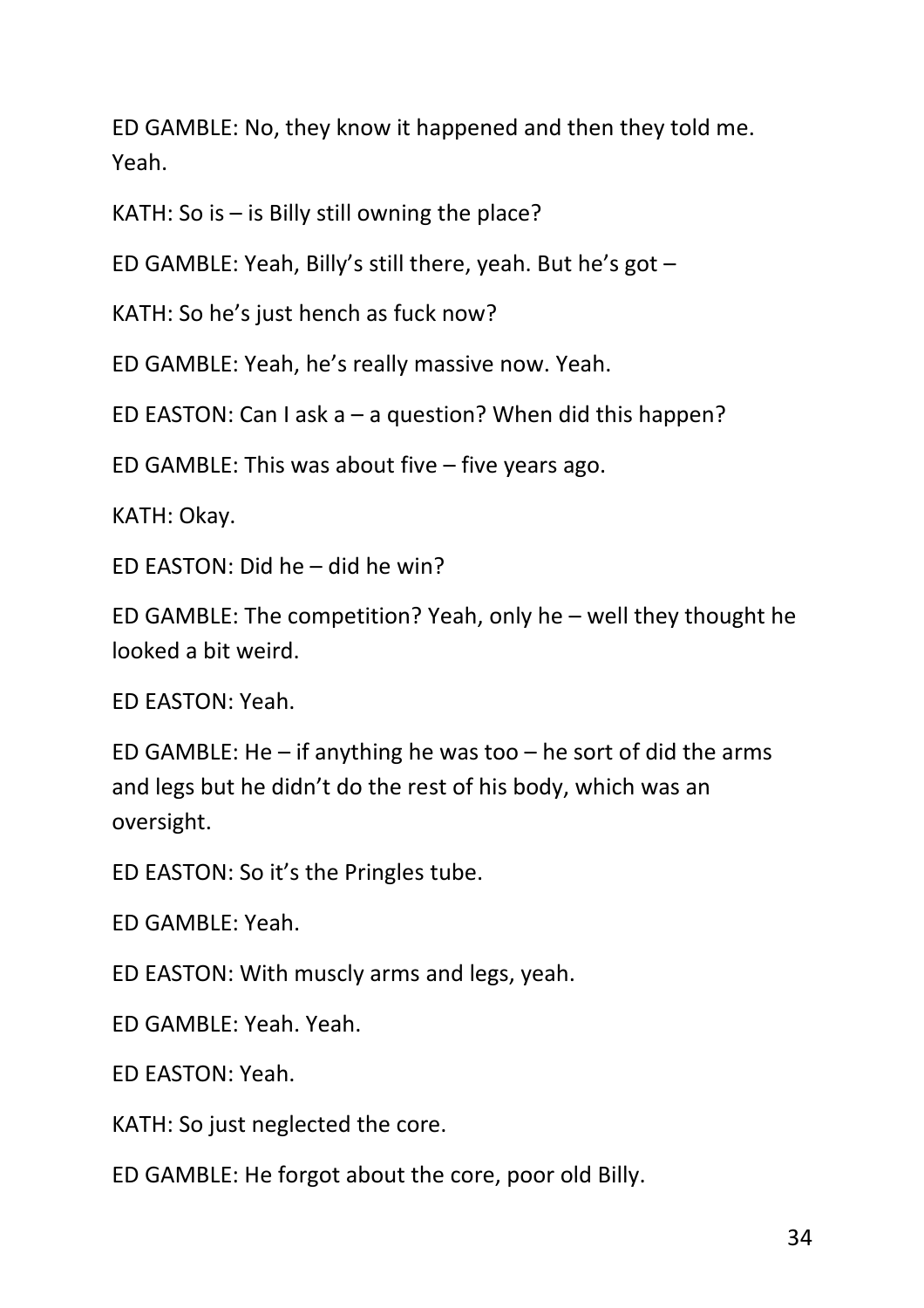KATH: Right.

ED GAMBLE: Um, just because he hadn't worked out the best way of surgically removing someone's core and popping it on. Because there's quite a lot of bits in there that you need.

KATH: Yeah. Yeah.

ED GAMBLE: Yeah.

KATH: Feel like you need a PhD in Sports Science to do that.

ED GAMBLE: Yeah exactly. I think he left it a bit late, really. Because he should've done the arms and legs like a couple of months before and then just worked out his core naturally, but um – but yeah, he saved it for the night before.

KATH: Yeah. So how did Billy know that the powder was going to create an arm on Marcus and a leg on Todd, you know? Or whatever. How did he tailor it?

ED EASTON: Gosh, yeah, he could've come up with five – five right arms, yeah.

KATH: Yeah.

ED GAMBLE: Well it's different powder for legs and arms. Um –

KATH: Okay.

ED GAMBLE: So I'm not – I'm not a sports scientist, so I don't really know. But he developed two different powders.

KATH: Sure sure sure.

ED GAMBLE: There may have been years before where, you're quite right, he probably had to hone – hone the powders and, you know,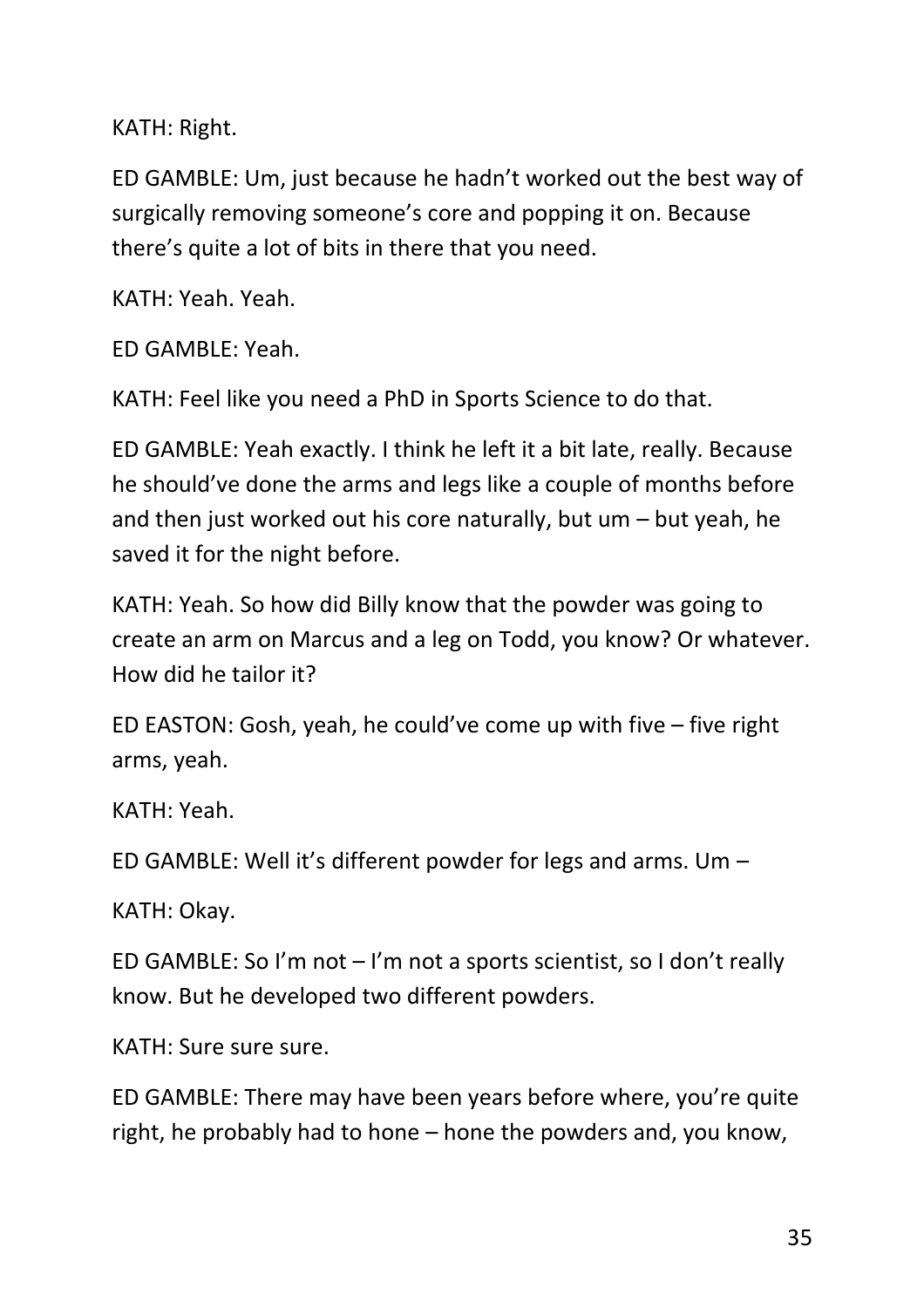probably ended up with someone just all covered in ears or whatever.

KATH: Useless.

ED EASTON: Really hench ears.

ED GAMBLE: Yeah. Yeah. Massive muscley ears. Um, I think this is the sort of – the culmination of all of Billy's hard work to get to this point.

KATH: Yeah, interesting. I wonder if he's working on the core now. And is he working on a core powder perhaps?

ED GAMBLE: I just can't  $-1$ 'm sure he is but it's very tricky to imagine someone growing an extra core.

ED EASTON: Oh yeah, it has to be an extra core.

KATH: Yeah, but I'd argue it's very tricky to imagine an arm on someone's back as well.

ED GAMBLE: No, but then you just – that just sticks out, right? That just sticks out like one of those mice with the ear on their back.

KATH: Okay, yeah.

ED GAMBLE: Whereas a whole core, how's that going to grow? Yeah.

KATH: Where would it go?

ED EASTON: Why not – why not just kill Marcus and take one of his arms?

ED GAMBLE: Because they're  $-$  his  $-$  his arms weren't as good as the extra arm. Um, so he knew that if he added the arm to someone like Marcus, they would end up training the little arm, and the little arm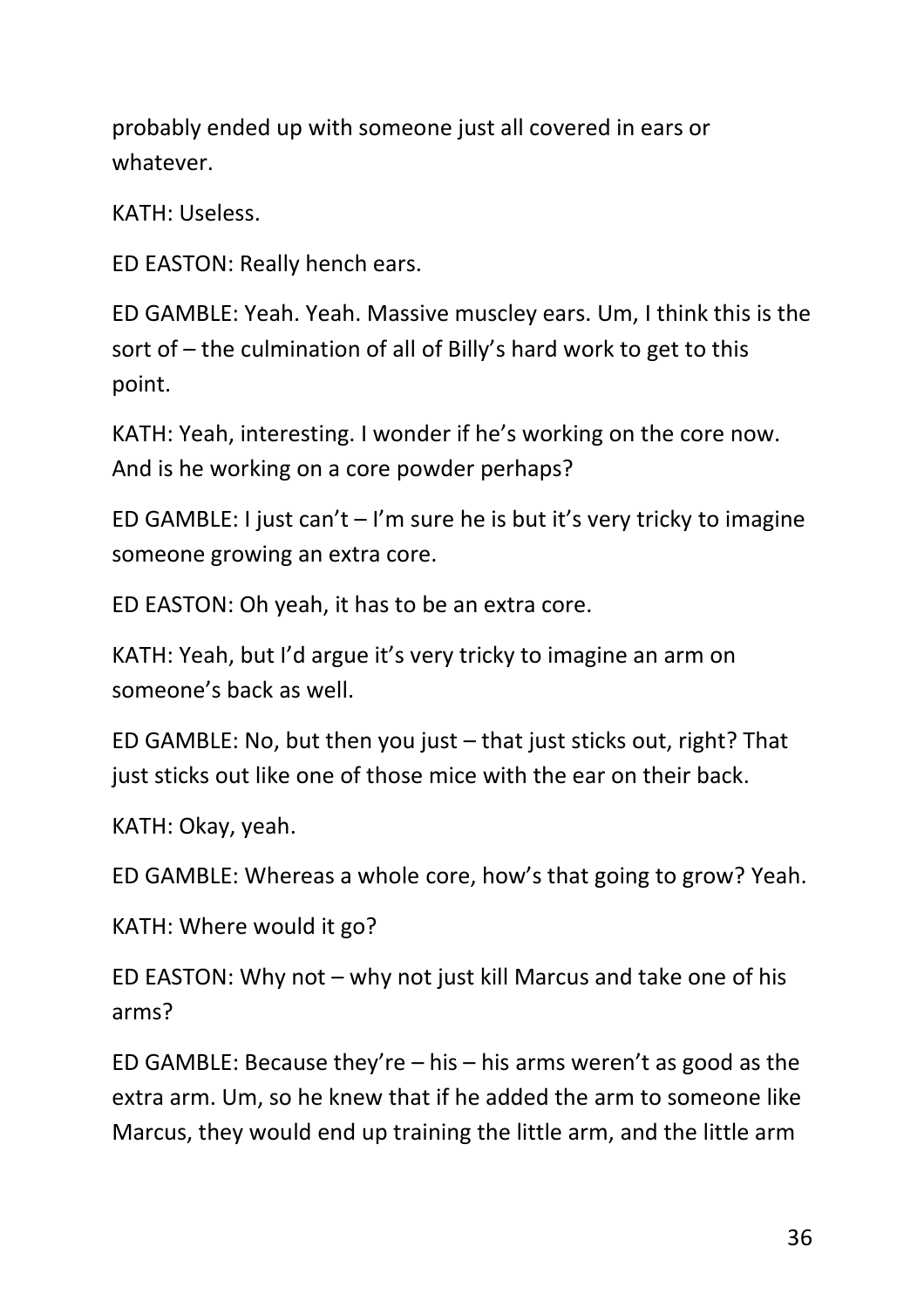was always going to become a more magnificent and bigger arm than Marcus's ever was.

KATH: Okay.

ED EASTON: So what then  $-$  in that case why not just grow the arm on your own back?

ED GAMBLE: Because he didn't want to work it out. He – and he doesn't have the genetics to produce that. So it's the – it's the combination of the – the host and the science that grows the little arm that creates that perfect arm.

ED EASTON: That's –

KATH: Got you.

ED EASTON: Ed, you had me at genetics.

KATH: But I'd argue that Marcus also didn't want to work the arm out. The arm was its own thing.

ED GAMBLE: Yeah.

KATH: Marcus was pulled back to the gym and had to awkwardly squat down whilst an arm worked out on his back.

ED GAMBLE: Yes.

KATH: So –

ED GAMBLE: Yes.

KATH: How did the arm and the other things that were grown on the other lads, how –

ED EASTON: Legs.

KATH: Who killed the other lads – legs, yeah. Thank you, Ed.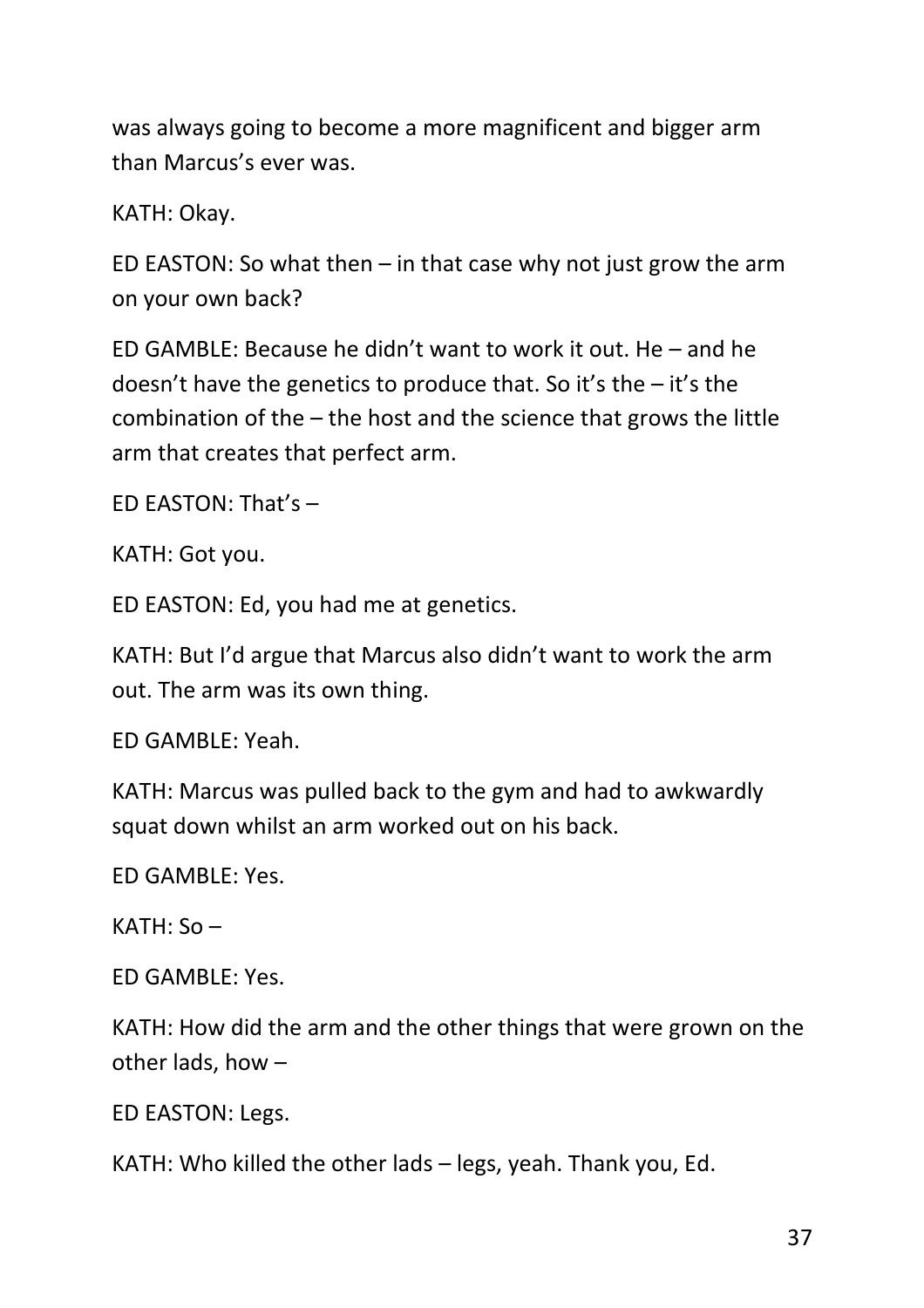ED EASTON: It's alright.

KATH: Um, how – why have they not killed Billy? Why have the arms and legs not turned on Billy?

ED GAMBLE: Oh, because Billy – because Billy created them. He created the powder, so if anything he's sort of in charge of him.

KATH: So they know their creator?

ED GAMBLE: They know their creator. Yeah, of course they do, Kath.

KATH: Okay.

ED GAMBLE: They know – they know their creator.

ED EASTON: Kath, it's genetics.

KATH: Sorry, yeah.

ED GAMBLE: Yeah, it's genetics. It's all science. Because a lot of these questions you're asking me are about science that I don't understand. You know I can only give you the basics, you know?

ED EASTON: Yeah yeah yeah.

ED GAMBLE: If I'd made this up I could tell you – I could tell you exactly what – what was going on and the science behind it, but I've not. So all I can say is that – is that it happened.

ED EASTON: Yeah.

ED GAMBLE: And I know – I know sort of why it happened. I just don't know necessarily how.

ED EASTON: You know the postman who blocked up the toilet with his shit?

ED GAMBLE: Mhm.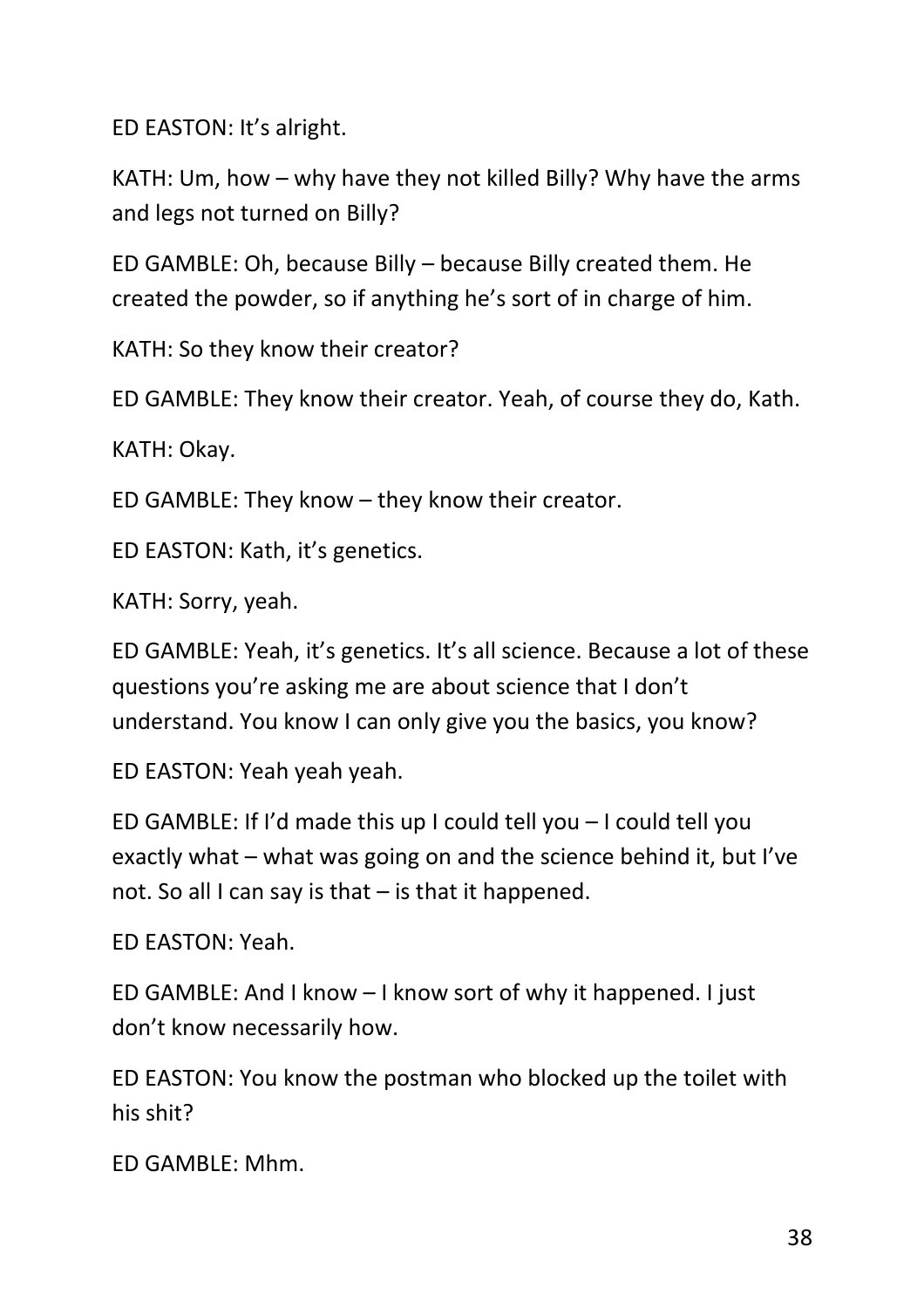ED EASTON: Was he a ghost?

ED GAMBLE: Not that I'm aware of, but, uh –

ED EASTON: That's fine.

ED GAMBLE: There's some – there's some rumours going around.

ED EASTON: Just cross that out. That's fine.

ED GAMBLE: Okay.

ED EASTON: Um, I've written down 'when did he', and then I haven't finished that question. Um –

KATH: When –

ED EASTON: When did, um, Ed, when did he?

ED GAMBLE: Shortly after.

KATH: Ah, of course.

ED EASTON: That adds up actually, yeah. No holes there.

[Spooky music]

ED EASTON: So when he – when Billy, uh, when Billy chopped off the arms and legs of the, um, 6:30 boys –

ED GAMBLE: Yes.

ED EASTON: Love that. I once, um, went on a couple of nights out with some friends every Wednesday. And I jokingly started saying, 'Wednesday boys, Wednesday boys, fucking fucking Wednesday boys' in a taxi to sort of make fun of the kind of people that would do that.

ED GAMBLE: Yeah.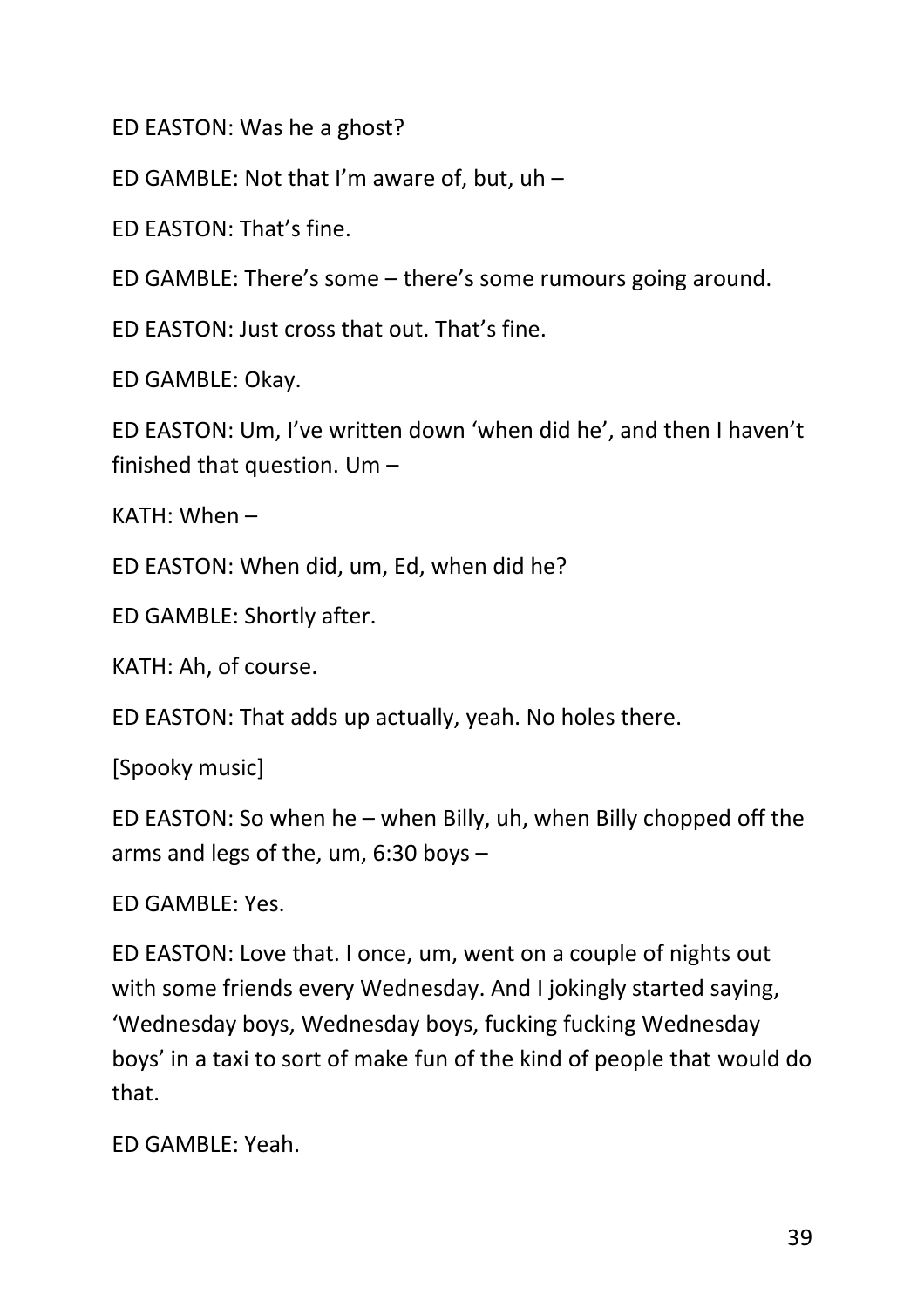ED EASTON: And by the time I got out of the taxi they were all sincerely chanting it.

ED GAMBLE: The Wednesday boys.

ED EASTON: Yeah, the Wednesday boys. 'Wednesday boys, Wednesday boys, fucking fucking Wednesday boys.' And they like started genuinely chanting that. Oh, no, I've created a monster. Much like Billy. Um – so to come back to Billy. Um, when he chopped off the arms and legs of the 6:30 boys, um, and attached them to him. So he must have chopped off his own limbs.

ED GAMBLE: Yes.

ED EASTON: And then attached the supreme limbs. Um –

ED GAMBLE: Yeah. Are you wondering how he removed his own limbs and then put some other limbs on?

ED EASTON: Weirdly no.

[All laugh]

ED EASTON: Bizarrely that wasn't going to be my question.

KATH: So can he not feel his legs and arms?

ED GAMBLE: No.

KATH: So they are –

ED EASTON: A split second decision and he went for no.

ED GAMBLE: Yeah. No he can't. They're dead.

KATH: So he – so he is fully – fully controlled by his legs and arms.

ED GAMBLE: Yeah, but he controls – he can – he can stop them doing stuff.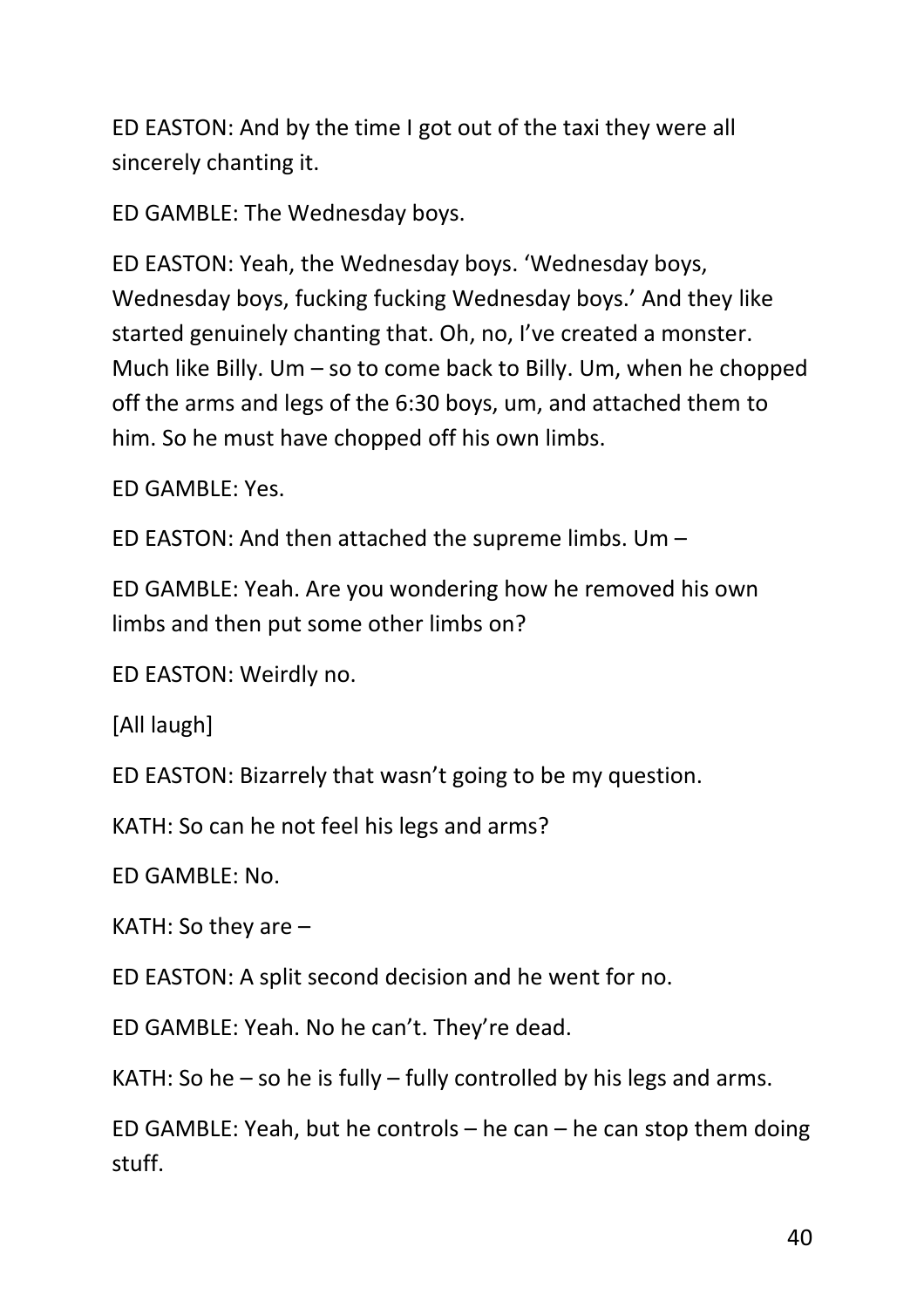KATH: Oh he can, okay.

ED GAMBLE: But he can't – he can't feel them.

KATH: Okay.

ED EASTON: What's he done with his original, um, A's and L's.

ED GAMBLE: He sewed them back onto the bodies. Then he just threw – threw everyone – threw them all in a big bin.

KATH: So – and he was never caught? Because I don't remember this hitting the news, I'll be honest.

ED GAMBLE: No, he was never caught. No, he's still – he's still at large.

KATH: Well he's just in there. I can see him. I can see through the window.

ED GAMBLE: Yeah.

ED EASTON:  $I - I$  love that you pre-empted the question when he  $$ when you said 'big bin', you pre-empted the question, 'they couldn't all fit in a bin.'

ED GAMBLE: It was a big bin. It was a big old bin.

ED EASTON: Nipped that question right in the bud. 'It was a big bin before you ask.' Oh, god.

KATH: Big bin for the big boys from the big boy gym. Got you. Noted.

ED GAMBLE: Yeah.

 $FD: Um -$ 

KATH: Can I ask  $-$  so again this  $-$  this not making the news is weird. Because I think somebody would've seen an arm dragging a man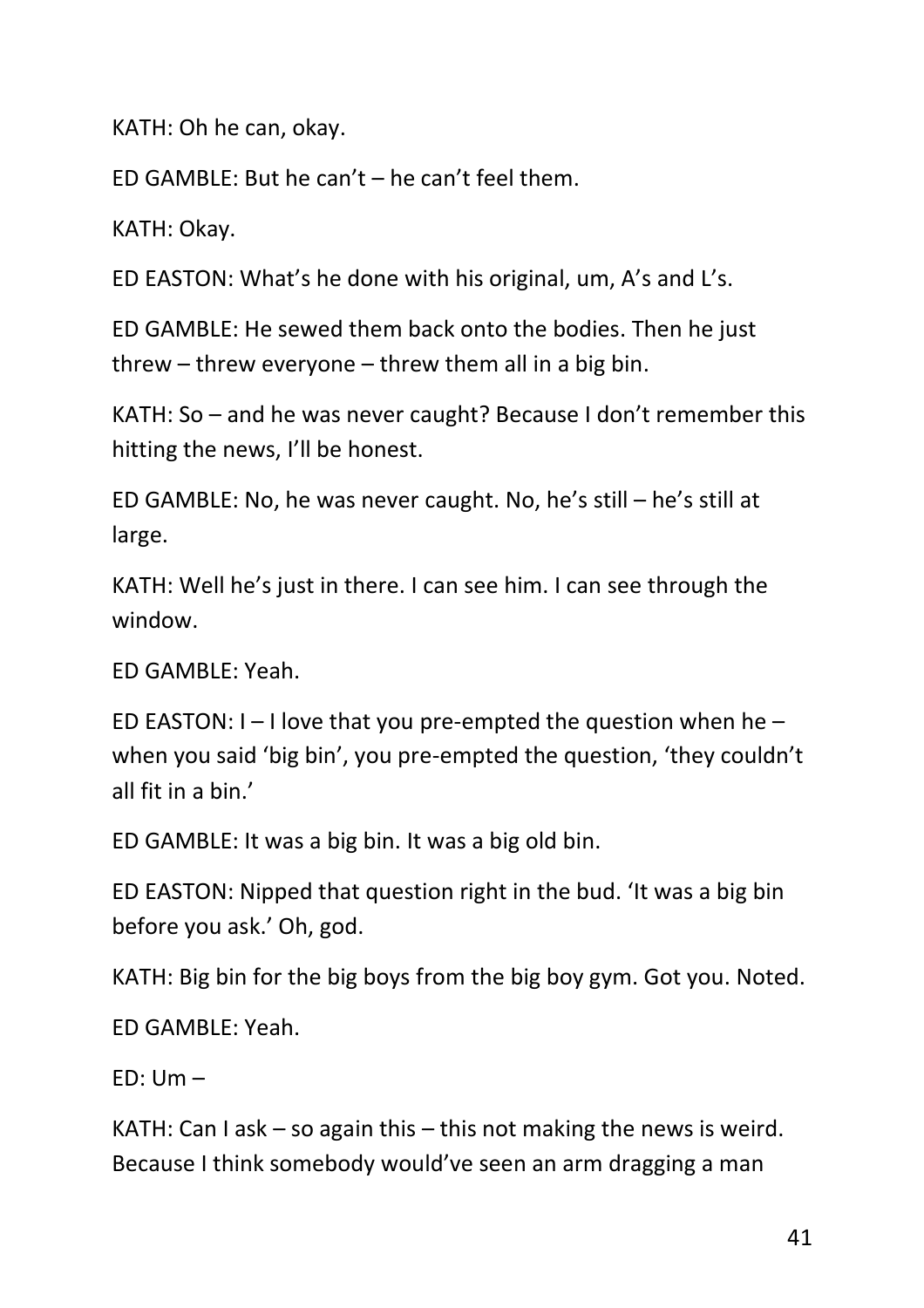through – from his home to an industrial estate. Someone would've followed and gone, 'what's going on here then?'

ED GAMBLE: Well I was quite specific about that it was 10 pm, to be honest, which definitely feels like a mistake. But no – you know for a start lots of stuff goes on in Spooktown, right?

KATH: Yeah, yeah.

ED GAMBLE: Quite often people don't want to be out at night because who knows what you're going to see.

KATH: Okay.

ED GAMBLE: And although it took a while – it takes a while for the arm to sort of hoist the – hoist the body across – across the park, etc. Um, avoided all street lights, uh, stuck to the undergrowth.

KATH: Oh, okay.

ED GAMBLE: Uh, quite good at distracting. So if the – if the arm could see someone at the end of the street, say, it can pick up a rock, it can throw it in a different direction to get –

ED EASTON: So, sorry, Ed. If the arm – if the arm could see –

ED GAMBLE: Yeah, someone. Yeah.

ED EASTON: Do you want to unpack that a little? Or are you sort of – are we fine? We'll just let that go?

ED GAMBLE: Have you heard of sonar?

[All laugh]

ED EASTON: I have. I have heard of sonar.

KATH: Yeah.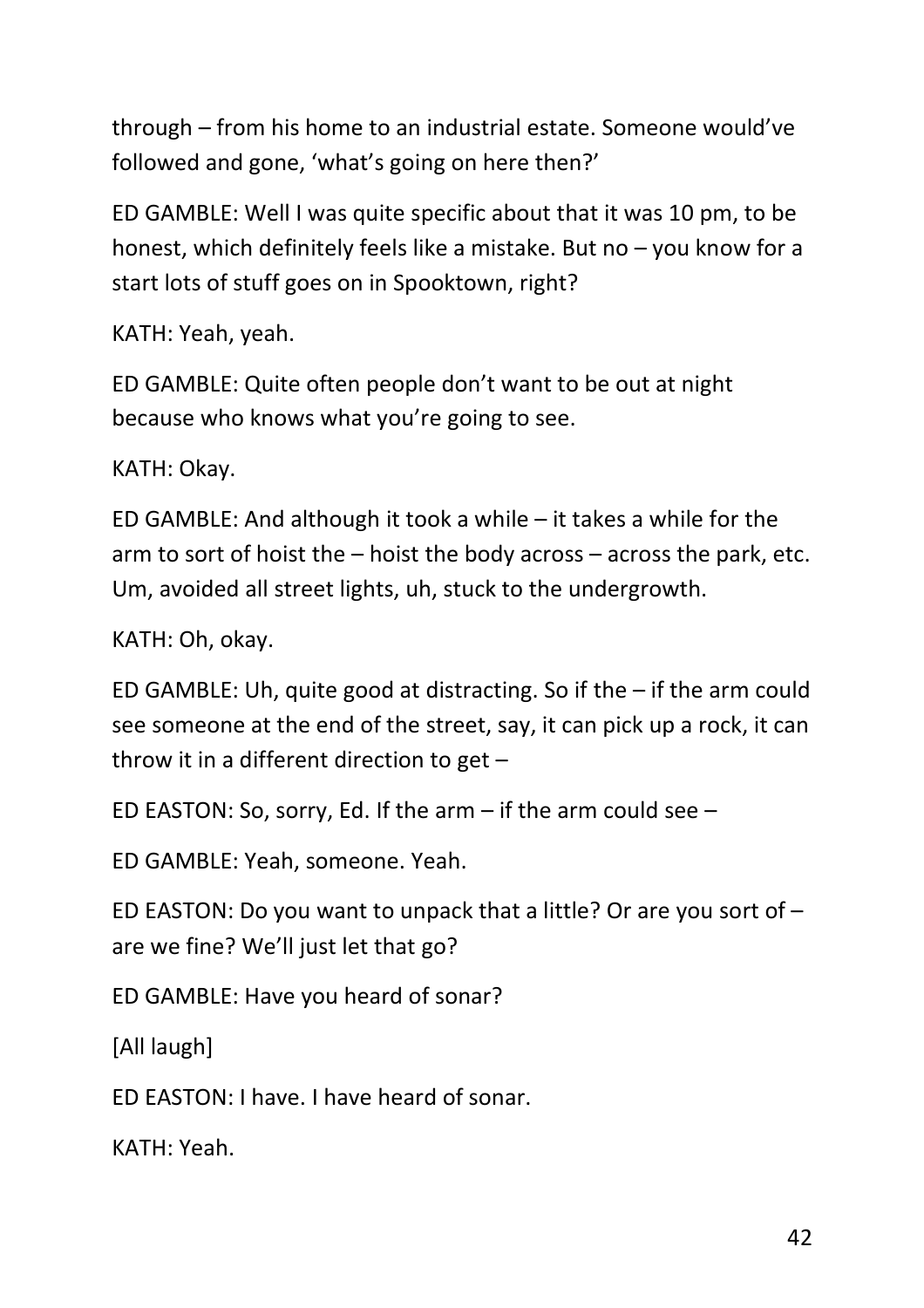ED GAMBLE: Good.

KATH: Yeah.

ED EASTON: Okay, yeah.

KATH: So that's, uh, that answers that. Okay.

ED GAMBLE: Yeah.

ED EASTON: So the arm has the abilities of a bat.

ED GAMBLE: I don't – I can't go too deeply into the experimentation process that Billy used. But there were – I think there were bat genetics involved.

ED EASTON: Right, yeah.

KATH: Okay.

ED EASTON: You've got to bulk out the powder with something, haven't you?

KATH: Yeah, yeah.

ED GAMBLE: Yeah, exactly. Wings.

KATH: Yeah.

ED EASTON: Wings.

KATH: Bit of talc.

ED GAMBLE: Yeah.

KATH: And some wings.

ED EASTON: Oh, that's why it came – it appeared on their back. That makes sense.

ED GAMBLE: Yeah. Cheers, mate.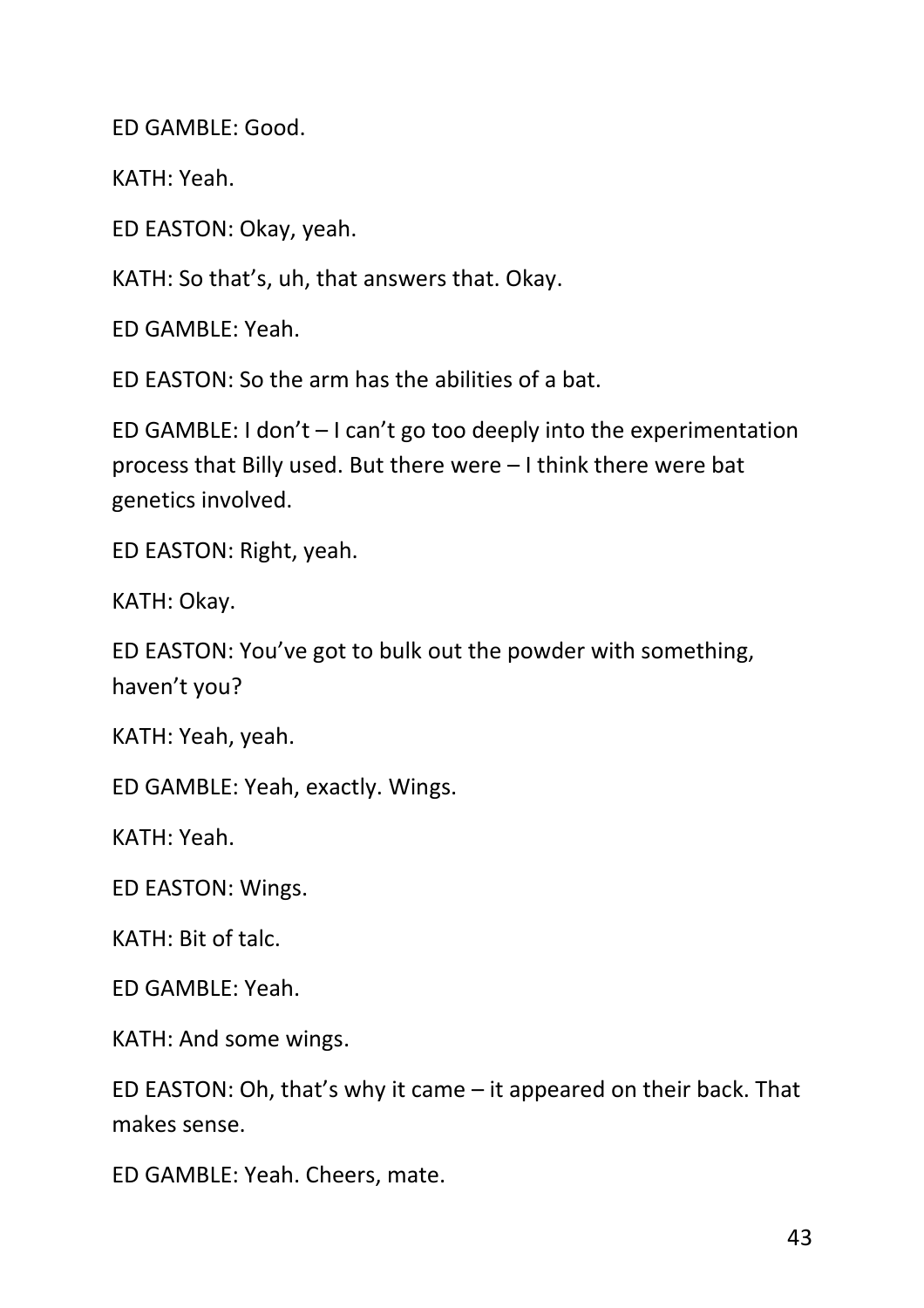KATH: Here's a – here's a spooky thing. How's the gym still running if he – it he's killed all his customers?

ED GAMBLE: Oh, there's more – there's always more customers. He impressed people in the competition. He didn't win because of his weird core. But obviously he was wearing – like he – the little trunks he was wearing were advertising Stallion's gym and, you know –

## KATH: Okay.

ED GAMBLE: All the interviews he gave he went, 'come to my gym, Stallion's.' People obviously saw that and thought, 'well I want arms and legs like that.'

## KATH: Yeah.

ED GAMBLE: 'So I – I'm going to start going to Stallion's.' So he has a constant new customer base.

ED EASTON: I do remember seeing that. There was a video of him on Youtube in the competition. Because it went viral because his head is – looks exactly like a Billy Bear meat.

KATH: Yeah, yes, it does. It does. I remember you showing me that now, actually.

ED EASTON: Yeah. I don't know whether, um, I don't know whether I've said this before, but my, uh, I grew up in Sandbach and my brother went out for a slap-up meal at the local restaurant. And they've got a charcuterie board and one of the meats on it was Billy Bear meat. It's Mortadella. Wild.

ED GAMBLE: Love that.

ED EASTON: Um, should we have a conflab, Kath?

KATH: Yeah, okay. Yeah. I mean do we go in?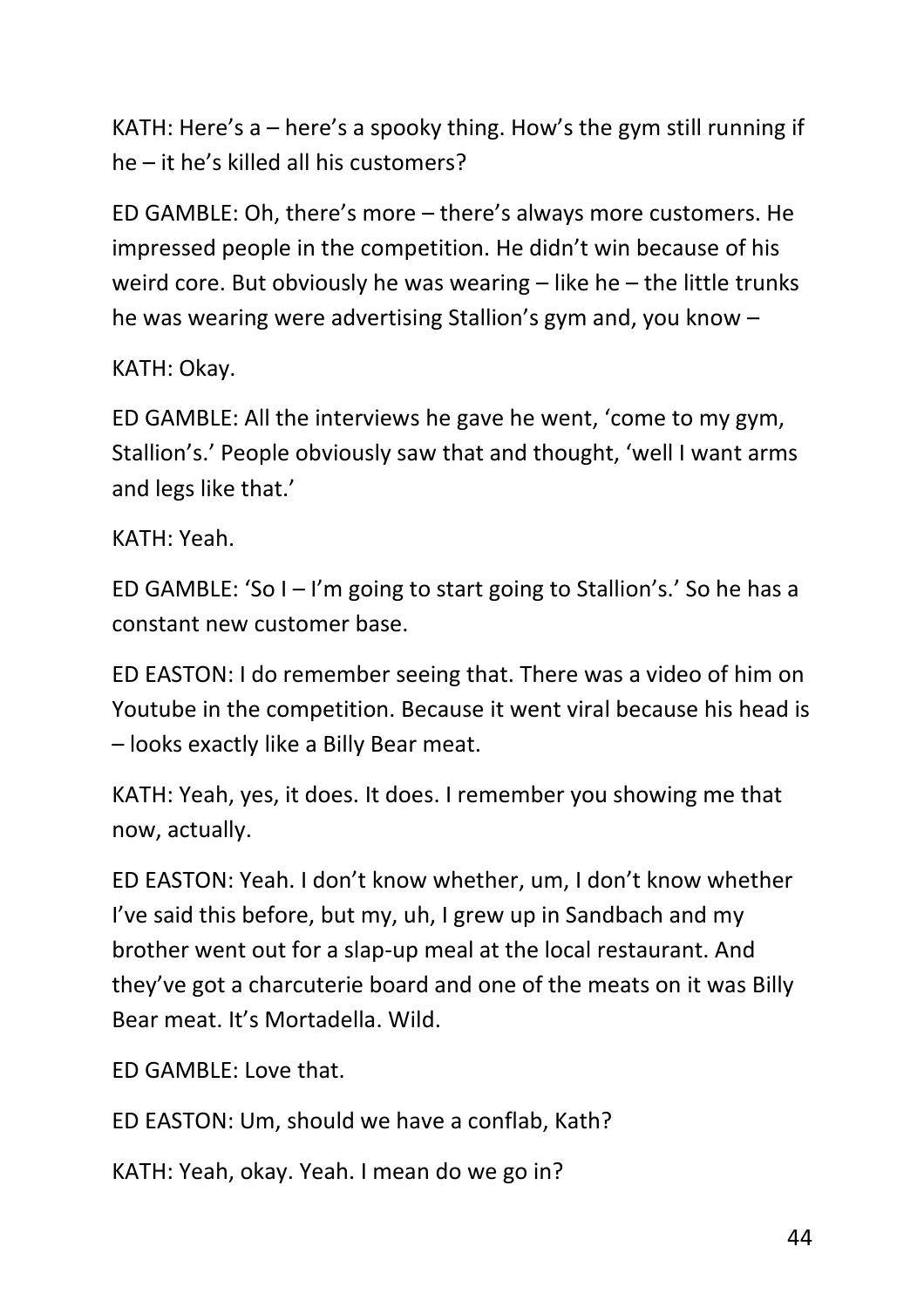ED EASTON: Uh, bare with us, Ed. We're just going to go in and chat. Yeah, let's go into the gym. Say hi to Billy. Or his name's Kevin, isn't it?

KATH: Should we go in to do that or  $-$ 

ED GAMBLE: Shall I come with you?

KATH: Um, I mean you can if you want. It's a bit awkward. We're going to talk about you as if we're talking behind your back.

ED EASTON: Yeah.

ED GAMBLE: Okay.

KATH: But you will be there, you know.

ED GAMBLE: Yeah, alright.

ED EASTON: No, come in. Come in.

ED GAMBLE: Alright, I'll come with.

KATH: You can do that if you want though.

ED GAMBLE: Yeah yeah yeah, I'll come.

KATH: Just sort of don't make eye contact with us when we do it I guess.

ED GAMBLE: I'll close my eyes.

ED EASTON: Yeah, that would be great.

KATH: Okay, thank you.

ED EASTON: Um, I loved the story, Kath.

KATH: Yeah, great story. Enjoyed the story.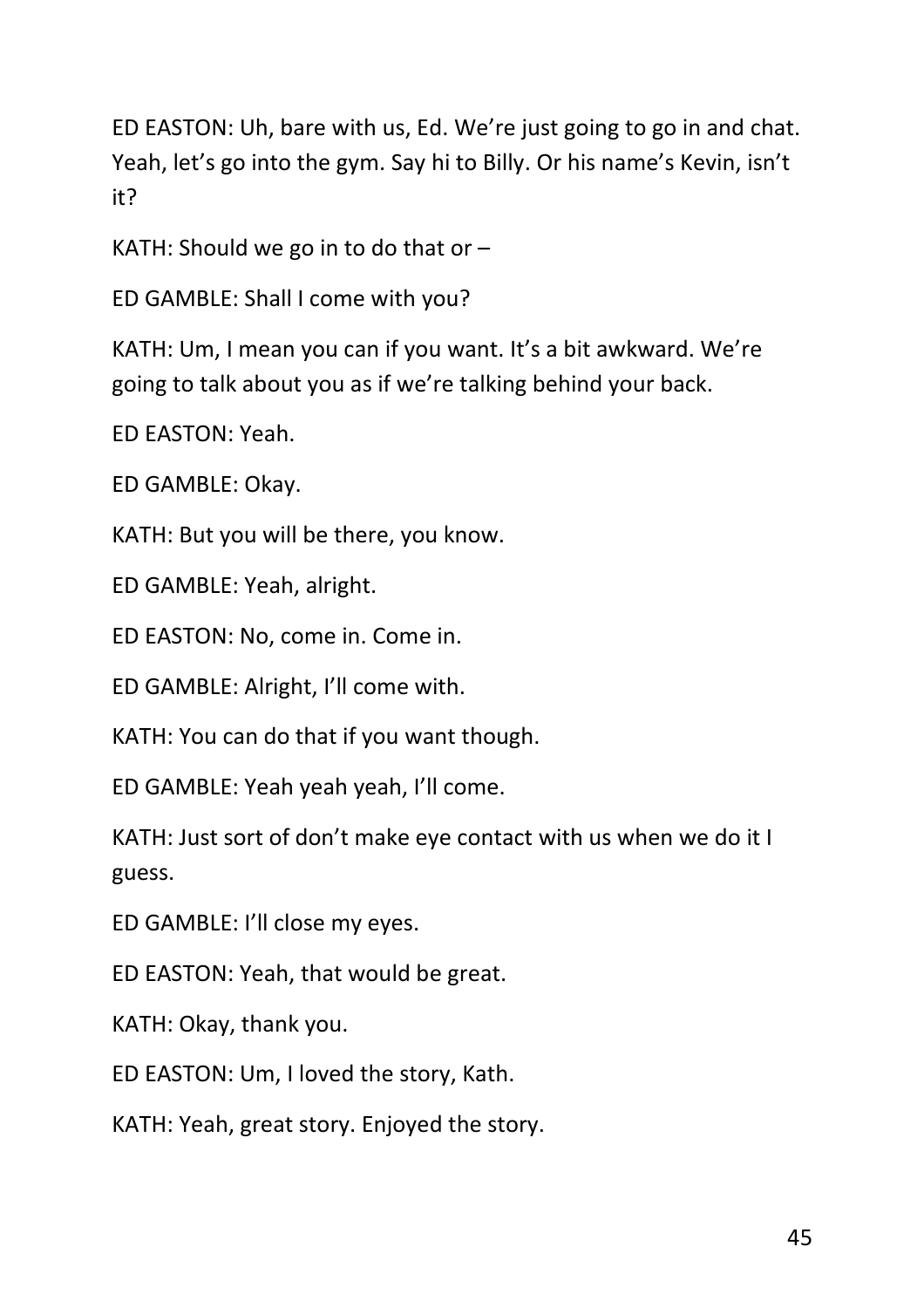ED EASTON: I can't find any holes in it. But I do think it's absolute horse shit. Is that weird?

KATH: Um.

ED EASTON: Do you know what I mean?

KATH: No – yeah.

ED EASTON: Like that's great. Yeah.

KATH: I don't  $-$  I don't think it's weird because we're  $-$  he's just going, 'yeah, my mates told me. Yeah, my mates said it.' We – we don't know his mates. We don't know. How do you know this is real? 'Oh, just my mates said it.'

ED EASTON: Do you know what? I think it's more for me, I'm just like – yeah, but it didn't happen, did it? Do you know what I mean? I'm like, 'oh, that sounds amazing.' But also like, come on, mate. I just think it's like, 'oh yeah, you're full of – full of shit.'

KATH: Um –

ED GAMBLE: I'm not sure closing my eyes helps here.

KATH: You know that is your fault, though. You opted to come in.

ED GAMBLE: Yeah, that's true.

KATH: And sat next to us.

ED GAMBLE: Yeah, I might pop out.

KATH: Okay, just give us a sec.

ED EASTON: We'll come with you. We'll come with. Let's go, Kath.

KATH: Yeah, so Ed, I think, um, there's literally zero evidence of Billy other there, to be fair. That  $-$  that, um  $-$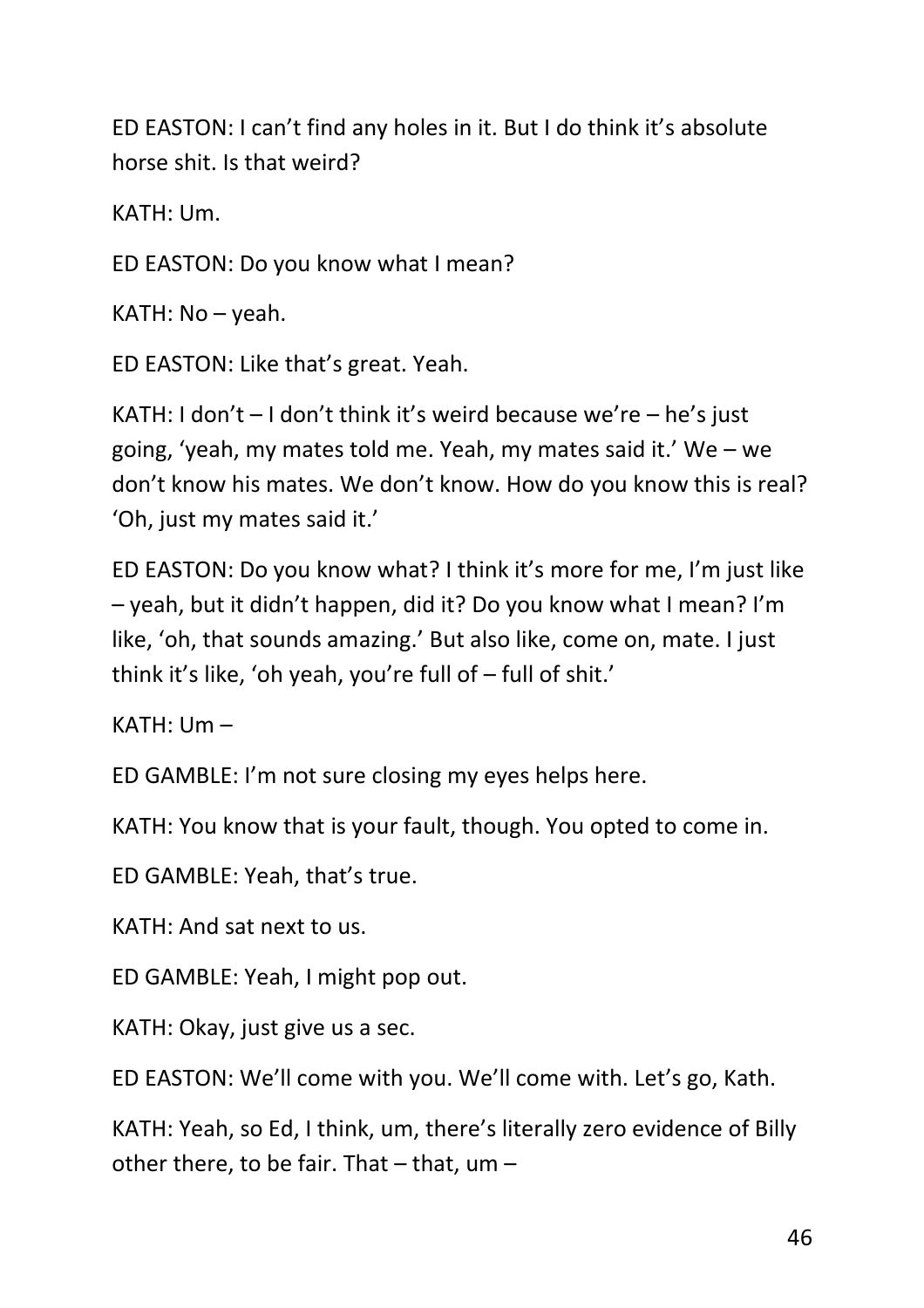ED GAMBLE: I'll go and speak to Billy while you do that, okay?

ED EASTON: Okay.

KATH: Okay okay okay.

ED GAMBLE: [nasally voice] Oh yeah, no, it's all true. It's all true. Every word of it.

KATH: Was that –

ED GAMBLE: Hey, guys.

KATH: Oh, oh, I guess – I mean that's wild of him to admit to committing that many murders.

ED EASTON: Kath –

ED GAMBLE: [nasally voice] Don't tell anyone, you lot.

ED EASTON: Kath, you can't – we –

ED GAMBLE: So he says he – he said it's true but we're not allowed to tell anyone.

ED EASTON: We didn't hear the question. You could've said, 'do you open at 6:30?' And then he's gone, 'yeah, it's all true.'

ED GAMBLE: [nasally voice] I'll deny every word of it in a court of law.

ED EASTON: Maybe he's not allowed to open at 6:30.

KATH: Yeah, maybe. Yeah, maybe it's against Spooktown rules.

ED GAMBLE: Oh yeah, it says 7 on the door.

KATH: Um, well that's – that's put a spanner in the works.

ED GAMBLE: Yeah.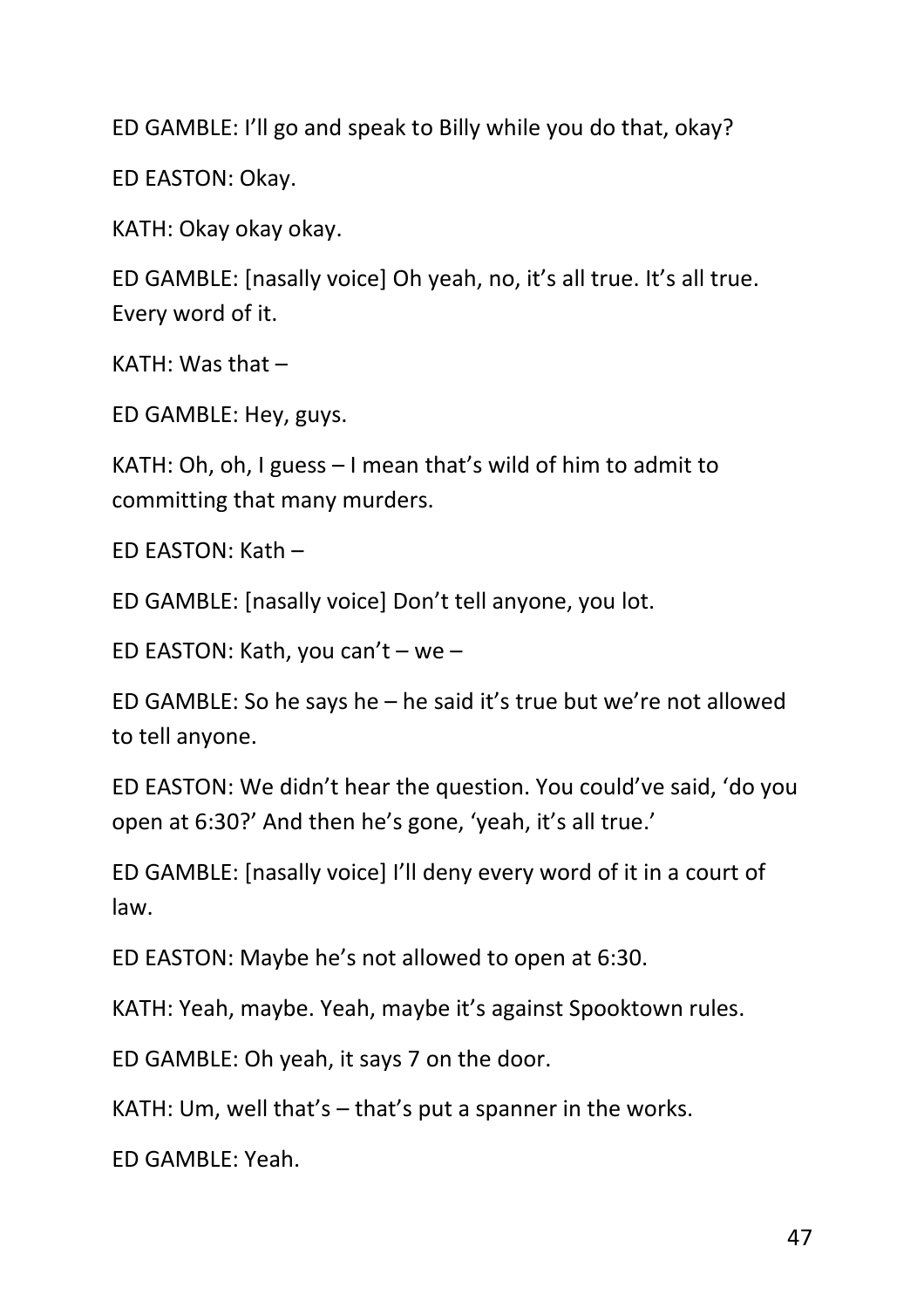[Spooky music]

ED EASTON: What do you think, Kath?

KATH: There's no proof. There's no proof that this happened.

ED EASTON: Billy's hench arms and legs and tubular core – and not in a, um, surfer way. In a, um, geometry way. Tubular.

KATH: Yeah yeah yeah.

ED EASTON: Um, geometric? Uh, that's pretty solid evidence that something weird's happened. Because you can't get arms like that without working your core. That's sports science. But I still don't believe him.

ED GAMBLE: Check the big bin. Check the – check the big bin.

KATH: Check the big – and he's – he's right, we haven't checked the big bin. But you – but Ed, we're going to bring you into this conflab now.

ED GAMBLE: Oh, hi guys.

KATH: Uh, hey.

ED EASTON: Oh hey, Ed.

KATH: You didn't check the big bin, you know? Have you checked the big bin?

ED GAMBLE: I trust my friends implicitly in everything they tell me. And I feel to check the big bin would be a big big betrayal.

KATH: Well now I think it's definitely not real. Now I think it's not happened.

ED GAMBLE: Why?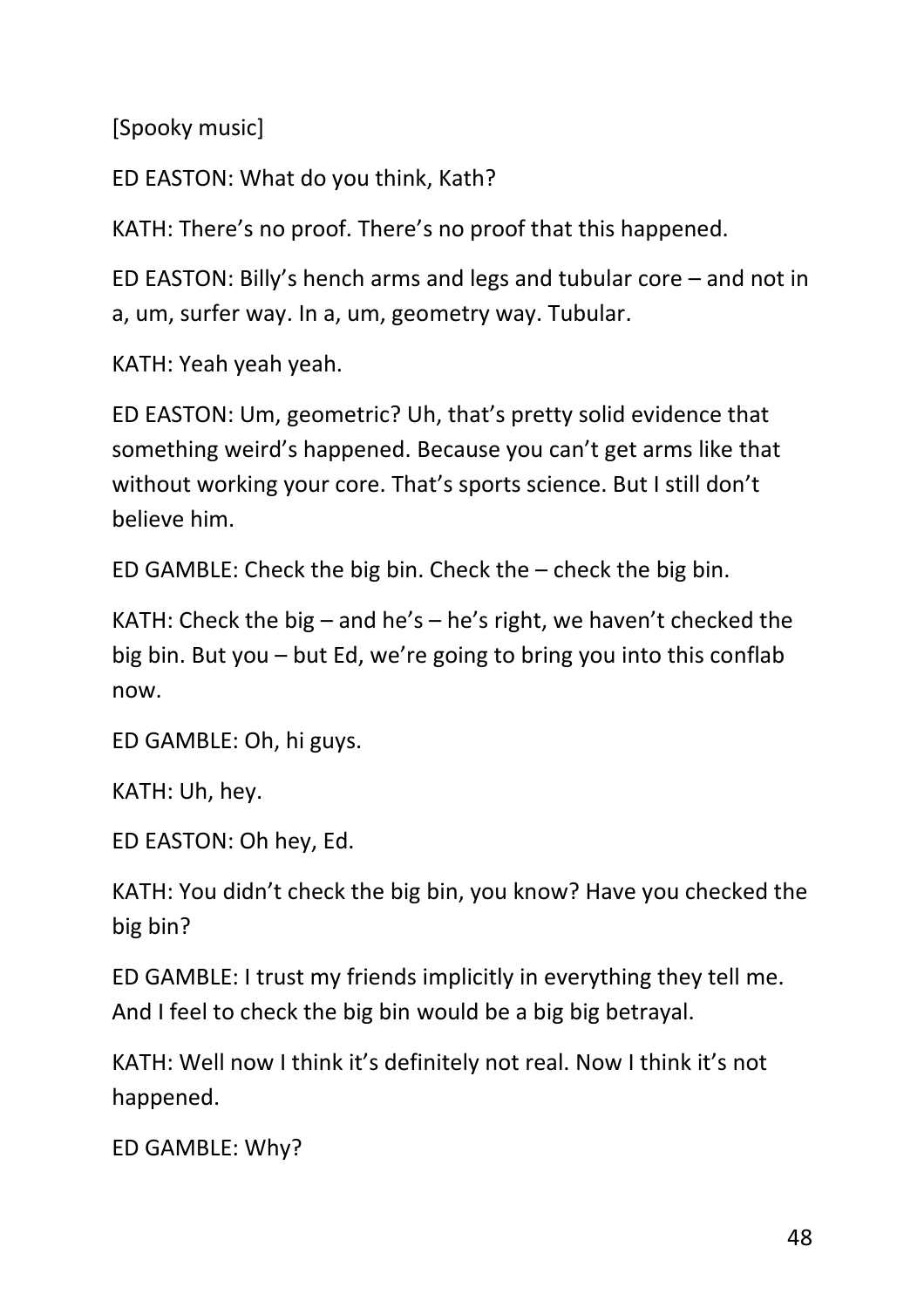ED EASTON: It happened five years ago. If there's still four corpses and four limbs in there, that's fucking insane. That's not a bin.

ED GAMBLE: It's a really big bin. I don't know what that means.

KATH: Takes a long time to empty it. They're at the bottom.

ED GAMBLE: Yeah. It takes years. Takes a long time to fill it up. They won't come and get it until it's full.

KATH: Is it  $-$  um  $-$  I think, yeah, you just blindly trusting your pals is not enough.

ED EASTON: Yeah, okay.

ED GAMBLE: Says a lot.

KATH: In my – Ed, second Ed.

ED GAMBLE: Yes.

KATH: Ed Gamble.

ED EASTON: I'm first Ed. Fucking take that.

ED GAMBLE: It's your podcast, mate. Come on, that is pathetic that you're excited about that.

KATH: I feel that yes Billy is there but he is just chatting shit. I don't know what he's talking about. He looks weird but he's a weird guy. He's got a Billy Bear head. A Billy meat Bear head.

ED EASTON: Yeah. Yeah.

KATH: Like with – he's not going to look right.

ED GAMBLE: [nasally voice] It's Mortadella.

ED GAMBLE: Sorry, he gets quite sensitive about that.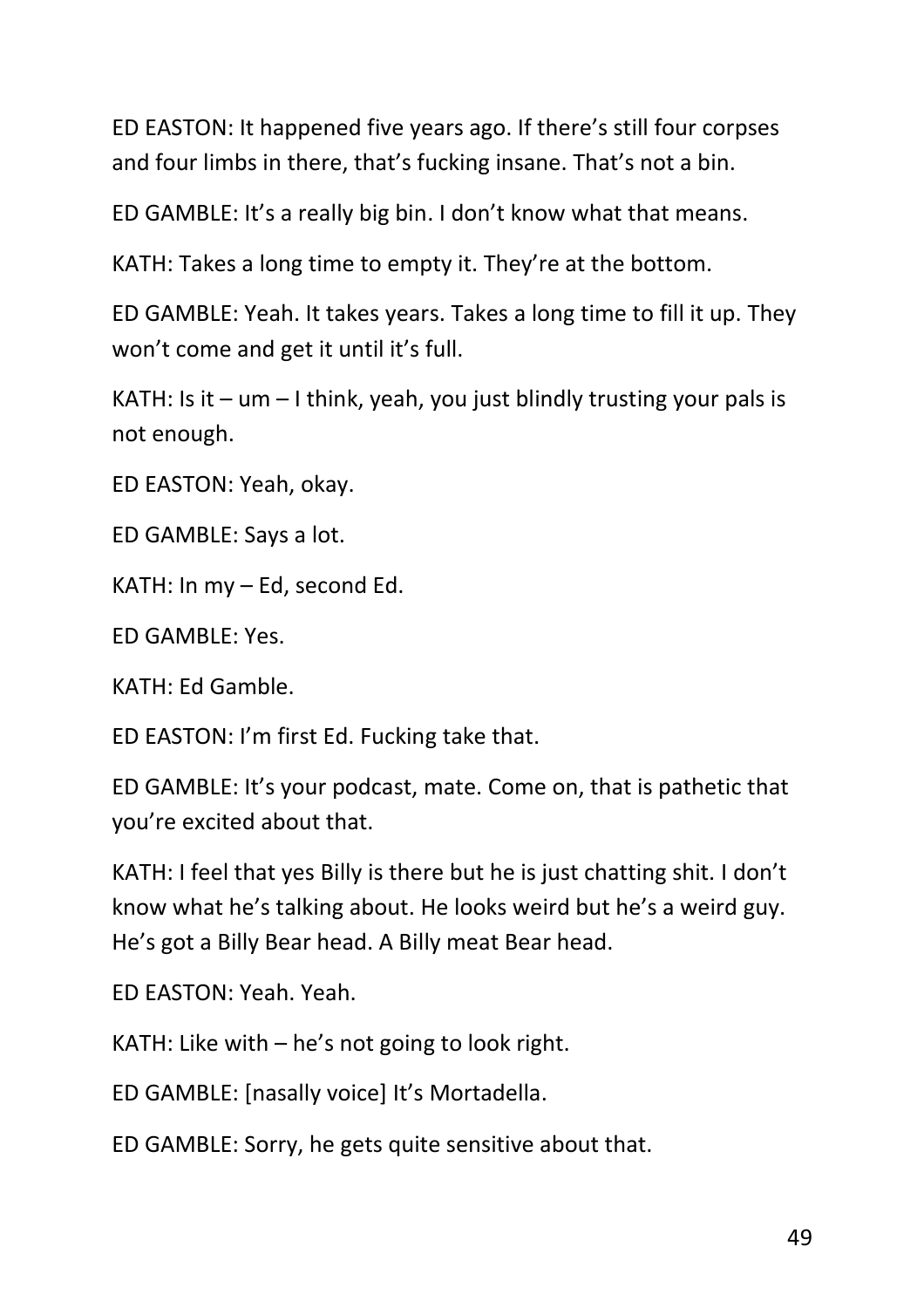ED EASTON: For a head shaped like Billy Bear meat, he's got great hearing.

KATH: Yeah. So I think we can't be like, 'oh yeah, no, definitely this happened because look at his core and look at his legs.' Look at his fucking face, do you know what I mean? So therefore it ain't going into Spooktown lore. Because we can't prove it. Genuinely.

ED EASTON: Well done, Kath.

ED GAMBLE: Then you guys are next, I guess. You guys are next.

ED EASTON: What?

ED GAMBLE: He's going to come for you.

KATH: I'm not hench. There's no – there's nothing hench going on here.

ED EASTON: Also what for? He's already got arms and legs. Our – our fucking gennies, what's he coming for?

ED GAMBLE: Yeah, he's entering in the Spooktown Genny Olympiad.

[All laugh]

KATH: I forgot that we had that.

ED GAMBLE: Yeah.

ED EASTON: Yeah. Fuck, I guess we're next then.

KATH: Oh. Oh, shit.

ED EASTON: Well, um, on that bitter note, thank you so much for telling us your story.

KATH: Yeah.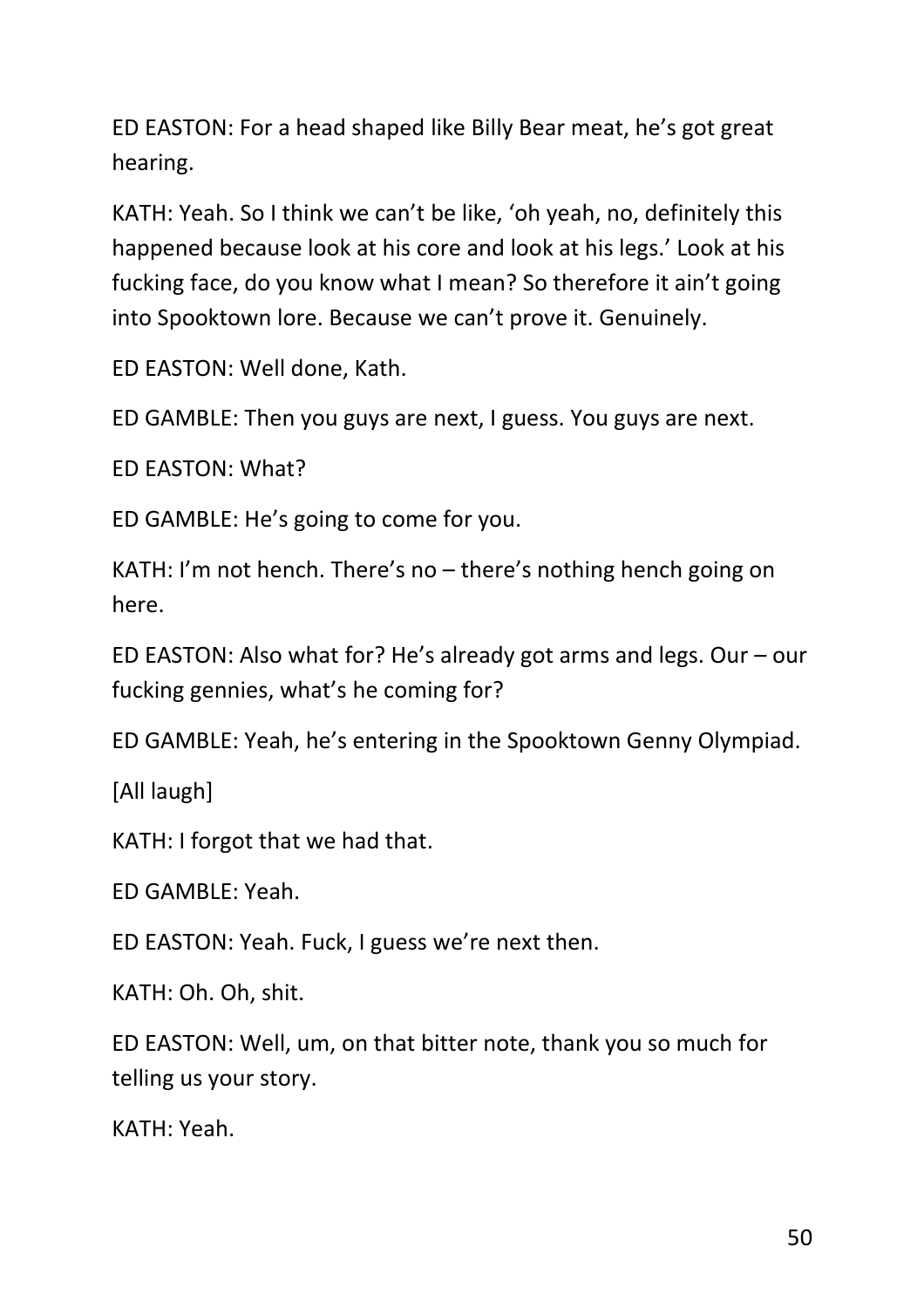ED EASTON: And for showing us Stallion's gym. Can't wait to sign up to that and never go.

KATH: Yeah.

ED GAMBLE: You are most welcome. I think it's a shame that you've lost your trust in the world, uh, and, uh, in your friends and your friend's friends.

KATH: Yeah.

ED EASTON: Yes.

ED GAMBLE: But I very much enjoyed sharing with you that truth, um, and it doesn't make it any less true because you have decided that you don't believe it.

KATH: Yeah. And you are entitled to that –

ED GAMBLE: Truth.

KATH: That lie. I think you should hop on – on your train and, you know, leave. Leave. Get out. Get out of Spooktown.

ED GAMBLE: Yeah.

ED EASTON: Thank you so much for coming, Ed.

ED GAMBLE: It's been lovely to see you both. It's been lovely to be here and it's nice to have a trip out of the house.

ED EASTON: Yeah.

ED GAMBLE: Even if I've essentially turned up here, you spat at me and I've left.

ED EASTON: Yes. Yes.

KATH: Yeah.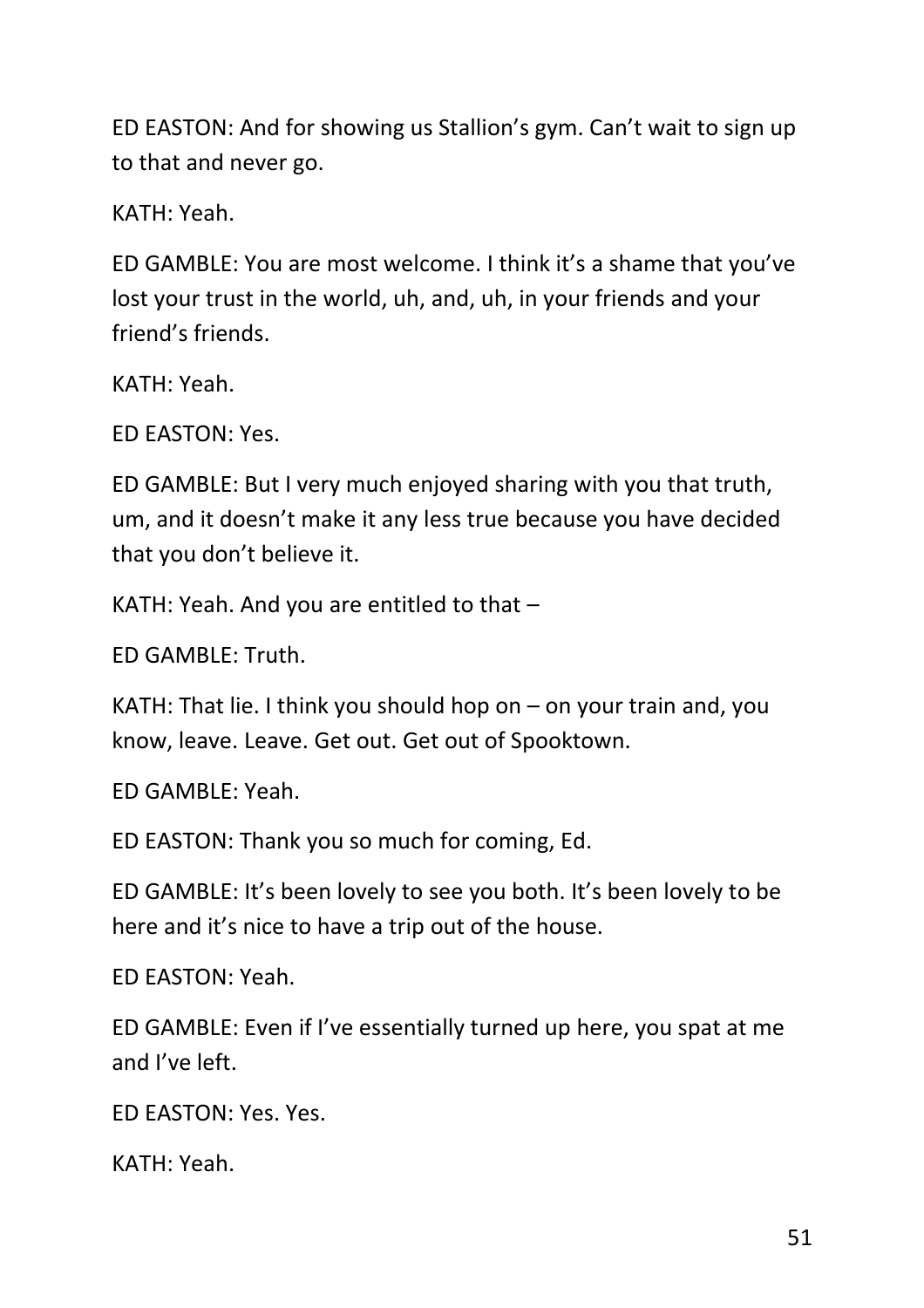ED EASTON: And sorry about that. But thank you for coming, um, sorry the story didn't make it into Spooktown. We loved it all the same. Uh, it has no bearing on the quality.

KATH: Excellent story, excellent company.

ED GAMBLE: Thank you.

ED EASTON: Uh, see you later. We're going to leave now.

ED GAMBLE: Bye.

ED EASTON: Bye.

KATH: Bye.

[Spooky music]

ED EASTON: That was nice.

KATH: Yeah, that was nice. What are you up to now?

ED EASTON: Thanks for asking. Um –

KATH: That's okay.

ED EASTON: I can't really say who I'm meeting, but you know the song, 'Do You Believe in Love'?

KATH: Yeah.

ED EASTON: You know how it's like auto tuned?

KATH: Yeah.

ED EASTON: Well she says it wasn't auto tuned. It was that her mouth was haunted.

KATH: Oh, shit. Okay.

ED EASTON: Yeah, so, um, I'm going to go –